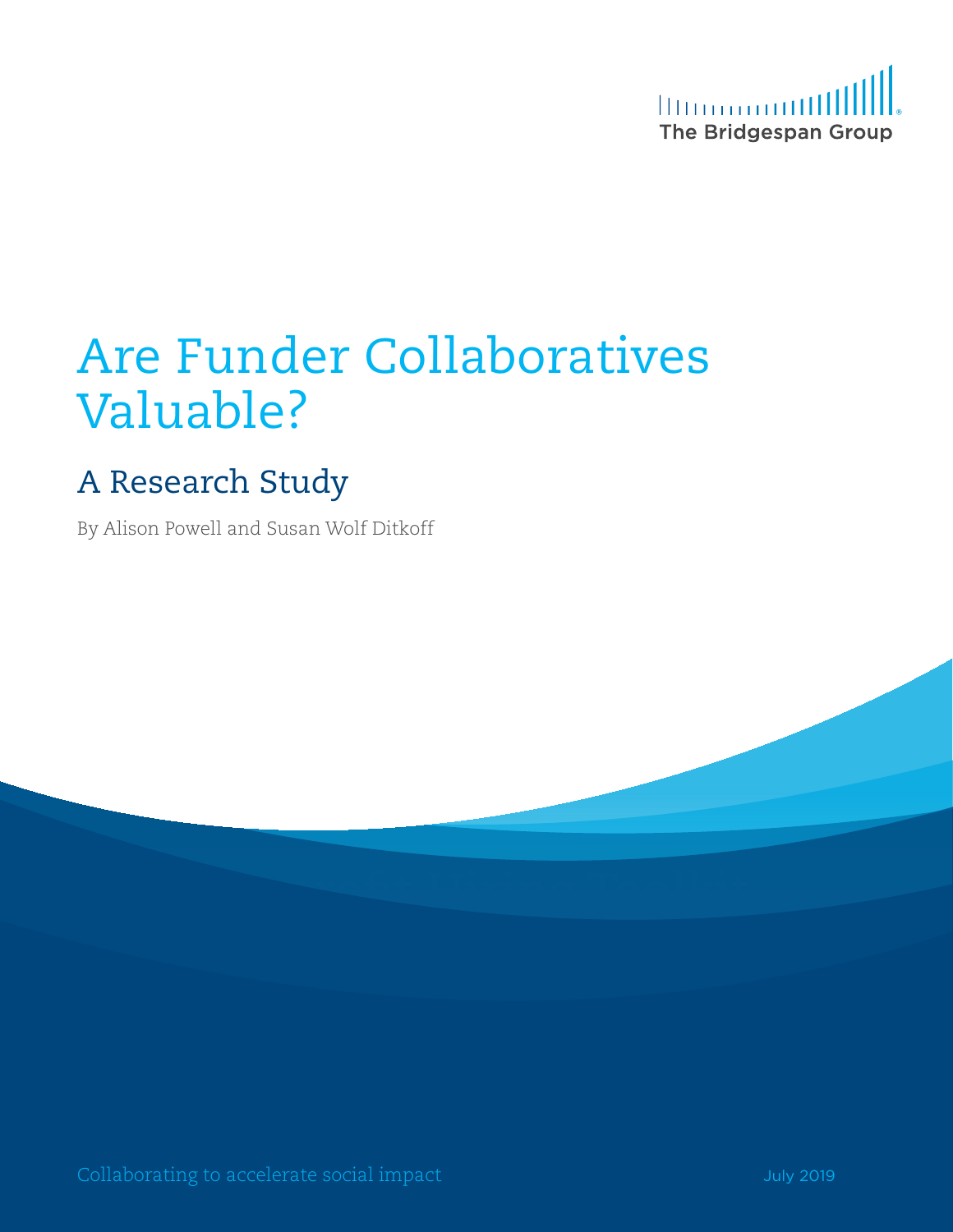# **Table of Contents**

| $Introduction 1.55$                                                                                                    |  |
|------------------------------------------------------------------------------------------------------------------------|--|
|                                                                                                                        |  |
|                                                                                                                        |  |
|                                                                                                                        |  |
|                                                                                                                        |  |
| Value of Collaboratives at the Field, Collaborative Member,                                                            |  |
|                                                                                                                        |  |
|                                                                                                                        |  |
|                                                                                                                        |  |
|                                                                                                                        |  |
|                                                                                                                        |  |
| How Can Collaboratives Set Themselves Up for Success-                                                                  |  |
|                                                                                                                        |  |
|                                                                                                                        |  |
| How Do Collaboratives Incorporate Diverse Perspectives?<br>What Are the Benefits and Risks of Doing So, and of Failing |  |
|                                                                                                                        |  |
| What Lessons Can We Learn from Collaboratives that Failed                                                              |  |
|                                                                                                                        |  |
|                                                                                                                        |  |
|                                                                                                                        |  |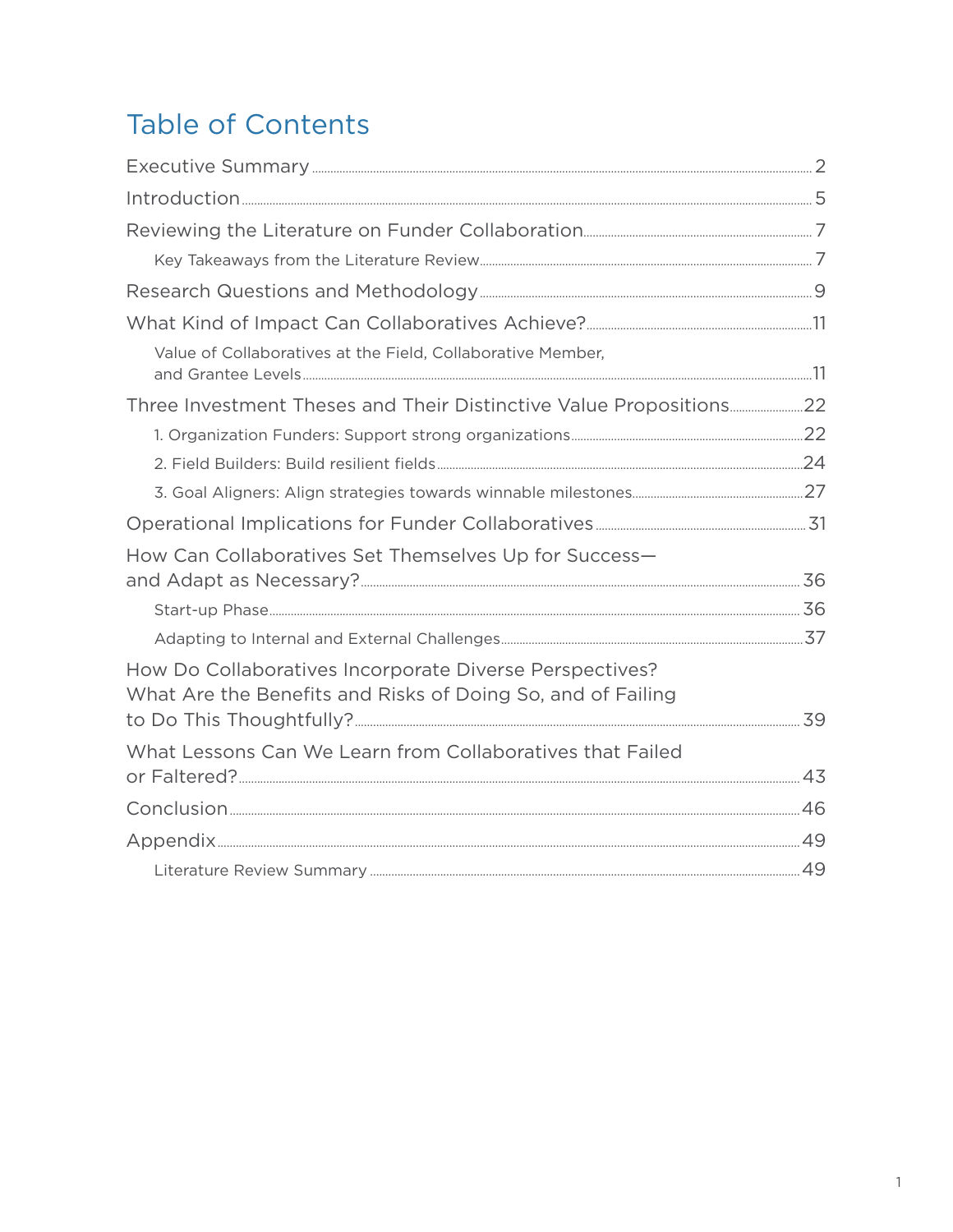### <span id="page-2-0"></span>Executive Summary

Increasingly, foundations and wealthy donors are forming collaboratives that, they hope, will produce results for society beyond the reach and capacity of any single funder. But do collaboratives really deliver?

The answer, informed by our extensive literature review, is a cautious yes. Many, but not all, collaboratives make progress on their missions, but most relevant literature draws on case studies with scant quantitative data. We wanted to dig deeper and learn about the impact that collaboratives have achieved for funders, grantees, and the fields in which they work. We also wanted to fill gaps that we identified in the literature concerning two important questions: what lessons can be learned from collaboratives that faltered or failed, and how are collaboratives incorporating diverse perspectives in their work? Ultimately, we sought to provide funders with guidance on when collaboratives can be the right tool, and how to use that tool most effectively.

To pursue these questions, we surveyed funders and grantees participating in 10 collaboratives and received 425 responses. In addition, we interviewed 65 funders and grantees, and reviewed evaluations for 13 collaboratives. The results showed broad agreement about the value of collaboratives and shed new light on how and when collaboratives succeed.

Ninety-two percent of funders and 80 percent of grantees reported that the benefits of collaboratives exceed the costs of participating; however, funders reported deriving greater value from collaboratives than grantees. A median of 88 percent of funders realized the benefits that they had expected, compared with 66 percent of grantees. For grantees, collaboratives fell short in delivering the hoped-for access to funder relationships, longer funding arrangements, and larger grants.

The collaboratives we studied have had significant impact on three dimensions:

- Funders reported having deepened field expertise that led to more strategic, informed, and effective investments.
- Grantees reported that the benefits outweighed the costs of participating in a collaborative, but they offered three ideas for funders to improve the grantee experience: streamline reporting, promote grantees more actively, and facilitate more grantee input into strategy setting and execution.
- Evaluations noted the power of collaboratives to get specific results that change the field, such as successfully advocating for policy changes, hosting convenings, and making "rapid-response" grants.

Our research also aimed to identify the circumstances under which collaboratives produce greater value than costs. The 10 collaboratives we studied in depth—selected for their strength and range of interests—shed light on this question. They shared three characteristics for success: a clear investment thesis on how the collaborative will create impact and the goals for which it will hold itself accountable, including its value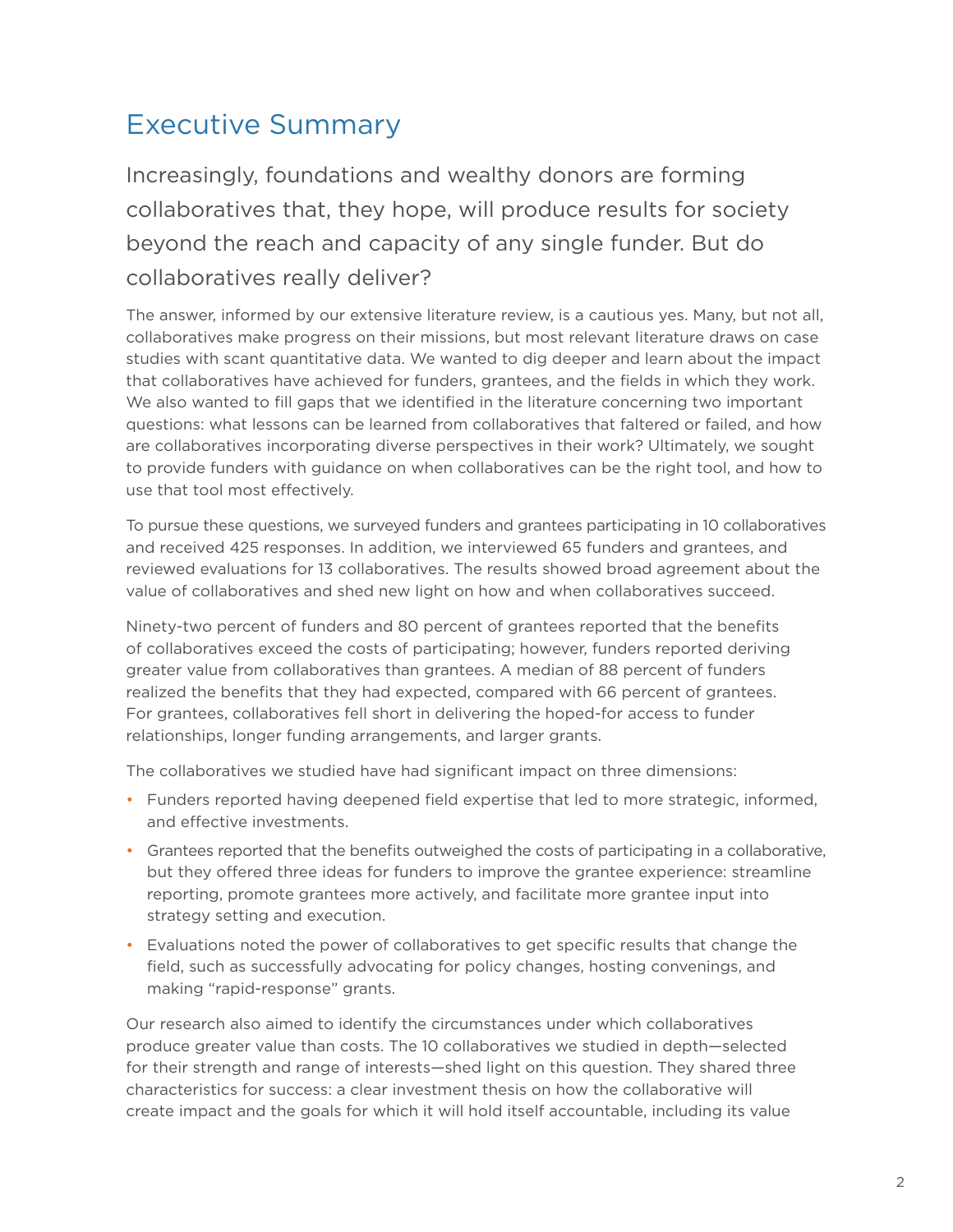proposition to funders and grantees; shared expectations among participants; and an operating model and leadership structure designed to achieve the collaborative's goals.

Among the three characteristics, the investment thesis was most crucial to successful performance—and posed the most difficulty in getting right. While many collaboratives we studied had elements of different investment theses, the successful collaboratives prioritized one to guide their work. We found three primary investment theses:

- 1. **Organization Funders:** Support strong, organization-driven strategies by putting grantees front and center, aggregating more capital than collaborative members could alone, and signaling to other funders that these high-performing leaders and organizations are worthy of significant trust and investment.
- 2. **Field Builders:** Build resilient fields by changing a defined field or set or practices over time, enabling organizations in that field to execute their strategies more effectively.
- 3. **Goal Aligners:** Align strategies towards "winnable milestones"<sup>1</sup> often in pursuit of population-level change, such as disease eradication. These collaboratives identify or create areas of strategic overlap among funders and develop coordinated giving approaches.

Based on our research, we believe that strong collaboratives require clarity around the primary investment thesis and value proposition. While a collaborative may pursue more than one avenue to impact, we believe prioritizing a single investment thesis can clarify important questions for both investors ("what am I really buying by investing through this collaborative?") and grantees ("whose strategy are we funding, mine or yours?"). (With just 10 collaboratives in our study, we hope future research can build on our findings.)

**"**Based on our research, we believe that strong collaboratives require clarity around the primary investment thesis and value proposition."

#### **The Bridgespan Group**

Because these investment theses play out differently based on the objective the collaborative holds itself accountable for and the role it plays in developing and executing the strategy, our research found no single optimal structure for a collaborative. However, in all cases, the operational and leadership structures need to be high-caliber and aligned with the collaborative's goals to maximize the chances of success.

We also sought to address a gap in the literature regarding whether and how collaboratives seek to incorporate diverse perspectives, and how these efforts affect impact. Eighty-one percent of funders and 68 percent of grantees agreed that "it has been important for the funder collaborative to incorporate diverse perspectives in order to advance its/my

<sup>1</sup> Susan Wolf Ditkoff and Abe Grindle, "Audacious Philanthropy," *Harvard Business Review*, September-October 2017.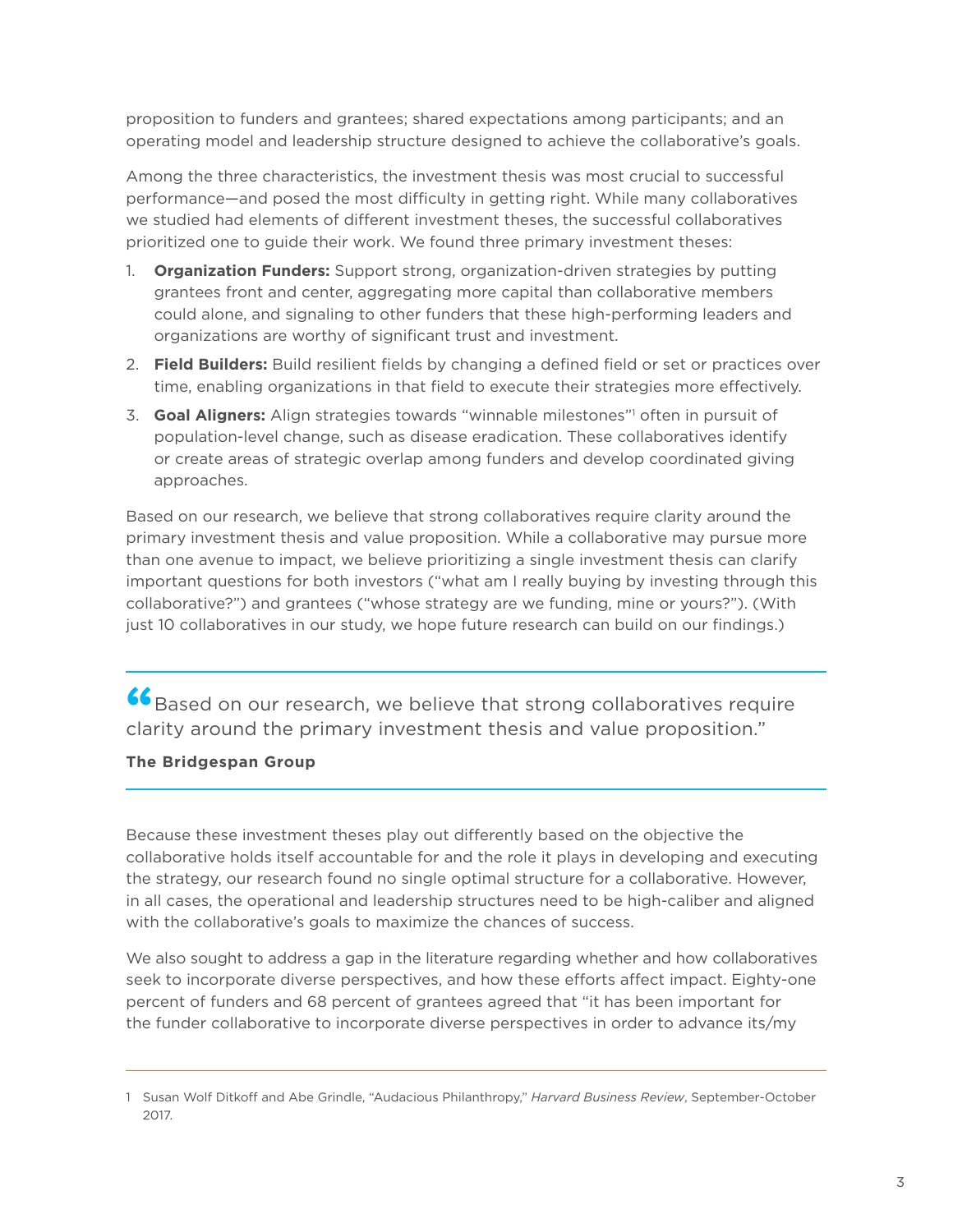organization's goals." In interviews, we heard a number of examples where incorporating diversity yielded better outcomes. However, many funders and grantees are looking for more: 55 percent of funders and 43 percent of grantees said that their collaborative "should do more to incorporate diverse perspectives into their work."

A second research gap we explored involves collaborative failure. We analyzed 15 collaboratives that failed or faltered, and found five characteristics most frequently associated with this group: (1) misaligned goals among funders (by far the most common factor associated with collaboratives that failed or faltered); (2) failure to translate overall goals into time-bound, winnable milestones; 3) failure to right-size the collaborative's administrative and operational structures to optimize effective pursuit of its goals; (4) inability to adapt strategy in the face of external or internal challenges or opportunities; and (5) limited or ineffective stakeholder engagement in shaping the collaborative's goals and facilitating implementation.

Our research leaves us optimistic that collaborations can yield real value—for society, for funders, for grantees, and ultimately, for beneficiaries—under the right circumstances. We hope this report will spark conversations between potential and existing collaborative participants, and help all concerned ensure that the impact they envision is the impact they achieve.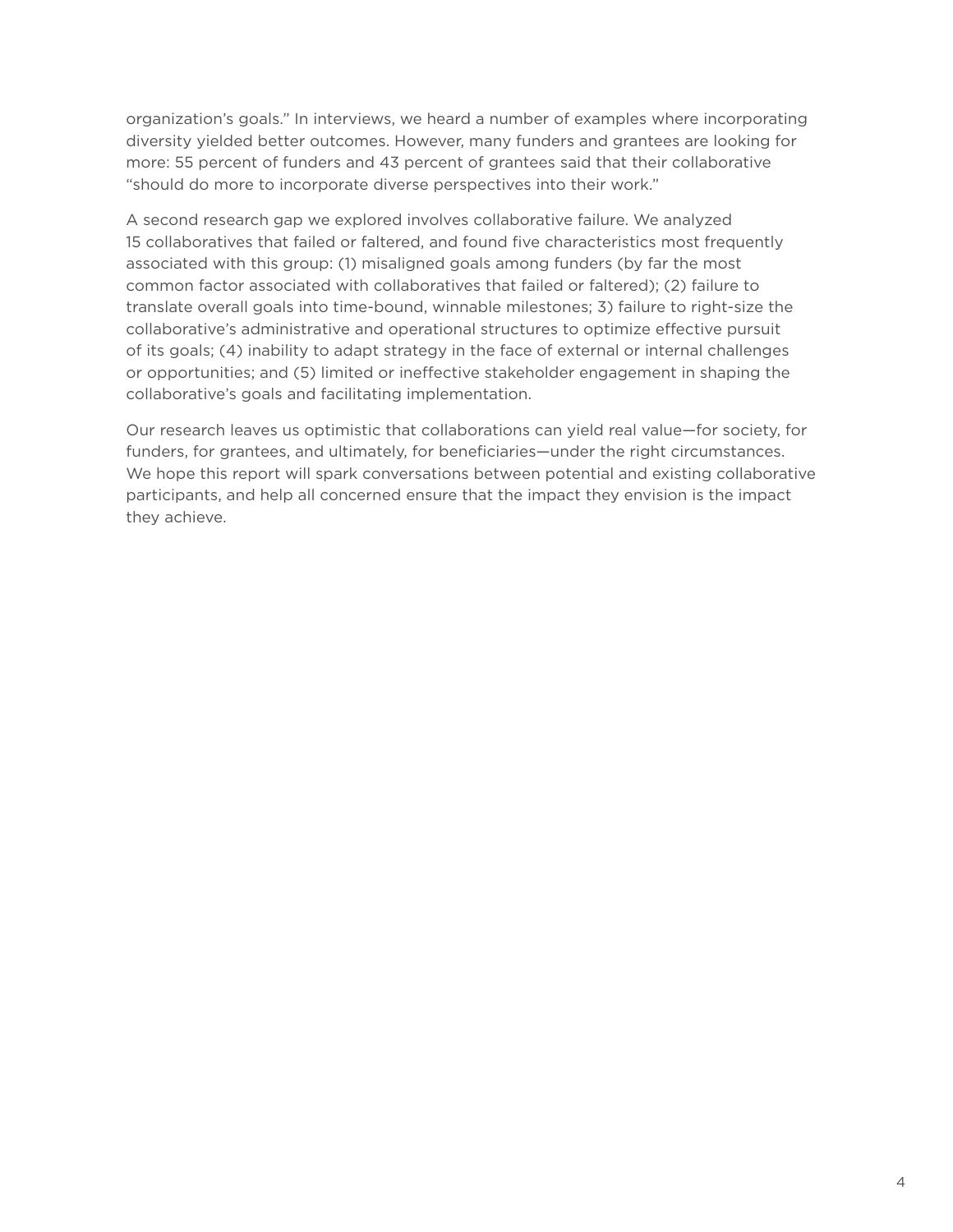### <span id="page-5-0"></span>Introduction

For more than a century, donors have pooled their resources to create change—from community foundations and organizations like United Way Worldwide, to immigrant mutual aid societies and faith-based giving circles. In recent years, both the number of independent funder collaboratives and the scale of investment have accelerated dramatically. Over 70 percent of one type of collaborative, aggregated giving funds, has emerged since 2000, with major entities like Blue Meridian Partners, Co-Impact, and the END Fund forming in the last several years alone. Each has the goal of amassing tens—or hundreds—of millions of dollars toward the most promising social sector organizations and initiatives. Funders typically seek collaboration because they believe that their collective expertise, relationships, and money will improve society beyond the reach and capacity of any single donor.

Some collaboratives succeed; others fail. Most require not only money but equally significant investments of time and energy from staff. As they become increasingly popular vehicles for change, funders want to understand when collaboration is the right approach and how it can be most effective. No surprise, then, that funder collaboration is a subject of intense interest and inquiry. Our [literature review](https://www.bridgespan.org/bridgespan/Images/articles/value-of-collaboration-study-2019/bridgespan-2019-value-of-philanthropic-collaboration-study-literature-review.pdf) found over 125 articles and reports on the subject, most based on case studies of US-based collaboratives in the last five years.

Our study incorporates these past learnings and builds on them with data from a survey of more than 400 funders and grantees, 65 interviews, and results from 13 third-party evaluation studies. The Bridgespan Group conducted the study with guidance from a steering committee of nine funders and evaluation experts with strong interest and experience in funder collaboration. 2 Committee members include:

- Fay Twersky, Director of Effective Philanthropy, William and Flora Hewlett Foundation, Chair of the Steering Committee
- Susan Bell, Principal, Susan Bell & Associates
- Julia Coffman, Founder and Director, Center for Evaluation Innovation
- Stephanie Gillis, Senior Advisor, Impact-Driven Philanthropy Initiative, Raikes Foundation
- Allison Harvey Turner, Environment Program Director, S. D. Bechtel, Jr. Foundation
- Betsy Krebs, Vice President, Poverty, JPB Foundation
- Leonardo Lacerda, Environment Program Director, Oak Foundation
- Kathy Reich, Director, Building Institutions and Networks (BUILD), Ford Foundation
- Darcy Riddell, Director of Strategic Learning, McConnell Foundation

<sup>2</sup> The authors would like to acknowledge the work of the steering committee, The Bridgespan Group research and editorial team (Zach Crago, Kate Hassey, Carole Matthews, Gail Perreault, Bradley Seeman, and Roger Thompson), as well as the project leadership team (Ann Cleaveland, Jennifer Kurz, and Rees Warne).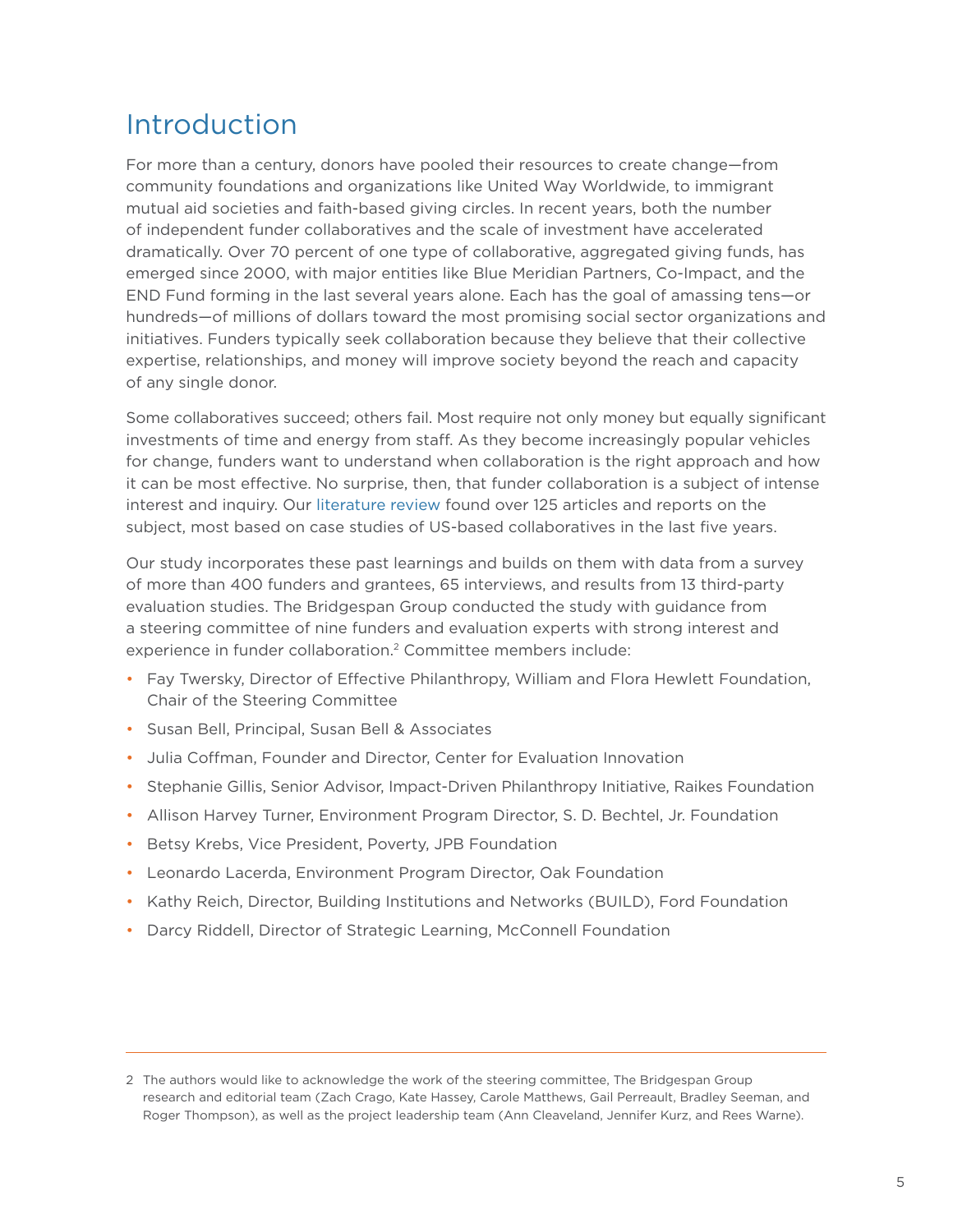Together, we sought to answer two questions:

- 1. What evidence exists on the value of donor collaboration?
- 2. Under what circumstances do funder collaboratives yield greater value than cost, and greater value than what funders could expect from working alone?

To narrow our inquiry, we focused our literature review on collaboration involving foundations and high-net-worth individuals. (There are other important categories of funding collaboration, including with government entities or multinational NGOs, that are likely worth a separate study.) While we identified a number of factors that promote success, we also found some significant knowledge gaps. Our research aimed to help fill three of them:

- 1. Limited exploration of the grantee experience (except in a small number of case studies) —especially the benefits and costs imposed on grantees receiving collaborative funding as opposed to grants from individual funders;
- 2. Limited focus on learning from collaboratives that failed or significantly faltered; and
- 3. Limited attention to diversity, equity, and inclusion (DEI).

We identified for study a group of 25 funder collaboratives—both in the United States and globally—the majority of which continue to operate. We included collaboratives in which donors pool or align funding according to an agreed set of criteria, and excluded those whose main focus is learning together while pursuing individual funding aims—though these may be important for future study. Of these, we chose 10 for their strength and range of interests, and examined them in detail. While the 10 aren't representative of all collaboratives, they suggest what kind of value can be achieved by stronger models. Our survey went to more than 1,000 funders and grantees involved in the 10 collaboratives; we received 425 responses. In addition, we interviewed 65 stakeholders (funders, grantees, and collaborative staff) involved with the 10 collaboratives. To bolster the survey data, we examined evaluation reports and other documents ([see evaluation sidebar, page 47](#page-47-0)). We also analyzed 15 collaboratives that faltered or failed, to whom we promised confidentiality in this report.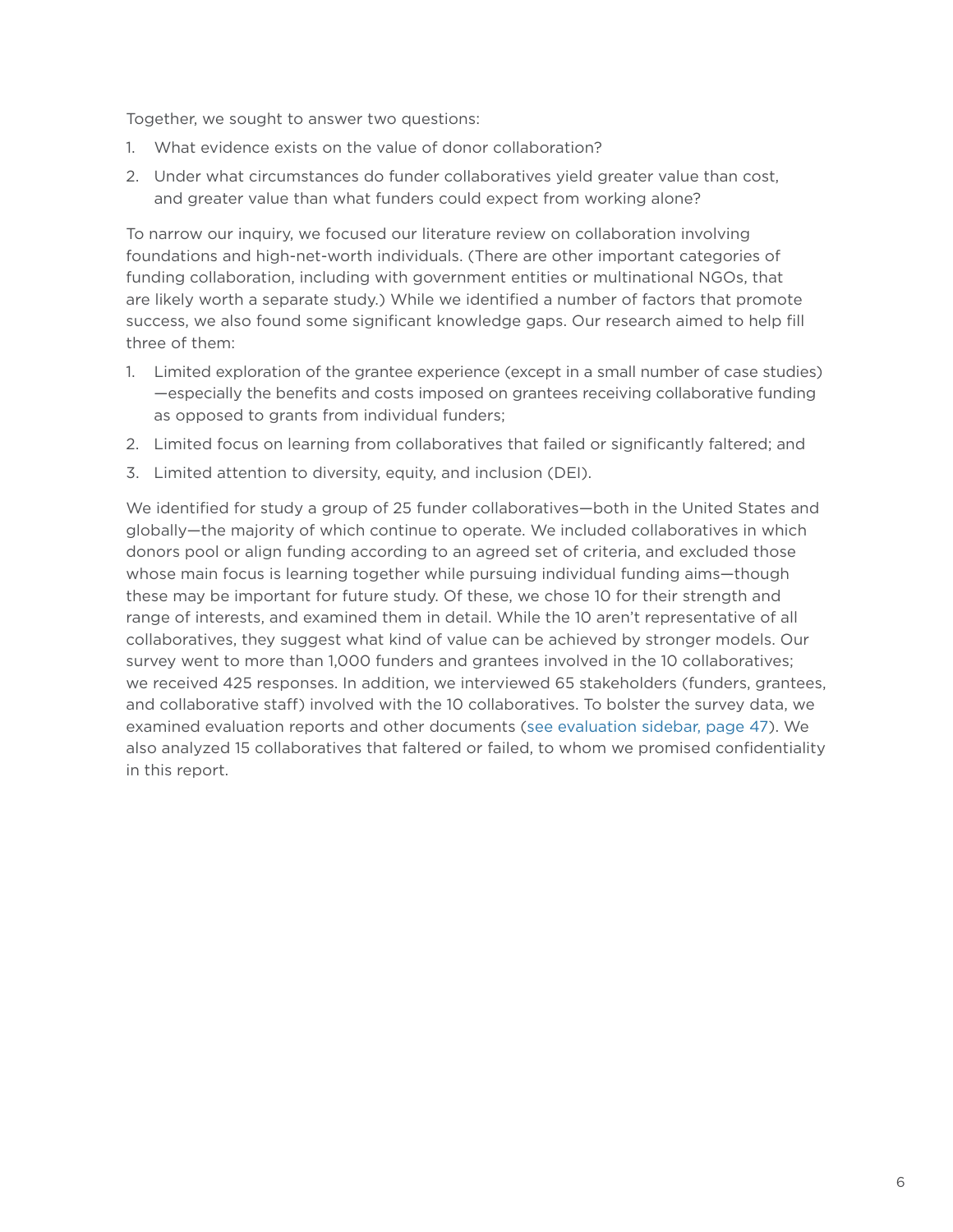### <span id="page-7-0"></span>Reviewing the Literature on Funder Collaboration

We began this research by conducting a review of the extensive literature on funder collaboratives. We found and reviewed 125 academic research papers, practitioner blogs, and published articles and reports, as well as syntheses of field-specific research focused on individual and institutional funder collaborations. (Literature on collaboratives involving government entities, multinational NGOs, or others in the field, was outside our area of focus). Of the literature we reviewed, 65 percent came from philanthropic advisors or intermediaries, (e.g., Center for Effective Philanthropy, FSG, Grantmakers for Effective Organizations, and The Bridgespan Group), 25 percent came from foundations or practitioners (e.g., William and Flora Hewlett Foundation and the Edna McConnell Clark Foundation), and 10 percent came from academic or field researchers. Most of the publications appeared after 2012. While the overwhelming majority looked at US collaboratives, we included global examples wherever possible.

### Key Takeaways from the Literature Review

While much has been written about collaboratives, donors will find little in the way of quantitative or qualitative research to guide their deliberations about whether to team up with like-minded funders in pursuit of a shared goal. Each collaborative is singular, and there are no control groups for comparison purposes. They come with different geographic footprints, ranging from local to global. They tackle many types of issues, and they are highly individual in execution. The existing research is largely case study-based, and the extensive variation across collaboratives makes it difficult to discern patterns in a rigorous way. Even so, the literature yields a number of insights that reflect practical experience. Here are the key takeaways.

#### **Types of collaborative models**

Many of the materials we reviewed described collaborative models on a spectrum from loose to tight collective action, with information or knowledge exchange at one end and formal joint ventures, new collaborative entities, or re-granting at the other. The key difference is in the level of control that an individual donor cedes to the collaborative—that is, the distinction between pooling versus coordinating resources that remain under each collaborative member's individual control, and between collaboratives that coordinate or pool investments versus those that only exchange knowledge.

Open questions that remain are whether a common set of conditions triggers (or should trigger) a collaborative to alter its strategy or how it operates and, potentially, move to a different model, and clear guidance on which model to select in the first place.

#### **Benefits of collaboration**

The literature frequently cited several expected benefits of collaboration over individual funding:

• More money for an issue, recognizing that no one funder alone can create change at the level of ambition tackled by most of these collaboratives;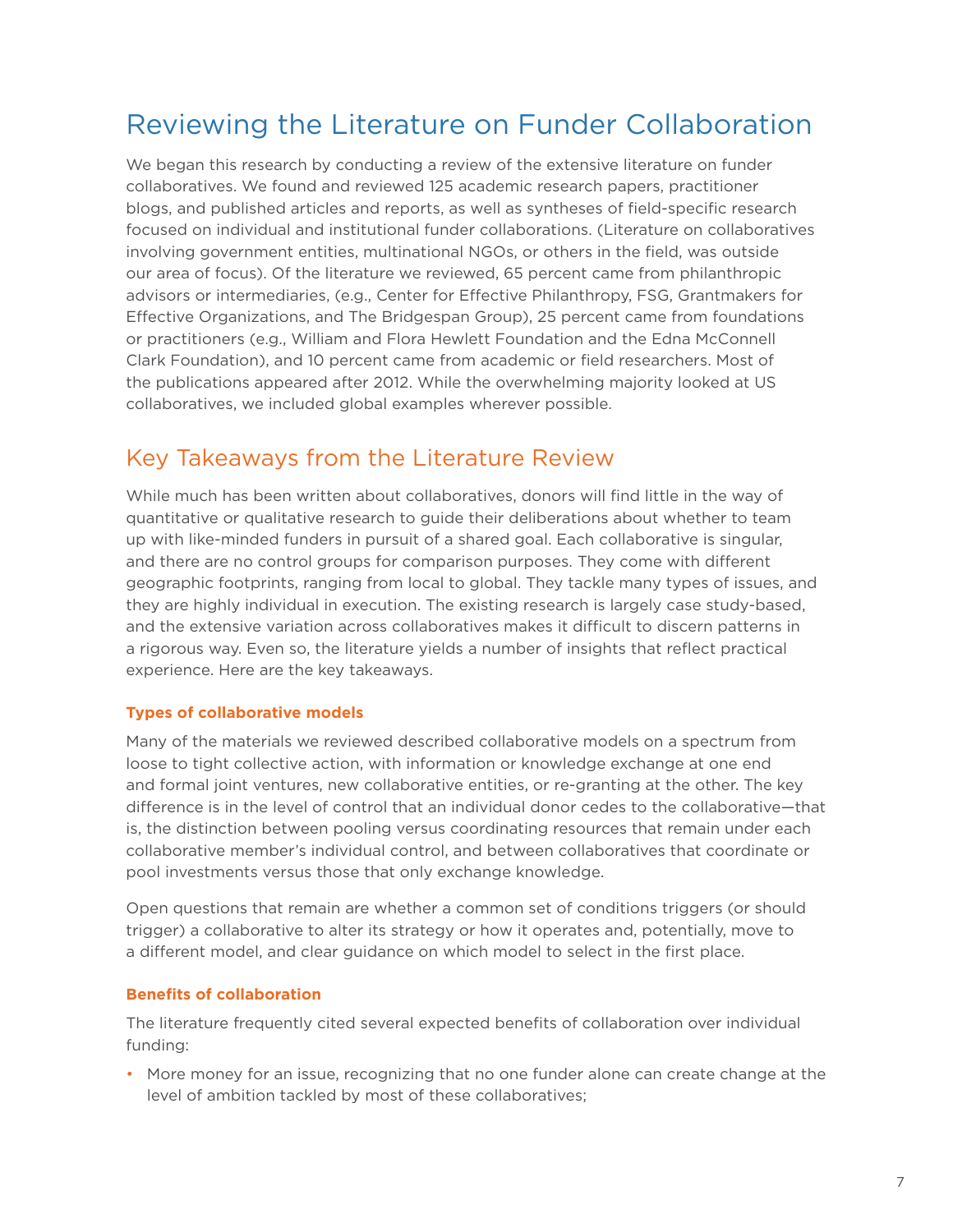- Participation in something at a greater scale and visibility than funders could do alone (including influencing systemic change);
- Increased effectiveness and better results than could be obtained solo, through shared strategic thinking, diligence, monitoring, and access to expanded expertise and networks;
- Increased efficiency of grantmaking (for both donors and grantees) due to a lower cost of capital and shared resources; and
- The ability to take on increased risk.

#### **Success factors**

We also found several frequently cited success factors:

- Trusting relationships among participants;
- Outstanding leadership within a well-designed, mutually agreed-upon governance and operating structure;
- Clear goals with a flexible and adaptive strategy; and
- Processes in place for improvement and measurement.

While all factors were important, many resources indicated that the human dimension is particularly critical.

#### **Gaps in the literature**

We did not find studies that calculated a "return on investment" for collaboratives, nor any that offered formulas for estimating the expected value of any one collaborative. We believe that such findings may not be feasible given research constraints.

We did identify important gaps that could benefit from targeted research:

- Limited focus on learning from collaboratives that failed or significantly faltered;
- Limited exploration of the grantee experience (except in a small number of case studies) —especially the benefits and costs for grantees receiving collaborative funding as opposed to grants from individual funders;
- Limited attention to diversity, equity, and inclusion (DEI); and
- Limited focus on the experience of individual donors (as opposed to institutional funders).

Our research helps to fill the first three of these gaps. For a more thorough review of the literature, see the [Appendix](#page-49-1) and our accompanying l[iterature review](https://www.bridgespan.org/bridgespan/Images/articles/value-of-collaboration-study-2019/bridgespan-2019-value-of-philanthropic-collaboration-study-literature-review.pdf).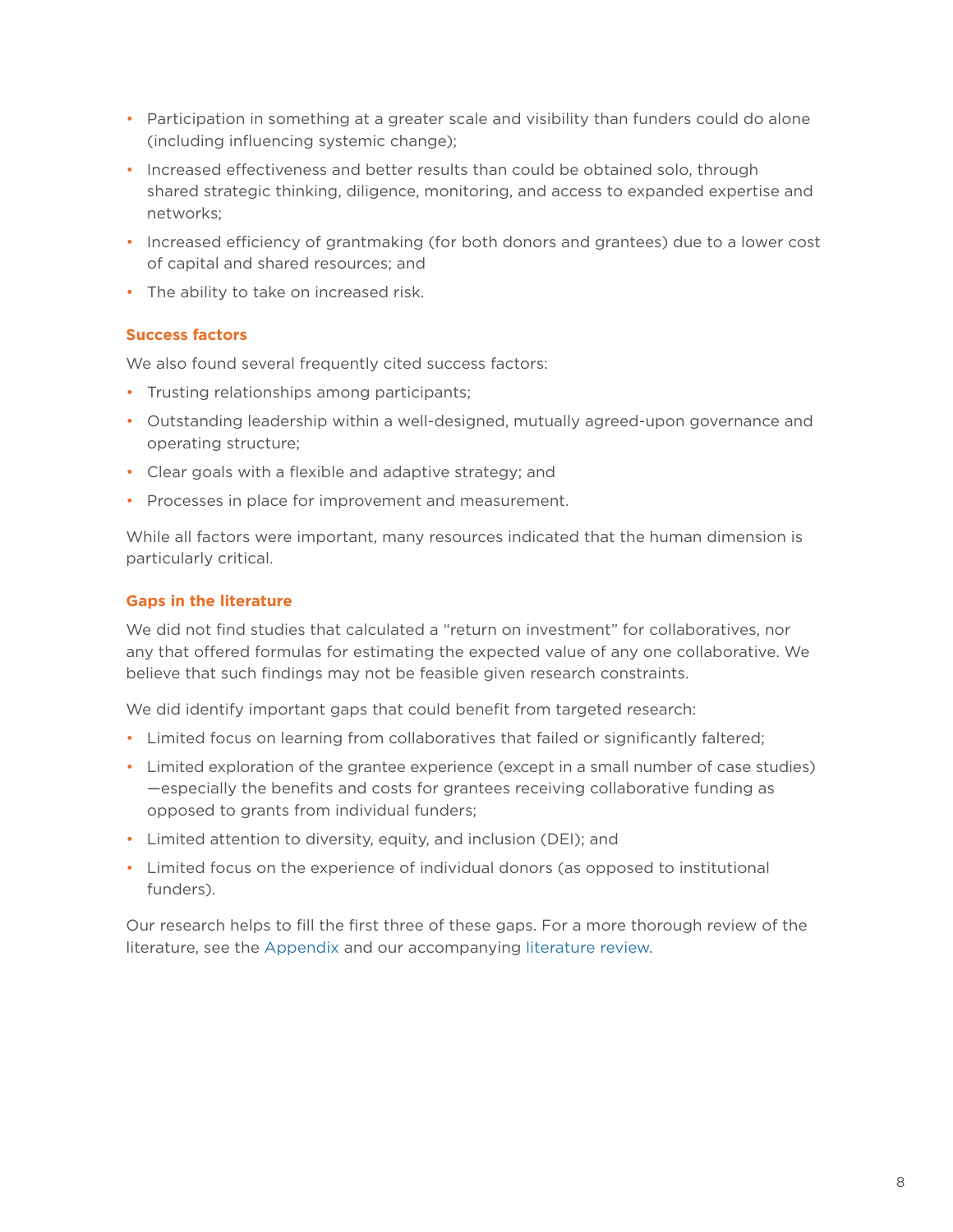### <span id="page-9-0"></span>Research Questions and Methodology

Based on the results of our literature review, we identified several areas where our research could provide significant insights to funders. We structured our work around these questions:

- 1. What **impact** are collaboratives generating (or not), and how do collaboratives approach setting goals around impact? Additionally, what does impact look like from three perspectives: impact on the field (i.e., relative to a collaborative's goals); impact on collaborative members (both the collaborative's process and on individual members); and impact on grantees (i.e., benefits and costs)?
- 2. How, and to what extent, do collaboratives consider DEI and incorporate **diverse perspectives** into strategy setting and execution? What is the potential for impact when doing so, as well as the potential for harm when failing to do so thoughtfully?
- 3. What can we learn from stories of collaboratives that have **faltered or failed**?

This research focuses on collaboratives that are funder-driven, share a broadly defined goal or mission, and direct money toward the mission (either by pooling it or aligning individual investments). Collaboratives focused primarily on learning or networking, while likely worthy of deeper study, were outside of our scope. Our research comprised four elements:

- **Literature and expert review:** As described above, we examined past research and case studies on funder collaboration, identifying 125 resources in all. We also consulted a number of experts, including funders, philanthropic advisors, and evaluation experts, on their experiences with funder collaboration.
- **In-depth case studies of 10 collaboratives:** We selected these collaboratives based on recommendations from our steering committee, background research, and other experts in the field. (A complete list is below.) All 10 collaboratives had been in operation for at least three years at the time of the study with a median operation time of six years. For this group, we conducted deeper research, including 65 interviews and a survey that yielded 425 responses (with a response rate of 56 percent for funders and 32 percent for grantees). On average, we spoke with six funders, grantees, and staff at each collaborative. 3 We also studied evaluation reports and other documents from these collaboratives.
- **Brief case studies of 15 collaboratives that faltered or failed:** This group, which we agreed to keep confidential, came from suggestions from the steering committee, outside experts, and our own research.
- **Brief review of the evaluation results of six additional collaboratives:** We reviewed evaluations for those within our study set (seven out of the 10 had some form of evaluation), as well as for an additional six collaboratives. These documents also came from suggestions from the steering committee and other experts.

<sup>3</sup> In addition to collecting insights from the interviews, we attempted to quantify references across interviews to various themes such as the range of value propositions. Quantifying the interview insights enabled us to corroborate survey insights and elevate key differences between the surveys and interviews for further research.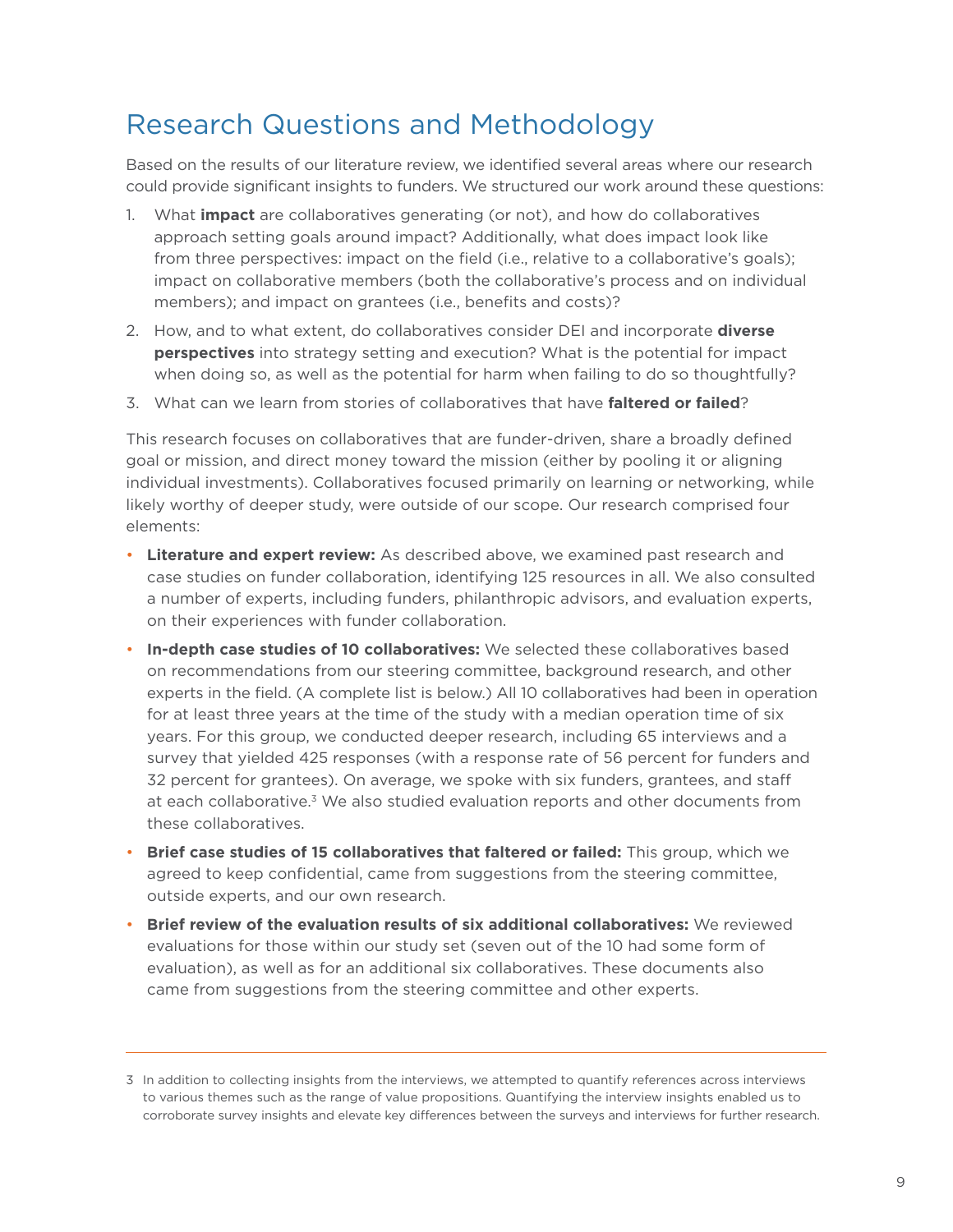The ambitions of the 10 collaboratives we studied closely are wide-ranging and inspiring:

- **Big Bang Philanthropy:** Address the fundamental needs of the global poor in the most impactful ways possible.
- **Blue Meridian Partners**: Transform the life trajectories of America's children and youth living in poverty by scaling the most promising solutions, and address a significant social problem keeping children and youth from leading healthy, successful lives.
- **Climate and Land Use Alliance (CLUA)**: Help identify and support land use policies and practices that contribute to reduced carbon emissions, sustainable rural economies, land rights for traditional communities, biodiversity protection, watershed protection, and increased resilience.
- **Connect U.S. Fund:** Initiate, facilitate, maintain, and sustain effective multiorganizational collaborative efforts which connect policy makers and advocates who share a vision of an engaged US foreign policy.
- **Four Freedoms Fund**: Ensure that the nation's immigration system recognizes the human rights and dignity of all immigrants, is fair and just, and prioritizes keeping families together.
- **Fund for Shared Insight**: Enable foundations and nonprofits to be meaningfully connected to each other and to the people and communities they seek to help—and more responsive to their input and feedback.
- **Funders' Collaborative on Youth Organizing**: Increase resources to the field of youth organizing and promote the leadership of low-income young people and young people of color in social justice organizing.
- **The Global Alliance for the Future of Food**: Transform global food systems now and for future generations.
- **Partners for Places**: Facilitate strong and meaningful local partnerships that result in equitable and sustainable communities.
- **Water Funder Initiative:** Bring basins into balance for people and nature, and strengthen resilience of water systems in a 21st-century climate.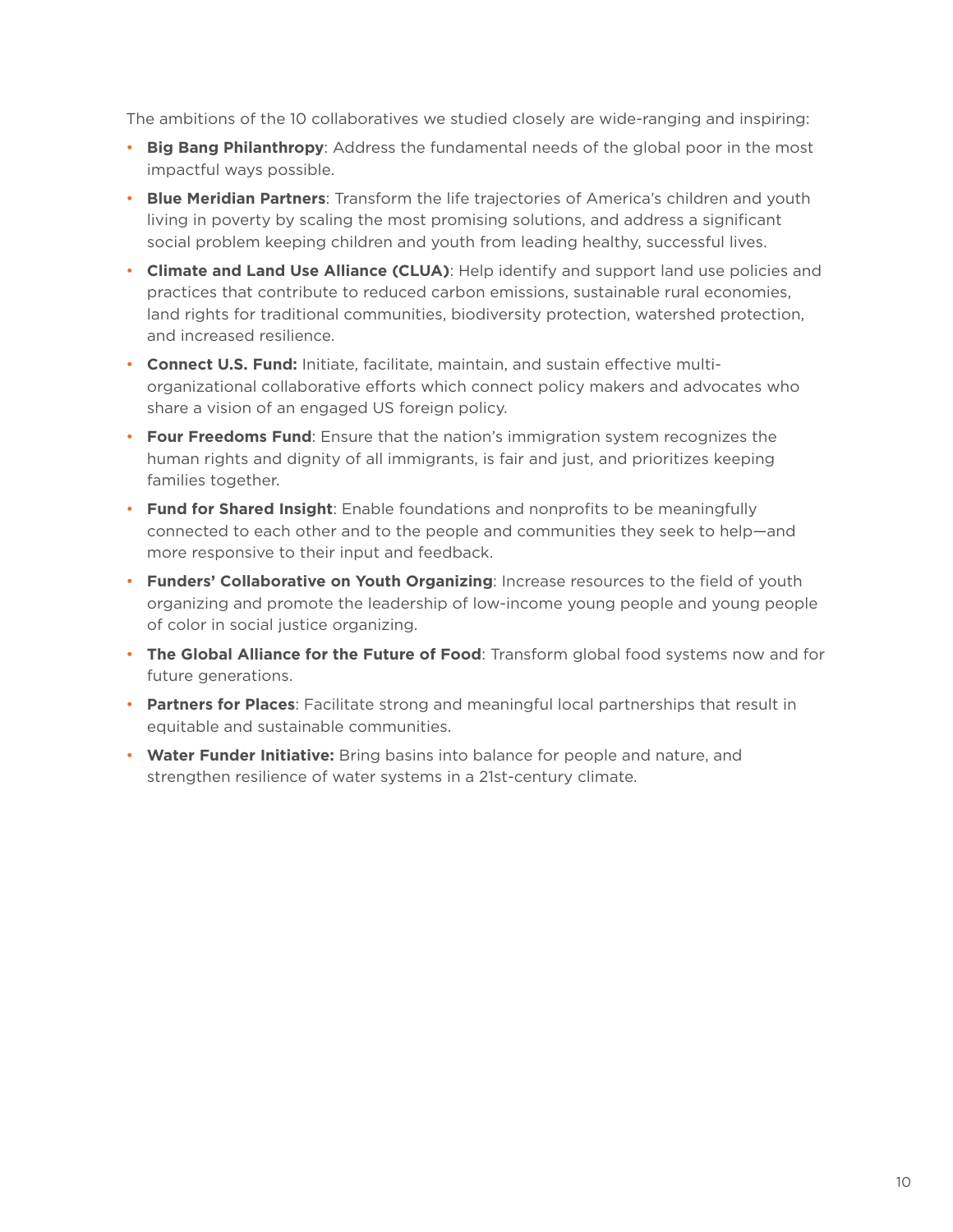# <span id="page-11-0"></span>What Kind of Impact Can Collaboratives Achieve?

Through our research, we sought to determine what impact collaboratives are generating (or not), and how they approach setting goals around impact. We considered impact from three perspectives—on the field, on collaborative members, and on grantees—gleaning insights that applied across the collaboratives we studied, as well as specific to three primary investment theses. We distilled operational implications for collaboratives, as well as lessons on how collaboratives set themselves up for success and adapt as necessary.

### Value of Collaboratives at the Field, Collaborative Member, and Grantee Levels

Based on interviews and survey findings, we are confident that funder collaboratives can add value for the social sector beyond the reach of any single funder. Yet the value proposition is not clear for all collaboratives, and success has been elusive for some.

#### **Benefits to the field**

Survey respondents from the 10 collaboratives indicated satisfaction with their impact. Among funders, 94 percent agreed that their collaborative is an overall success (72 percent strongly agreed), and 93 percent reported being on track to reach the collaborative's goals (55 percent strongly agreed). And 92 percent of funders and 80 percent of grantees reported that their collaborative's benefits exceed the costs of participating.

*Because these 10 were chosen for their strength and interest as examples, they aren't representative of all collaboratives, but rather suggest what kind of value can be achieved by stronger models. In addition, since funders have remained involved, there may be inherent bias in their perceptions.* 

Blue Meridian Partners, launched in 2016, has raised more than \$1.7 billion in investment capital from 14 funding partners. "We are trying to identify the most promising strategies, with an evidence base, that can potentially moving the needle for the most disadvantaged kids in poverty in the United States," said Nancy Roob, president and CEO of the Edna McConnell Clark Foundation and Blue Meridian's founding CEO. "We seek out leaders who have a vision for solving a national problem and help them achieve that goal by reaching the national scale required. So we measure our progress on whether or not our investments help leaders achieve that objective. And each one is different." Blue Meridian grantees work to create large-scale change a range of fields—including in health care, child welfare, and criminal justice.

As of summer 2019, Blue Meridian Partners has announced investments in seven national organizations and with total commitments of up to \$200 million each over 10-12 years. These investments are approved in two- to four-year phases with payout contingent on meeting milestones.

The Funders' Collaborative on Youth Organizing (FCYO), created in 2000, also benefits the larger field of youth advocacy. The collaborative brings together 12 funders and spends approximately \$400,000 a year to increase resources for supporting youth organizing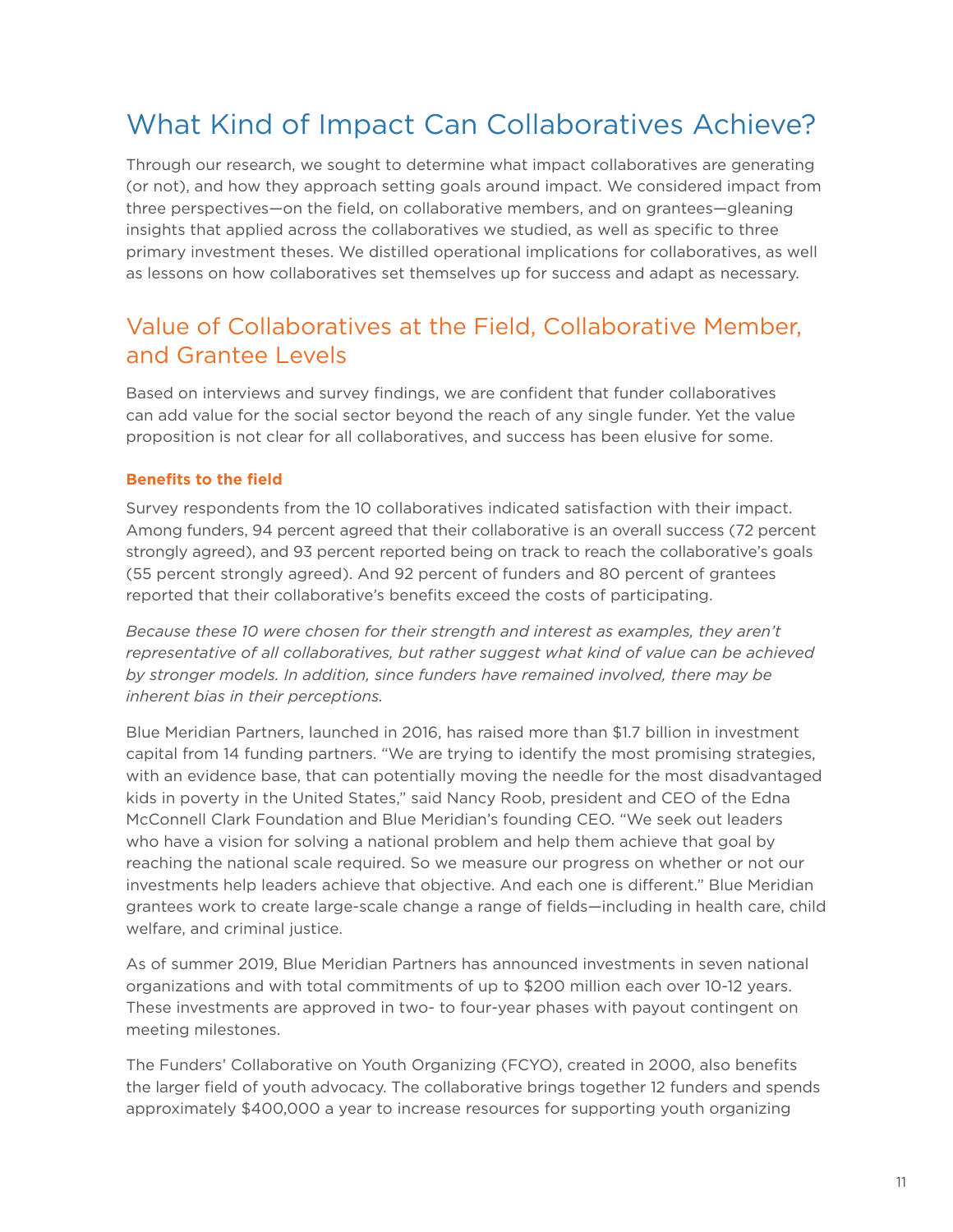efforts and promoting the leadership of low-income young people, and young people of color, in social justice efforts. One way in which FCYO provided value for its funder members was keeping a steady focus on youth organizing, even at times when overall national interest was waning. FCYO's approach was to persist in looking for opportunities to support promising efforts and build the youth organizing field.

"They provided us critical seed funding that allowed us to develop from a volunteer-run organization to a fully-staffed organization," said Maria Brenes, executive director of InnerCity Struggle, which works in the Eastside area of Los Angeles to demand quality schools, increase civic engagement, and prevent housing displacement. "We had the capacity to increase our visibility with national funders, refocus our strategy to accelerate educational justice and build a base of local support. By leveraging FCYO's funding and support, we successfully secured the construction of three new neighborhood public high schools. Their early support was instrumental for future campaign wins."

While 84 percent of funders reported having impact goals, only 51 percent reported having time-bound milestones and 44 percent indicated using an external evaluator to assess progress, indicating room for improvement in evaluating and quantifying the impact of collaboratives.

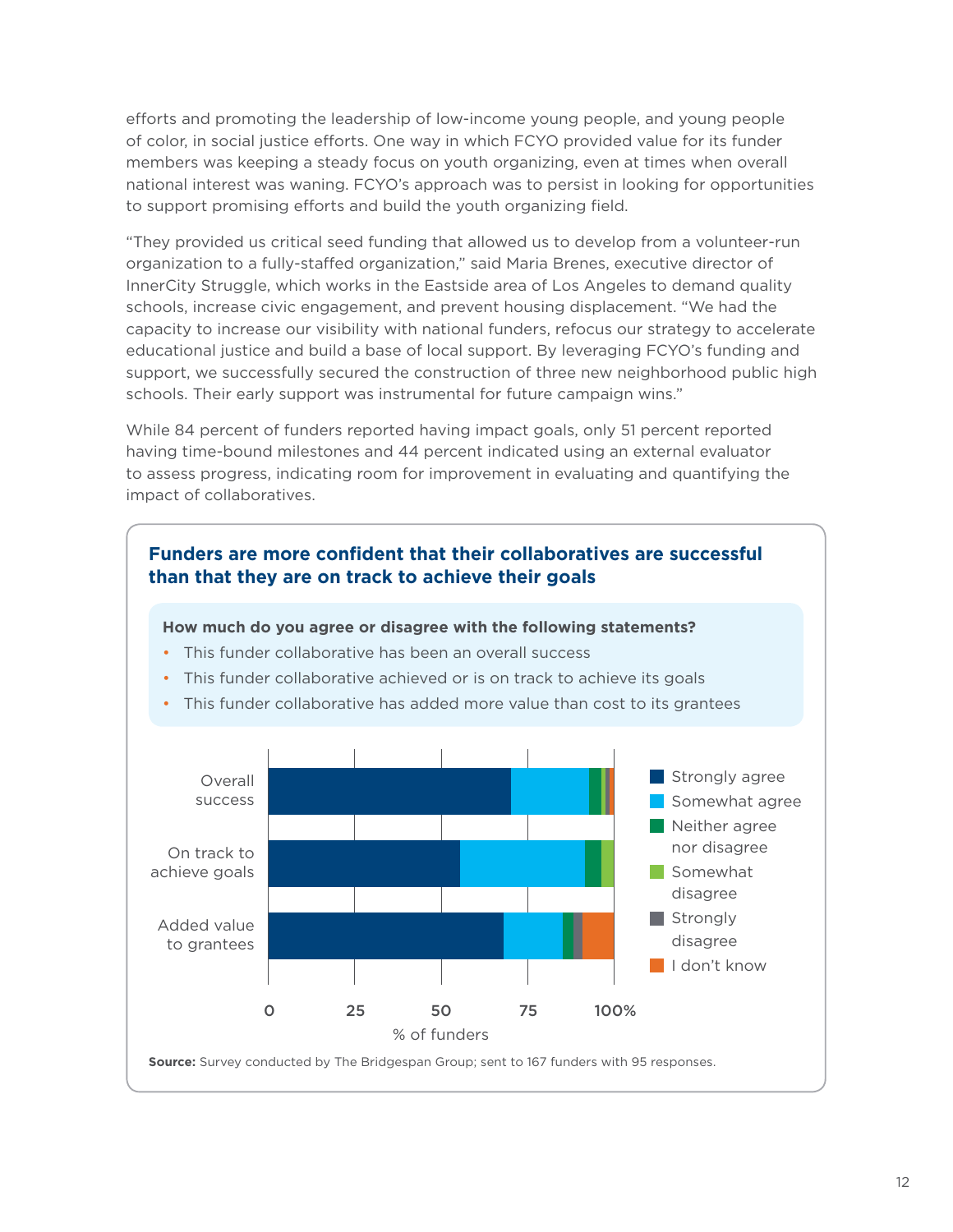#### **While funders typically report having impact goals, there is variety across collaboratives regarding use of milestones and evaluation**

- Did this funder collaborative set goals around impact or the long-term change it was seeking?
- Did this funder collaborative translate its goals into specific time-bound milestones?
- Did this funder collaborative measure is progress against those milestones and impact goals with an external evaluation?

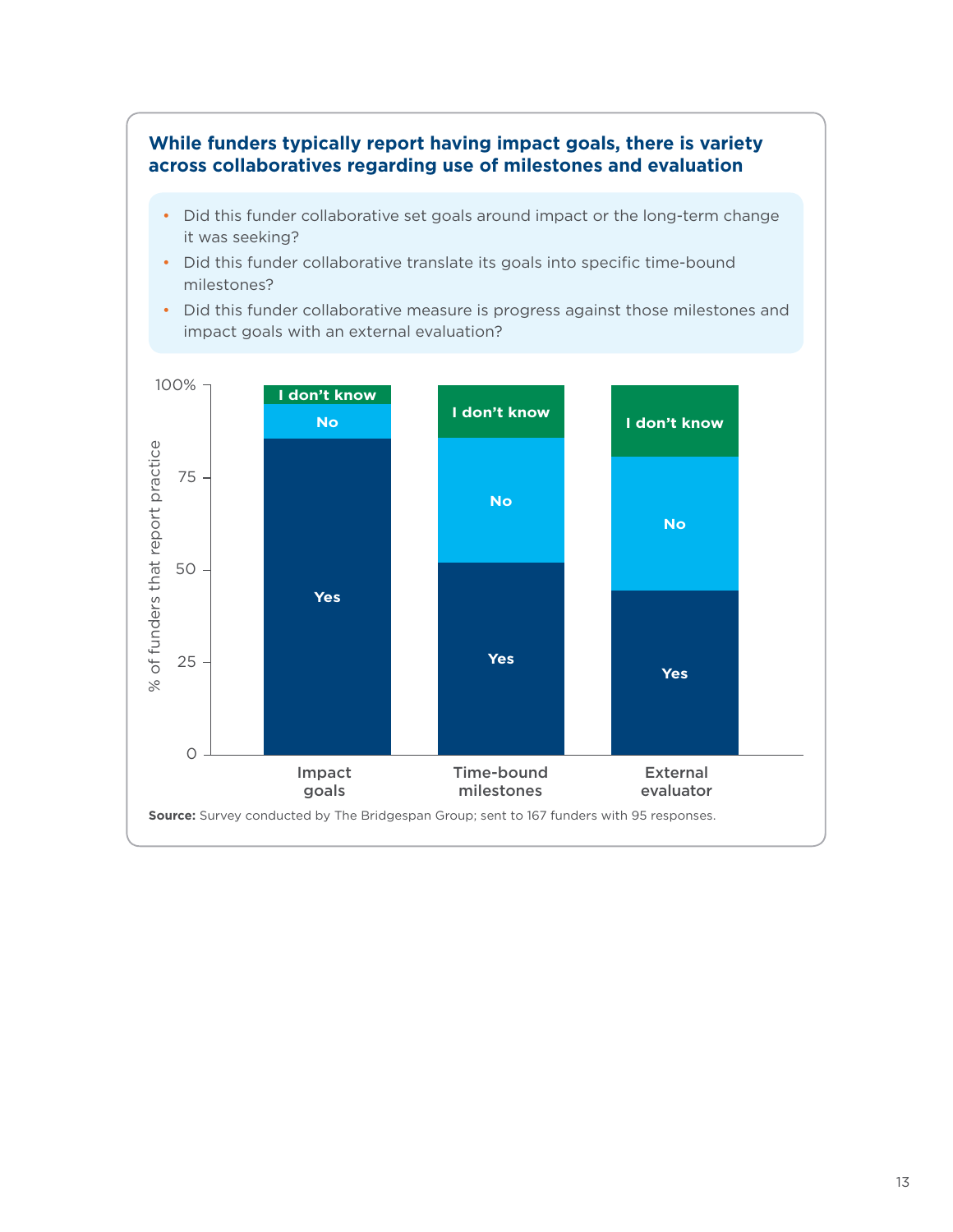#### **Benefits to funders**

The funders participating in the 10 collaboratives reported significant benefits. They expected, and received, a higher proportion of collaborative benefits than grantees. Across 10 benefit categories in the survey, funders realized a median of 88 percent of their expected benefits. Funders also reported that overall benefits largely met (41 percent) or exceeded (54 percent) their expectations, and that costs either met (74 percent) or fell below (11 percent) expectations. In addition, 92 percent of funder respondents agreed that benefits had exceeded costs.

Funders also reported high levels of satisfaction with their collaboratives, with an average Net Promoter Score (NPS) of 53 (and a range 0 to 80)–considered strong by industry experts. 4

While it is not surprising that funders who have participated in longstanding collaboratives find value in these ventures, our analysis yields some deeper insights. First, the survey quantified 10 benefits that funders expected and got from participation. The top three were: 1) to learn more, 2) to form important relationships in the sector, and 3) to "fund and/or coordinate a funding strategy that was more aligned to the scale of the problem and/or influence systemic change."

The survey also gave funders an opportunity to write in benefits that the survey did not cover explicitly. Approximately 20 percent wrote in additional expected benefits, with about 10 percent seeking to work and learn more closely with other funders and grantees, and about 5 percent identifying the opportunity to build fields and strengthen practices (e.g., "build a coalition of strange bedfellows that strengthens a field" or "bring on more effective, meaningful, and powerful grantee collaboration").

Only two expected benefits were realized by fewer than 75 percent of funders—"lower my cost of giving" (46 percent) and "take funding risks I couldn't take alone" (56 percent). This finding was somewhat surprising, but suggests that funders generally participate in collaboratives to optimize for upside versus to manage costs. In addition, the concept of risk sharing was one that appeared frequently in the literature review yet did not seem to be a driving factor for the funders we surveyed.

The following charts illustrate these findings.

<sup>4</sup> The Net Promoter Score (NPS) is an index ranging from -100 to 100 that measures the willingness of beneficiaries to recommend an organization's products or services to others. It is used as a proxy for gauging overall satisfaction with a product or service. We have been unable to find comparison NPS scores for funder collaboratives and hope this research serves as a helpful first step towards establishing such a data set.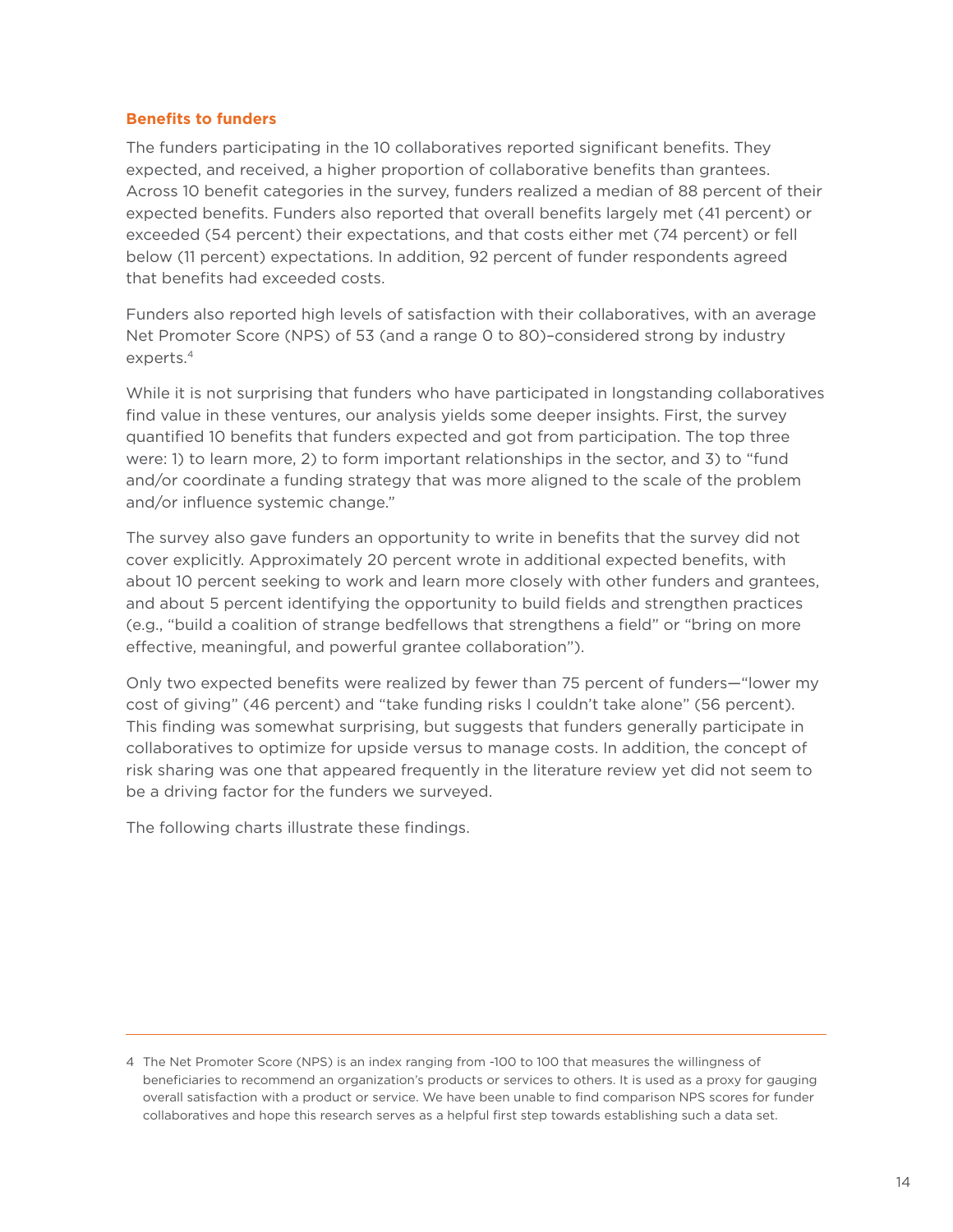<span id="page-15-0"></span>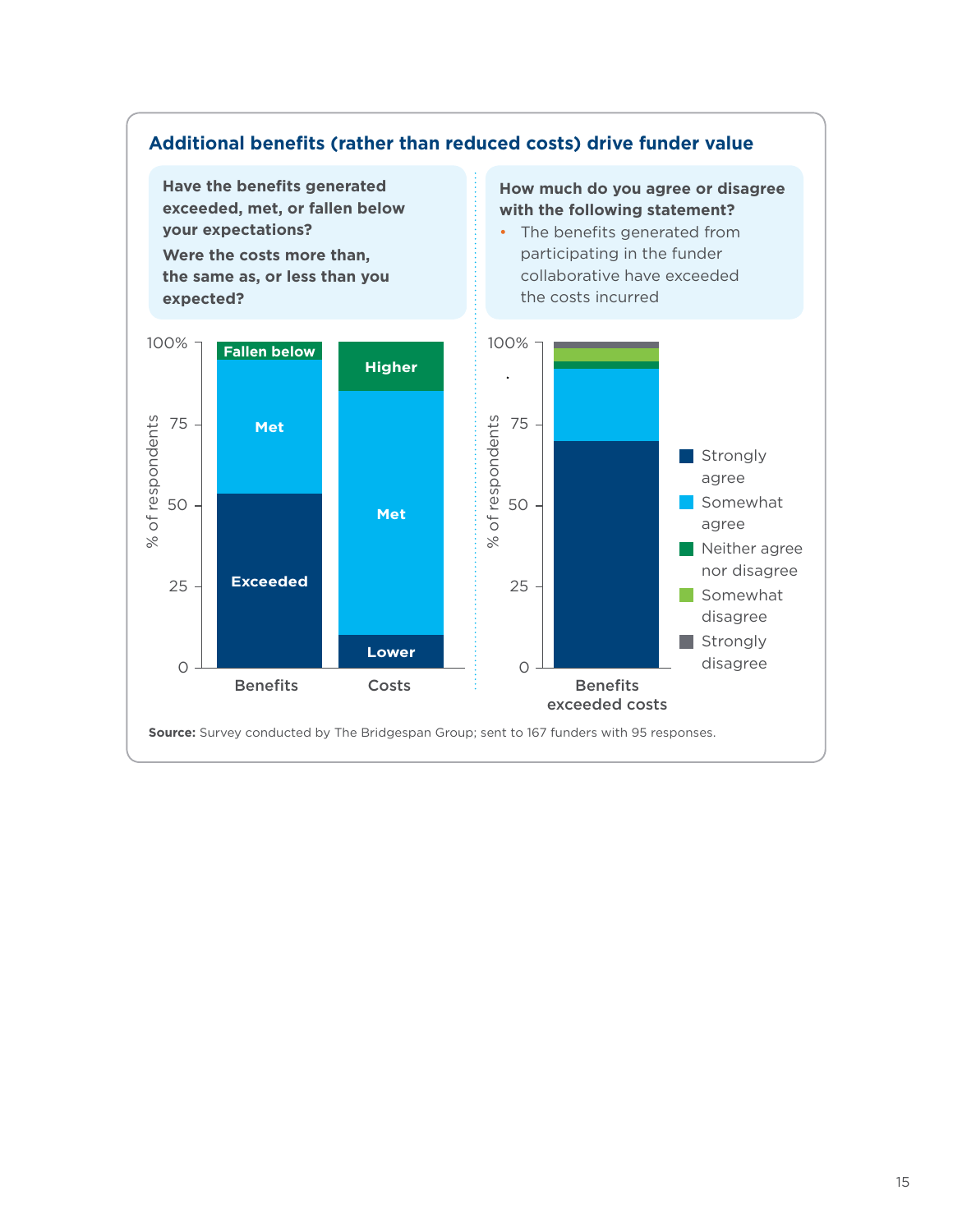

\*Data combines responses from the "Strongly agree" and "Somewhat agree" categories. \*\*This analysis includes all respondents, regardless of whether they expected the benefit specified. Accordingly, the proportion realized is a simple calculation of realized/expected, not based on those who expected.

**Note:** All questions were phrased as expectations and benefits compared to what funders could do alone (e.g., "Identify grantees I could not identify alone").

**Source:** Survey conducted by The Bridgespan Group; sent to 167 funders with 95 responses.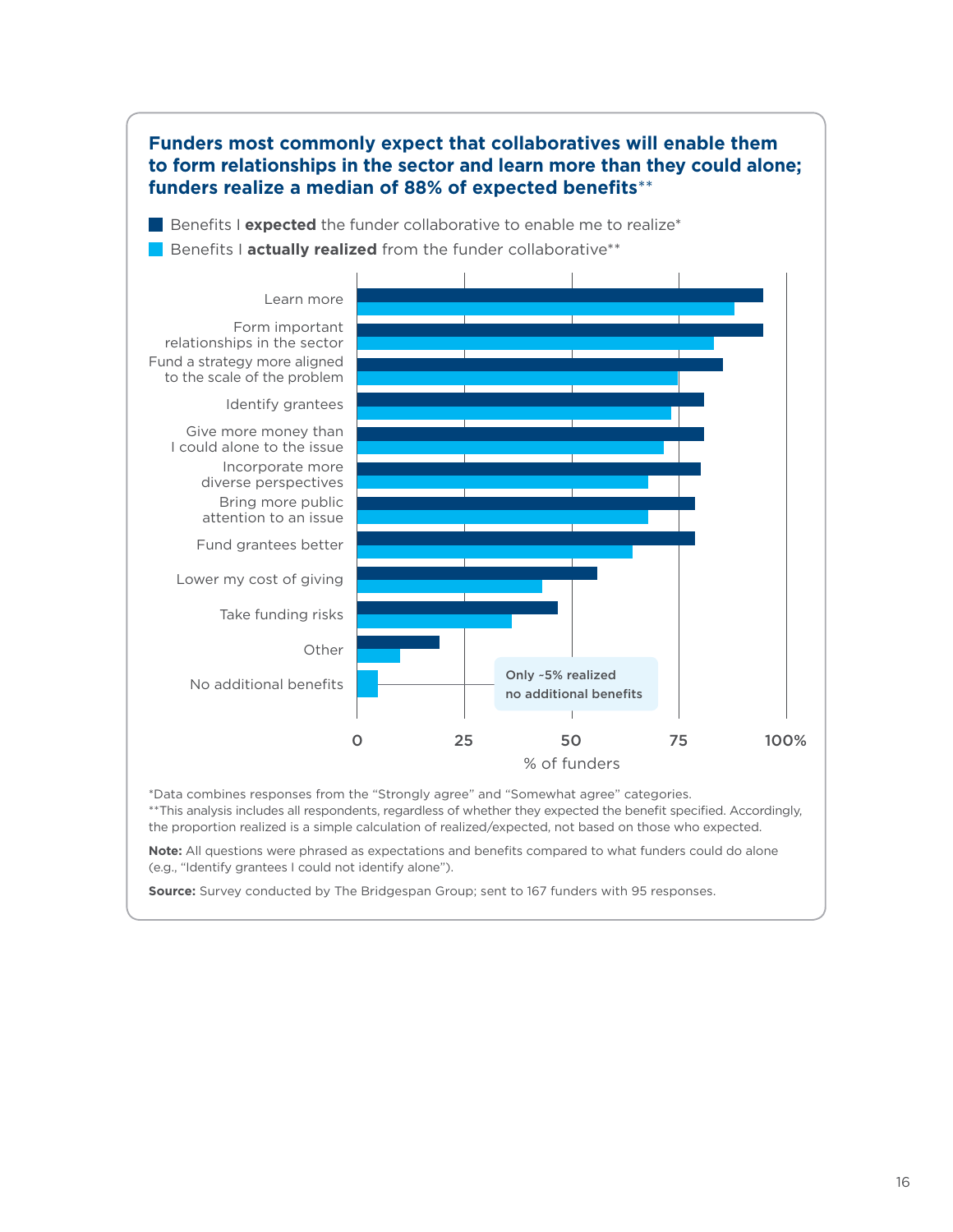#### **Benefits to grantees**

On average, grantees gave collaboratives fairly high Net Promoter Scores (NPS) despite a wide range of experiences, had lower expectations of collaboratives than did funders, agreed that the benefits outweighed the costs of participating in a collaborative, and suggested three sets of improvement opportunities: streamlining reporting, more actively promoting grantees, and allowing more input into strategy setting and execution.

Grantees among the 10 collaboratives gave an average NPS of 48 (with a much wider range of scores than the funders, from -18 to 100). *While the average is quite high, the wider range of grantee scores compared to funder scores suggests that a subset of grantees is experiencing significant challenges with collaboratives.* In both grantee surveys and interviews, we heard multiple ways in which collaboratives amplify both benefits and risks.

Grantees generally reported lower expectations for collaboratives than funders. On average, 58 percent of funders strongly agreed that they expected a given benefit, while only 35 percent of grantees said the same.

Grantees also experienced a lower proportion of realized benefits to expectations— 22 percentage points lower than the funder median.

Most grantees agreed that the benefits of participating in the collaborative outweighed the costs, but at a slightly lower rate than funders (80 percent compared to 92 percent). Grantees also reported that collaboratives don't have markedly different costs for them than funding from single donors; more than 60 percent reported that they incurred no costs beyond what they typically would. This suggests that, on average, the cost per dollar of funding would be roughly the same whether the donors gave independently or as part of a collaborative, if the donors gave the same amount in both cases. If they gave more through collaboratives than they would have alone, the cost per dollar of funding would then be lower in a collaborative approach.

The largest costs reported by grantees compared with traditional funding relate to managing funder relationships and heightened power dynamics. The concentration of resources in a collaborative may create extra pressure on grantees to align with the collaborative's strategy, and increase the risk of deviating from their own. For example, one grantee noted that there was a "surprising absence of genuine partnership… in developing the overall mission" of the collaborative. Another grantee observed that the collaborative can feel like an exclusive club, and when the funder group no longer supports a grantee, "there's a ganging up that can happen." The implication being that broader funding could be at risk. While it can be useful for a group of funders to collectively identify the strongest grantees, this also creates a more distinct set of winners and losers than individual funder decisions would. This piling-on effect (perhaps appropriately) disadvantages "ineffective" organizations, but also risks damaging the prospects of organizations that are having impact but have not been admitted to the collaborative's circle of grantees for any number of reasons besides overall effectiveness.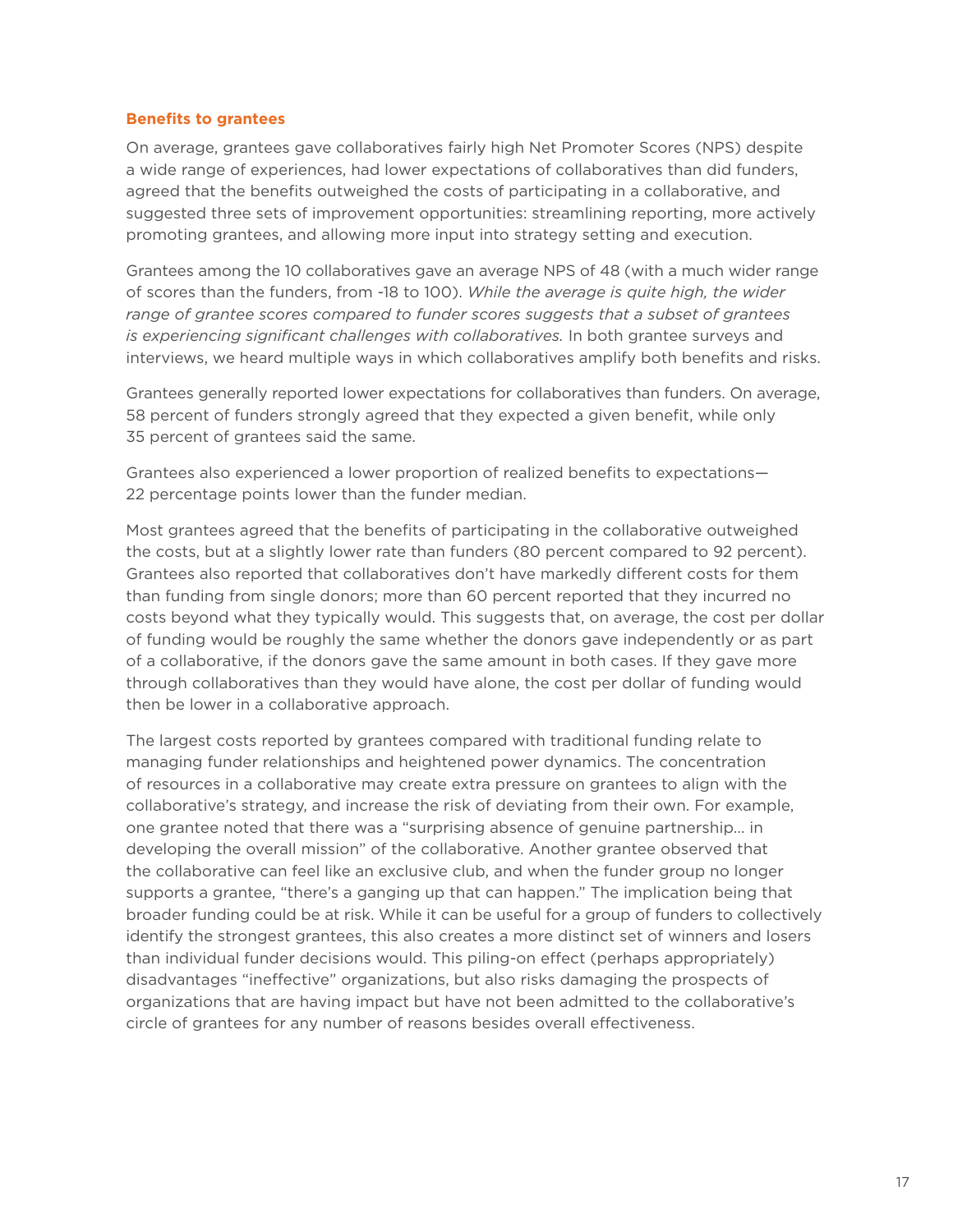

**Source:** Survey conducted by The Bridgespan Group; sent to 966 grantees with 330 responses.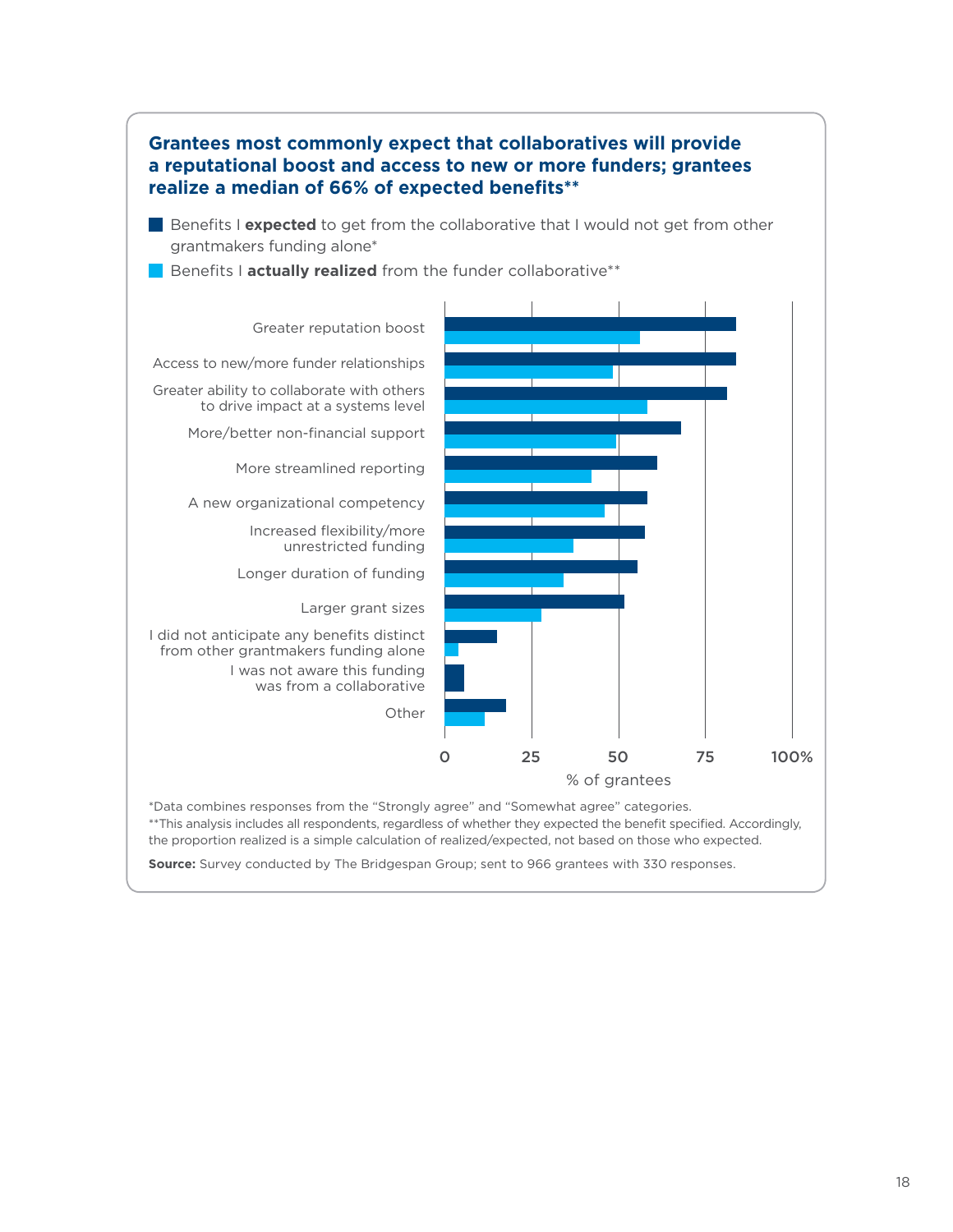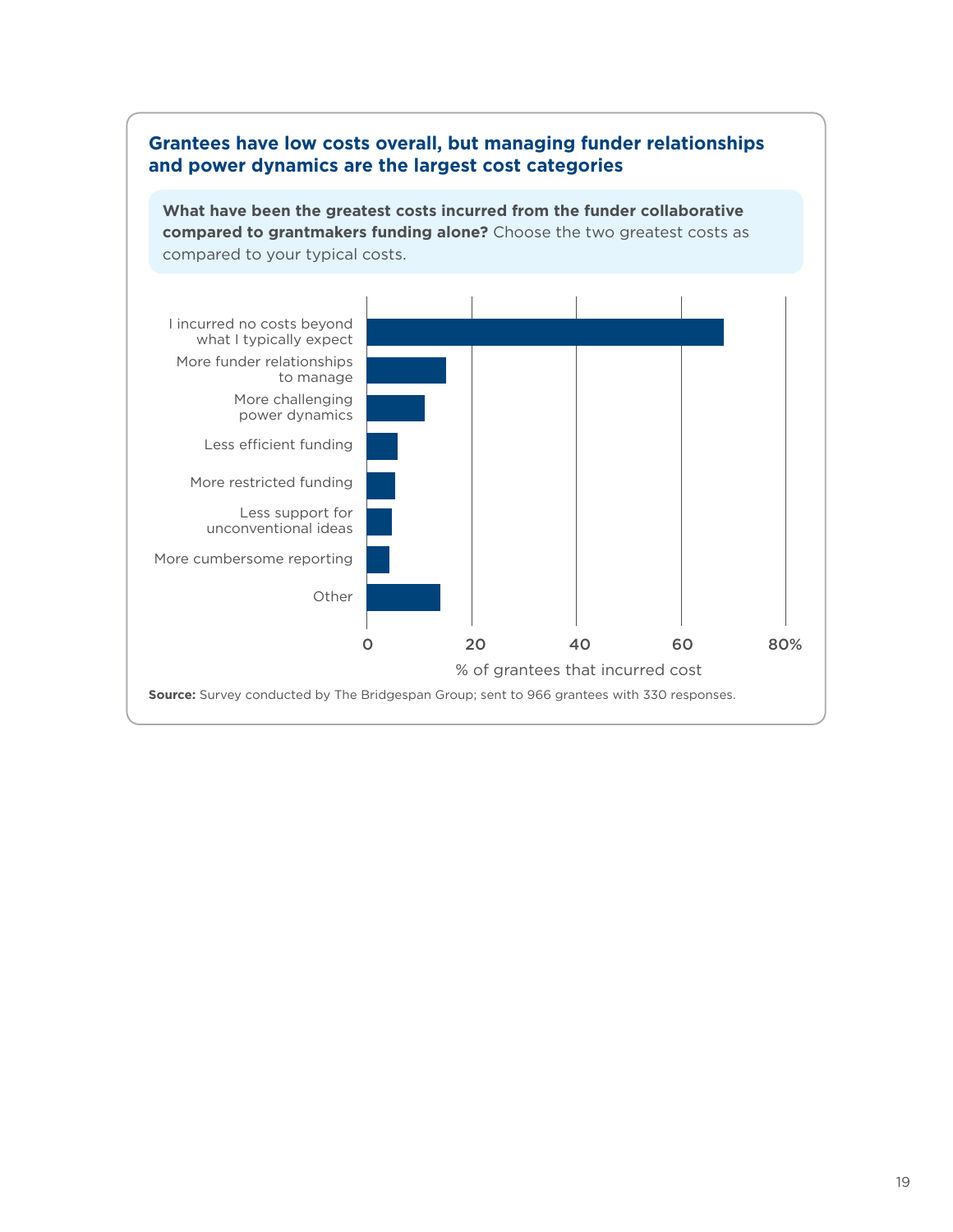

#### 20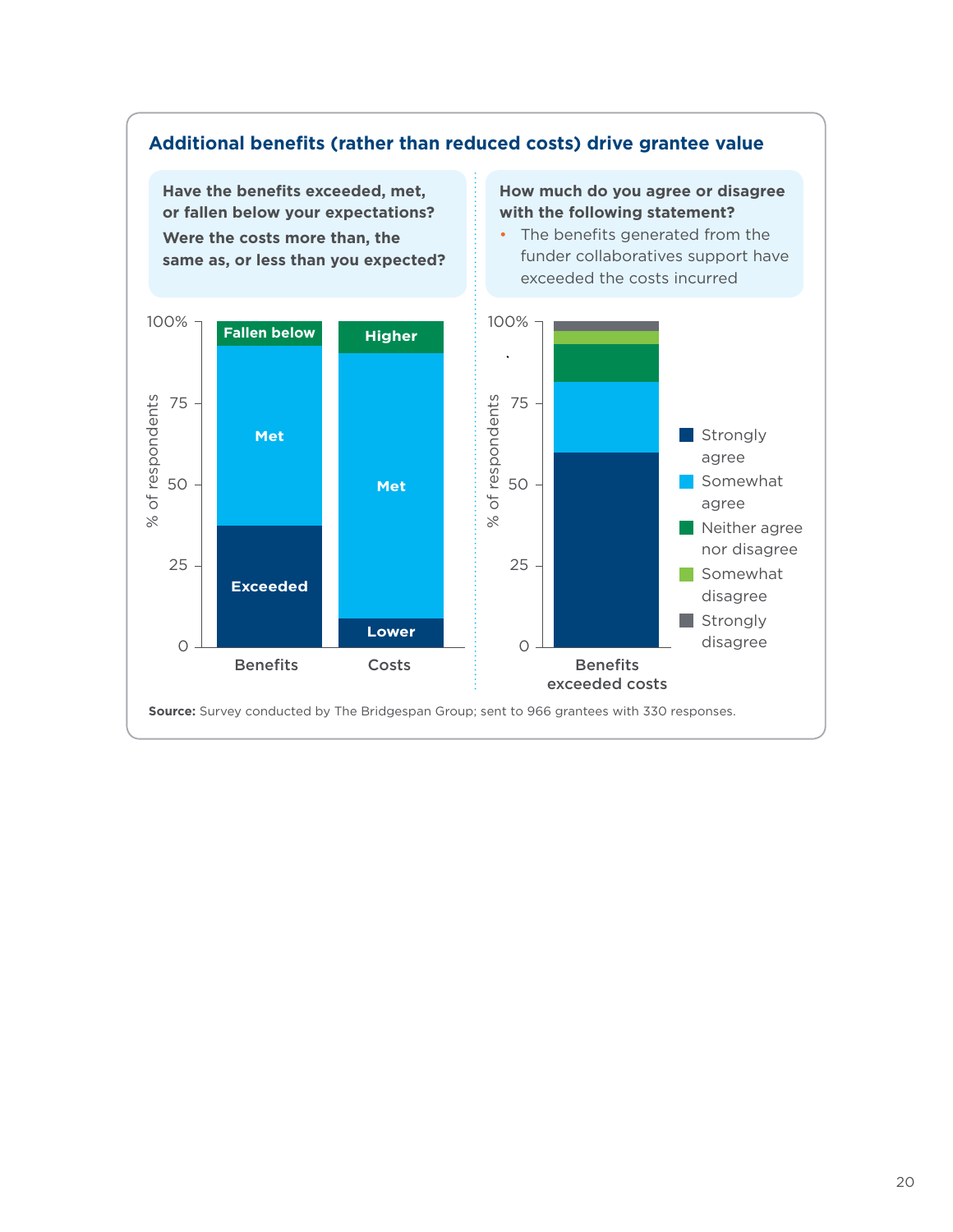Across a range of collaboratives, grantees noted three areas for funder consideration:

- **Promote grantees:** It is well-known that funders influence each other's decisions. Grantees identified "greater reputational boost (i.e., 'stamp of approval')" as a leading potential benefit of collaboratives, with 53 percent of grantees reporting receiving this benefit. When funders could consistently identify whether and how they might promote grantees to their funder communities, when warranted, grantees could see greater benefits. A grantee of the Funders' Collaborative on Youth Organizing (FCYO) maintains that FCYO offers a significant platform to access other funders: "They have a map on their website that lays out where other groups are, what they are doing, and with a few clicks, funders can find organizations." Going even further, Big Bang Philanthropy, whose 16 members together give over \$30 million annually through aligned funding focused on the most pressing problems of the poor, holds an annual meeting at which funders pitch organizations to each other and help spread the word about strong grantees.
- **Streamline reporting while maintaining funder-grantee relationships:** Collaboratives that pool money can enable grantees to meet new funders and streamline their applications. Neither is a given, however. At times, pooled collaboratives restrict the number of funder relationships grantees otherwise might build by funneling nonprofit-donor interactions through the collaborative or its intermediary organization. This intermediation can be damaging if those nonprofit-donor relationships had pre-dated the collaborative; therefore, collaboratives could consider other ways of helping grantees form relationships with funder members. Additionally, some collaboratives that use an aligned funding strategy may require grantees to submit multiple proposals and reports in different formats, creating an extra burden. Jennifer Schechter, CEO of Integrate Health, a Big Bang Philanthropy grantee, appreciated the flexibility of one funder who simply requested copies of the reporting documents sent to another member of the group.
- **Include grantees in strategy development:** Though grantees and beneficiaries can offer invaluable perspective to funders, they are still subject to the power dynamics inherent in philanthropy. In addition, funders in a collaborative often spend so much time and energy working with each other that they may not pay adequate attention to other stakeholders. While power sharing can feel daunting, collaboratives are made stronger by incorporating grantee and community perspectives into strategy setting and execution. Failing to do so risks missing opportunities for impact, or worse, ending up with mismatched strategies for communities in need. FCYO formalized the inclusion of grantee voices by adding multiple practitioners to their decision-making board. "Today, funders and practitioners on the board learn together," said Executive Director Eric Braxton. "They discuss and track trends in the field. They identify challenges and opportunities in the field, and they co-create responses to them."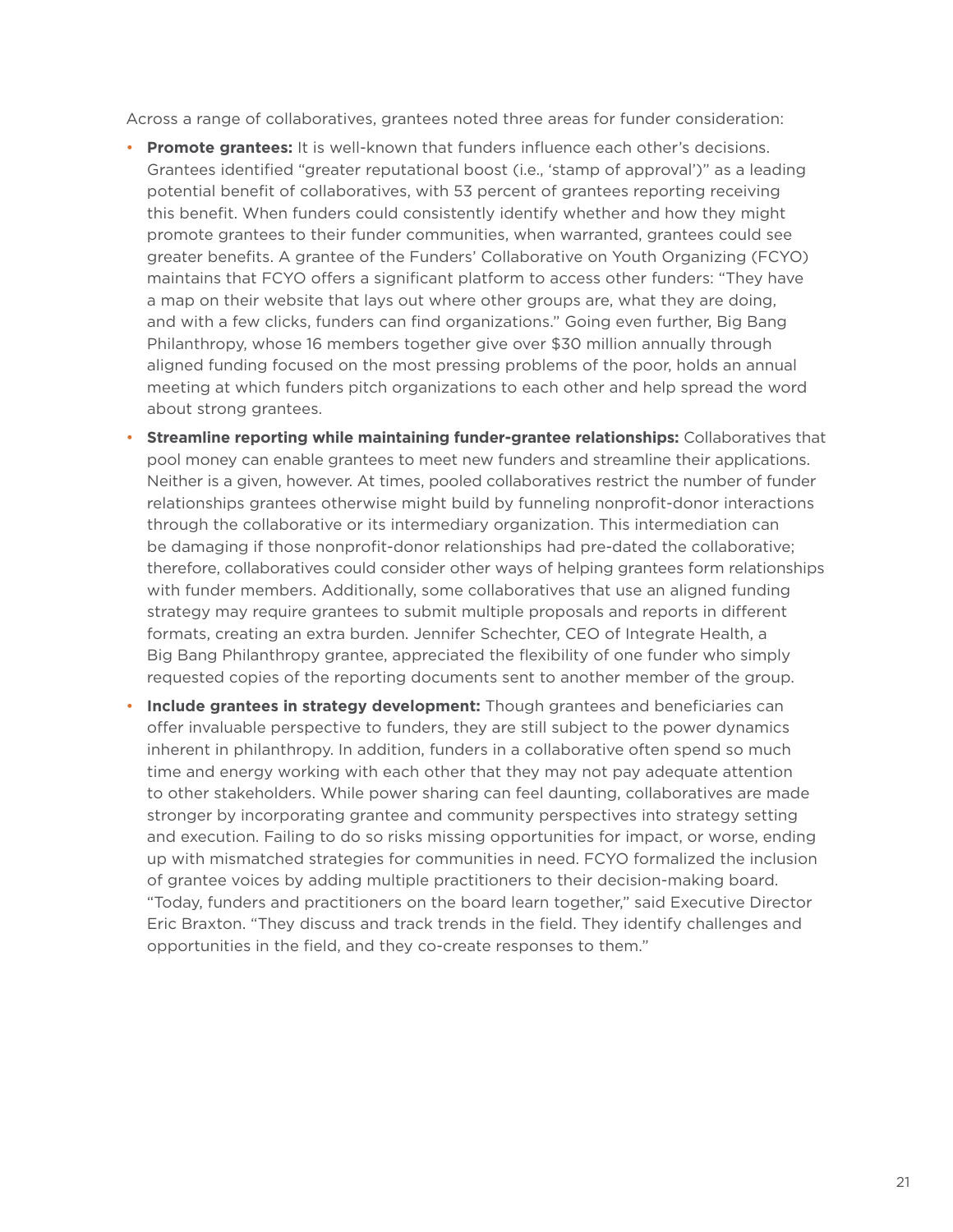# <span id="page-22-0"></span>Three Investment Theses and Their Distinctive Value Propositions

The 10 collaboratives shared a unique triangle of elements: a clear "investment thesis," or how the collaborative will create impact and what it will specifically be accountable for, including its value proposition to funders and grantees; shared expectations (what each member hopes to accomplish by collaborating); and a high-caliber operating model and leadership structure designed to achieve those goals (since form follows function).

Grantees and funders reported different value propositions based on the investment thesis and their own understanding of each collaborative. Some benefits, such as greater reputational boost and ability to collaborate with others (grantees) and learning and forming relationships (funders), span the majority of collaboratives. However, funders and grantees often expect different things based on the collaborative's primary investment thesis. 5 "Investment thesis" refers to how the collaborative intends to achieve impact and create value beyond what funders can accomplish alone. "Value proposition" refers to the specific benefit that the funder and/or grantee receives that would be difficult or impossible to attain outside the collaborative.

We identified three primary investment theses: Organization Funders ("Support strong organizations"); Field Builders ("Build resilient fields"); and Goal Aligners ("Align goals toward winnable milestones"). Based on our survey and interviews, *we hypothesize that stronger collaboratives require a clear investment thesis and deliver value that corresponds with the investment thesis ("value propositions").* While a collaborative may leverage multiple theses, we believe that selecting one as primary increases the chances of success.

With only 10 collaboratives in our study, we hope future research can build on our findings. We also believe that there may be more nuance to our conclusions when applied to locally focused efforts.

### 1. Organization Funders: Support strong organizations

#### **Description**

This investment thesis drives results primarily by supporting high-performing leaders and organizations that address the collaborative's overall objectives. These collaboratives put grantees' strategies at the center without necessarily expecting them to "add up" to one consolidated milestone. Instead, this thesis prioritizes meeting each grantee's full potential.

<sup>5</sup> In quantifying various themes from our interviews, we identified certain value propositions that emerged more frequently among some funder collaboratives than others. For Organization Funders, the more prevalent value propositions mentioned were more money, sourcing, due diligence, monitoring, stamp of approval, strategic support, unrestricted capital, and multiyear funding. For Field Builders, the more prevalent value propositions were capacity building, expansions of scope, gap filling, flexibility or responsiveness, infrastructure (e.g., staff capacity and expertise), and convenings. For Goal Aligners, the most prevalent value propositions were synergies, strategy development or validation, risk-taking, and strategic alignment.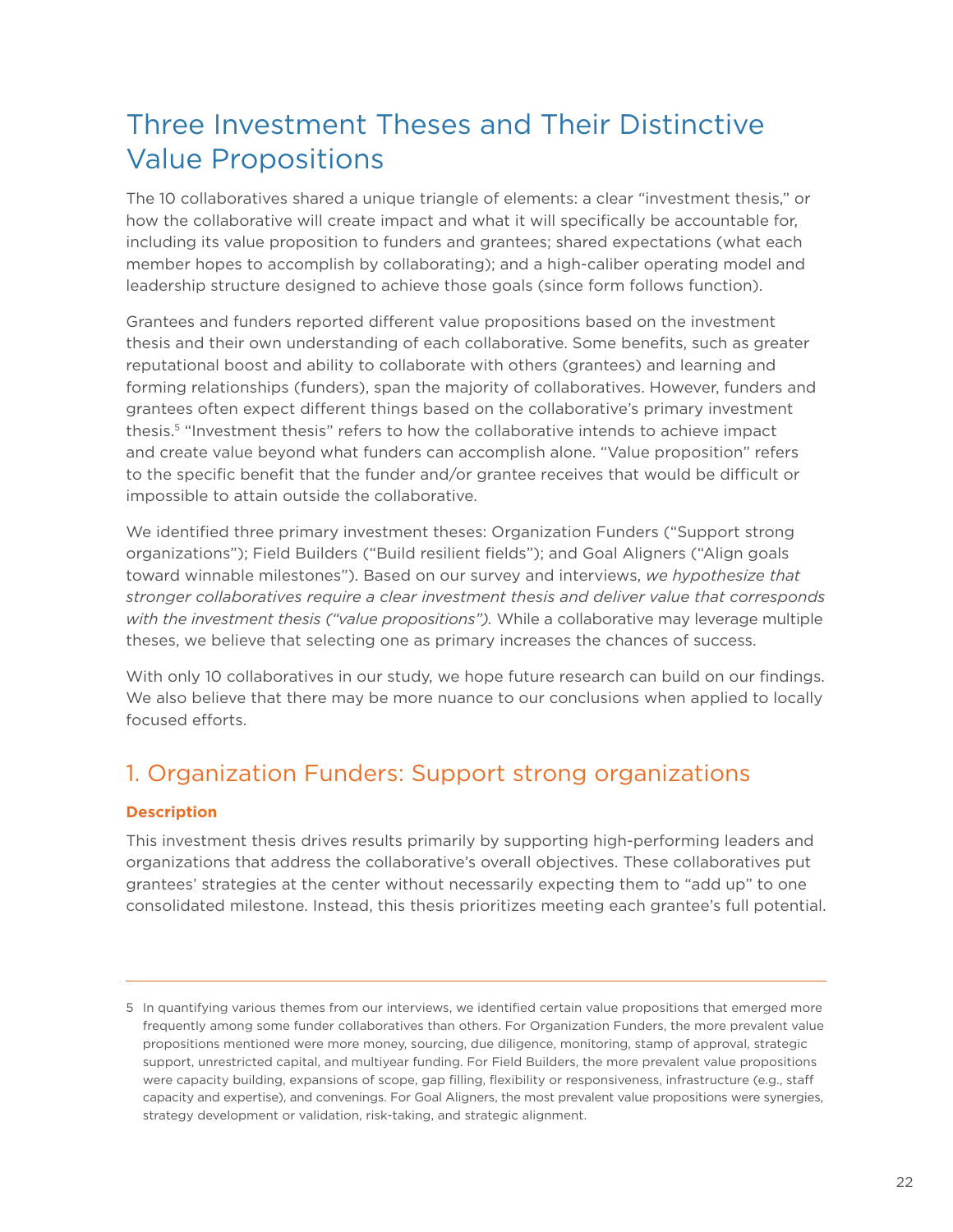Big Bang Philanthropy, founded in 2011, is a collaborative using the Organization Funder thesis. Big Bang includes 16 funders who make independent funding decisions, but have agreed to fund at least five Big Bang organizations (nonprofits that receive funding from at least five Big Bang funders) with \$50,000 or more (each) annually. "Beyond co-funding, the three most important things we share at Big Bang are due diligence, impressions from field visits, and leads," said Kevin Starr, managing director of the Mulago Foundation. "Some have staff, some don't. Yet each Big Bang funder shares its strengths to improve our grant making as a whole."

#### **Value Proposition**

The value proposition for this investment thesis (compared to what a funder could do alone) includes sourcing, due diligence, access to capacity-building resources, and performance monitoring over time. Blue Meridian Partners, described above, is classified as an Organization Funder. George Pavlov, who directs philanthropic giving for Sergey Brin's charitable foundation and is a general partner in Blue Meridian Partners, believes there is "no way we could build the same capability for our share of the annual expenses. This gives us best-in-class capabilities and flexibility."

Given that Organization Funders aim primarily to drive capital towards high-performing grantees so they can carry out *their* strategies, it is no surprise that grantees report receiving many benefits: a funder stamp of approval, access to unrestricted capital, multiyear funding, larger grant sizes, and access to more funder relationships. More than 60 percent of Organization-Funder grantees in our survey specifically mentioned receiving more trusted investments as an element that distinguished Organization Funders from their other funding relationships.<sup>6</sup> Joining the Big Bang portfolio is "a stamp of approval," said one grantee. "They let word go in informal networks, and others see that a lot of Big Bang funders are investors, and they want to invest as well.… In some instances, we wouldn't have received additional money without Big Bang's endorsement."

For example, Blue Meridian's support has inspired other funders "to think much, much bigger and more creatively," said Mark Edwards, co-CEO of Upstream USA, a Blue Meridian grantee whose mission is to expand economic opportunity by reducing unplanned pregnancy. "Blue Meridian had a way of focusing their minds on the big, important opportunities."

#### **Challenges**

If collaborative funding comprises a significant portion of a nonprofit's budget, the organization may find itself in jeopardy if the collaborative reconsiders its support. Additionally, rigorous sourcing and outreach is required to guard against an in-group versus out-group mentality—that is, overlooking groups that are outside a funder's network. One grantee recommended that funders consider facilitating collaboration between "like-minded" or "similarly purposed" grantees to pursue opportunities for more systemic change. Some grantees noted that, because Organization Funders are

<sup>6</sup> We defined "trusted investments" to include mention of the key words "greater investment," "unrestricted," "introductions to other funders," "multiyear," and "shared due diligence."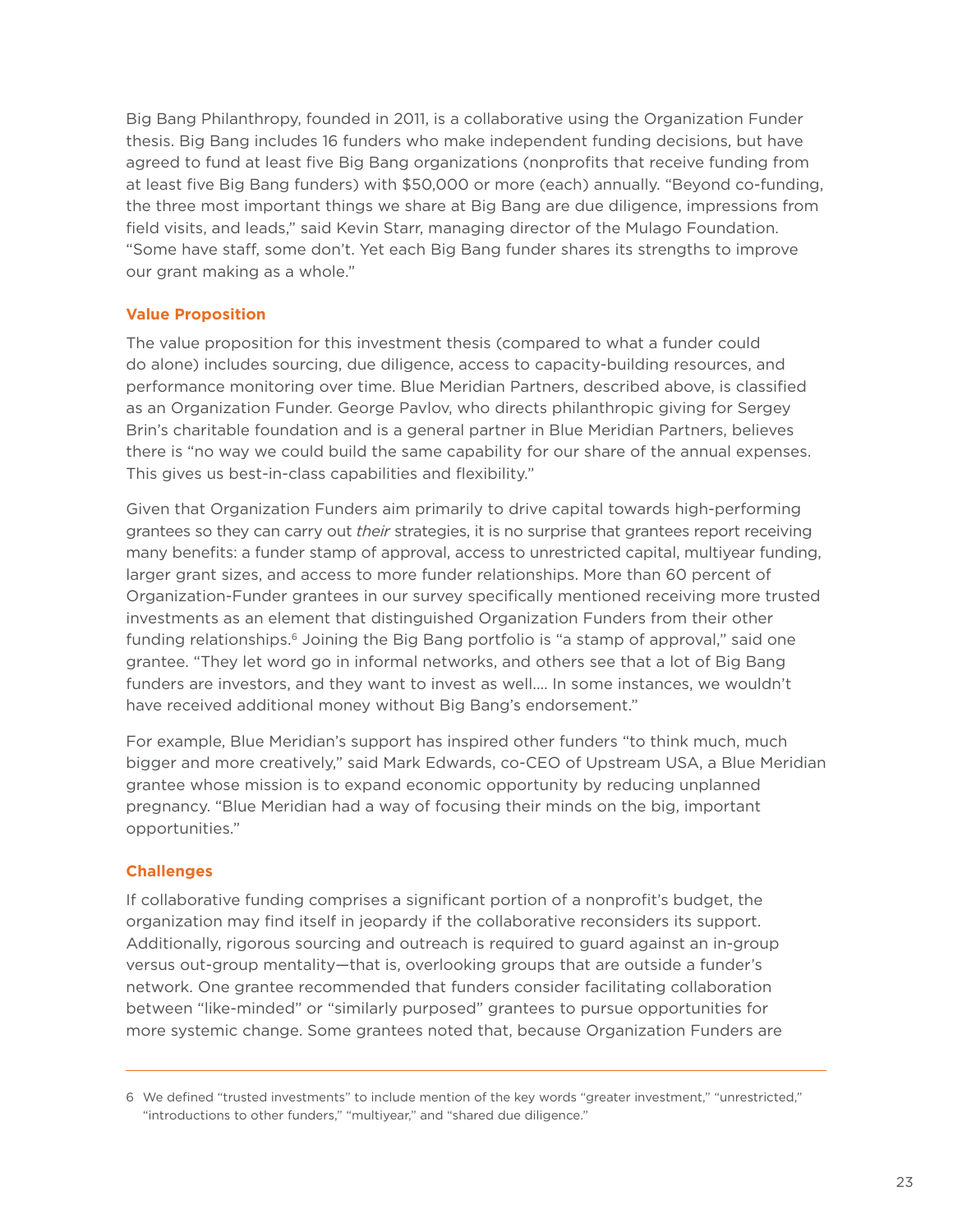<span id="page-24-0"></span>often generalists, it is important that they seek input from grantees and remain flexible about the right pace and method for change.

#### **Summary Findings**

Organization Funders offer the most straightforward investment thesis—fund and support strong organizations at higher levels—and the clearest value proposition, according to grantee and funder interviews. While broader systemic change is often an important destination and topic of discussion, the success of Organization Funder collaboratives hinges on that of grantees and their strategies. Some questions for funders considering this thesis include:

- Are we able to **operate at a scale that is sufficient to drive the impact we seek**? It takes significant resources to support leaders in making transformational change, yet our research found very few collaboratives giving more than \$50 million annually.<sup>7</sup> Our survey indicates that a high proportion of Blue Meridian funders believe they are able to give at the scale required to advance systems change. We believe this may be an atypical expectation among collaboratives, but one that points to the power of giving at the highest funding levels. While it is not necessary to give \$50 million to have impact, Organization Funders are wise to ensure their goals are "right sized" based on their investment level.
- Is the **path for growth best suited to the communities we serve**? One grantee noted a tension between growing one targeted model in many communities and growing multiple models within a single community. Blue Meridian CEO Nancy Roob said that in a few specific geographies, namely Tulsa, OK, and Guilford County, NC, Blue Meridian is investing in regional strategies to integrate national, evidence-based interventions into a comprehensive range of local services. The goal is to provide "the strongest possible outcomes for children and youth living in poverty and achieve community-wide impact."

### 2. Field Builders: Build resilient fields

#### **Description**

This thesis drives results by changing a defined field or set of practices over time, thereby enabling grantees to carry out their strategies more effectively. Field Builders prioritize building and strengthening these enabling environments—in some cases over decades—and, crucially, can offer consistent support if other funders' interest wanes. Funding patterns that distinguish collaboratives with this investment thesis include: funding field-building actions (e.g., creating a shared definition of "the field" in question, creating common standards of practice and knowledge bases, generating grassroots and policy support, etc. 8); providing flexible (and at times rapid-response) resources for grantees for collaboration and latebreaking opportunities; and providing capacity-building funds for grantees.

<sup>7</sup> Susan Wolf Ditkoff, Alison Powell, and Kyle Gardner, with Tom Tierney, "[Four Pathways to Greater Giving: What](https://www.bridgespan.org/bridgespan/Images/articles/four-pathways-to-greater-philanthropy/four-pathways-to-greater-giving-no-appendix.pdf?ext=.pdf)  [will it take to unlock dramatically more philanthropy from America's wealthiest families?,](https://www.bridgespan.org/bridgespan/Images/articles/four-pathways-to-greater-philanthropy/four-pathways-to-greater-giving-no-appendix.pdf?ext=.pdf)" The Bridgespan Group, 2018.

<sup>8</sup> This list of field-building activities is derived from "[The Strong Field Framework"](https://irvine-dot-org.s3.amazonaws.com/documents/64/attachments/strongfieldframework.pdf?1412656138) developed by the James Irvine Foundation and The Bridgespan Group in June 2009.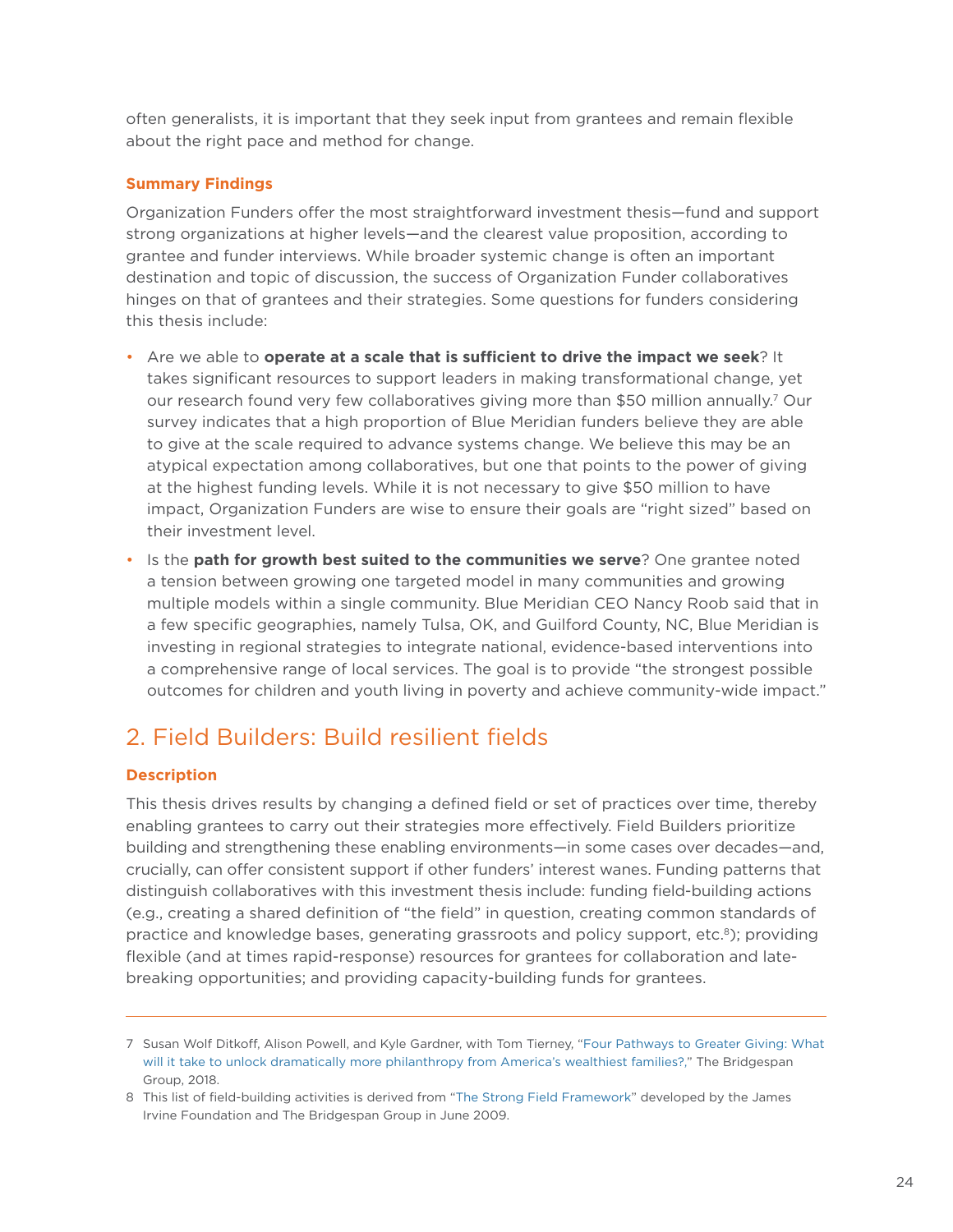We have already mentioned the Funders' Collaborative on Youth Organizing (FCYO), a classic Field Builder. Beyond funding individual grantees, FCYO takes other steps to support practices and build capacity across the field. It brings practitioners together on its advisory board, advocates for additional funding, conducts research, works to communicate to a larger audience the impact of youth organizing, and develops a shared narrative about this work.

One example is the FCYO-supported Youth Community Organizing Resource Exchange (Youth CORE) program, which aims to "help build a stronger and more stable youth organizing field in the US" in areas such as police brutality, immigrant rights, and climate change. FCYO Executive Director Eric Braxton noted that "it is essential that there are structures to support the ongoing engagement and the growing power of these young activists." FCYO formed an "action team" of youth organizers to develop the program, which is now in its fourth year. FCYO has held two National Youth CORE Convenings, each bringing together over 300 youth organizers from over 150 organizations. Between convenings, the program helps connect these organizations with webinars and small grants for exchanges and joint learning projects.

Fund for Shared Insight is another Field Builder. Rather than focus on a single issue, it aims to "unleash the power of listening" across issues enabling philanthropy to benefit from the "voices least heard." To that end, Shared Insight modified the NPS tool used widely in the private sector to gauge customer feedback, and tailor-made a version for nonprofits. The modified version enables nonprofits to solicit, analyze, and respond to beneficiary feedback. Shared Insight had scale in mind from the beginning—both for the tool and the funding needed to spread it. It launched its Listen4Good initiative to encourage foundations to recommend the NPS tool to their grantees, and shares the cost of providing the tool and training to grantees with the nominating foundations. Shared Insight has made more than 200 Listen4Good grants with the support of more than 90 funders. 9

Partners for Places, another Field Builder, seeks to build more equitable and sustainable communities by strengthening connections between national foundations, community foundations, local government sustainability or water leaders, and the most promising local efforts. It does this through pooled funding to match grants from place-based funders, including community foundations, to fund local government sustainability initiatives. "Partners for Places is like seed money," explained Dana Bourland, vice president of the environmental program at the JPB Foundation, one of the collaborative's seven members. "It helps to leverage what's happening locally and brings in national funders that wouldn't normally be involved at this level." Also, noted Bourland, this kind of national funding gives local grantees more visibility, connects them to a broader network of similar efforts, and helps them build stronger relationships with local foundations and their city halls.

<sup>9</sup> We recommend reading "Funding Feedback" in the *Stanford Social Innovation Review* (Fall 2018) to learn more about Fund for Shared Insight.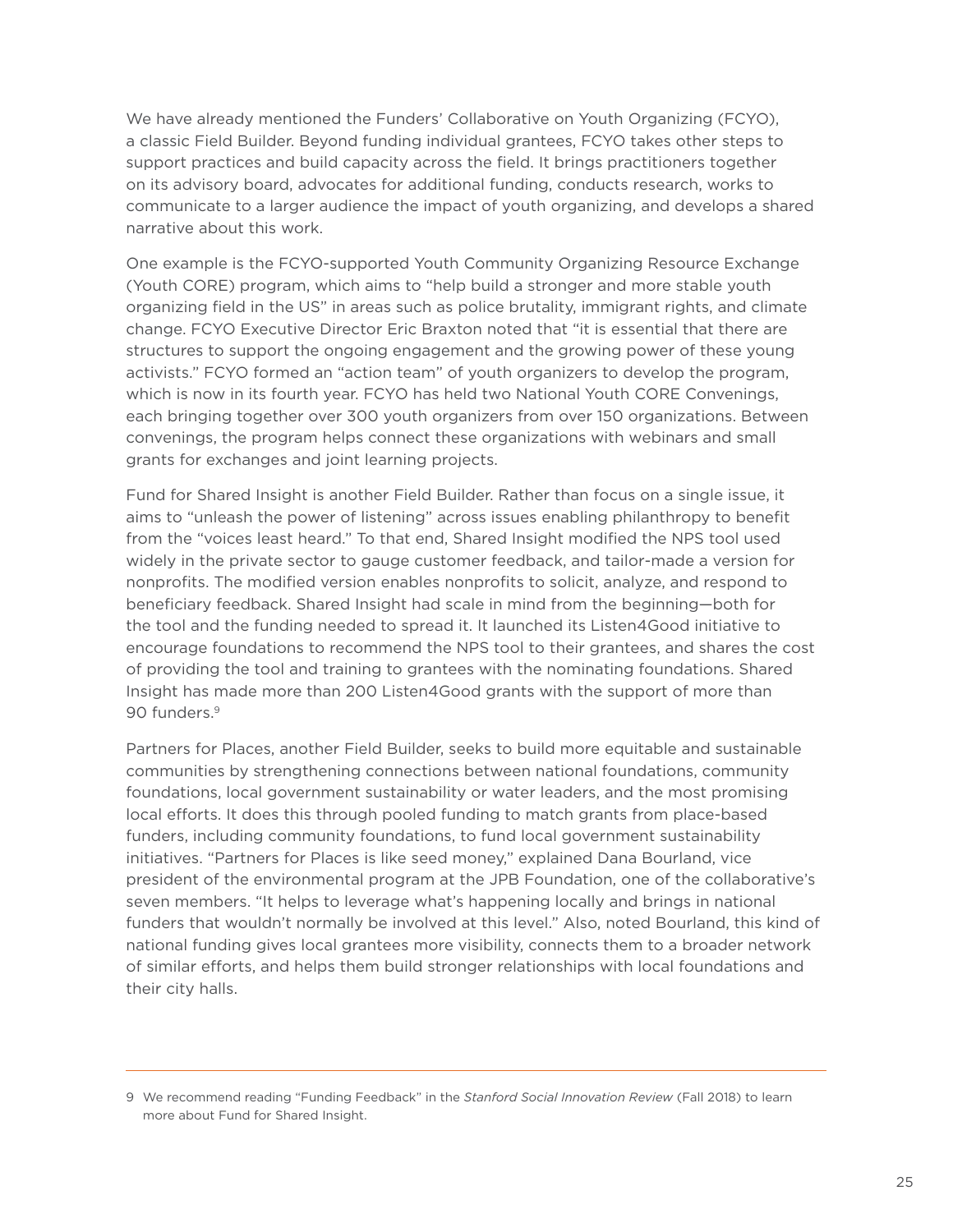#### **Value Proposition**

Funders and grantees participating in Field Builder collaboratives report that this investment thesis can offer a fundamentally different type of support, one that is relatively rare in the nonprofit landscape.

A key element of the value proposition is the ability to identify field gaps and act—as well as provide funding—to develop and help execute the strategy. These collaboratives often employ or contract experts to carry out activities that individual funders cannot do on their own. As with FCYO's Youth CORE program, Field Builders usually take on one or more operational roles—including convening, advocating, researching and sharing best practices, conducting training, and providing technical expertise. "Our fund knew that we couldn't take on providing training and assistance to smaller youth organizing groups nationwide as FCYO does, hence it was critical to partner with them as they provide the field this valuable support," said FCYO funder Manuela Arciniegas, associate program officer at the Andrus Family Foundation.

Grantees also reap unique benefits, including collaboration with other grantees, capacity building, and access to rapid-response grants. In our survey, 35 percent of Field Builder grantees wrote in field-building activities as something that distinguished this type of collaborative from typical funding arrangements. 10 A grantee of the Four Freedoms Fund wrote: "In addition to the funding, I would stress that Four Freedoms Fund has been very intentional about capacity building and providing tools and trainings for grantees that are tailored to our area of work. This has been a great opportunity for staff leadership development, and support of directors.… It's part of what makes Four Freedoms Fund unique; our other funders do not provide this level of support."

#### **Challenges**

Because these collaboratives commonly operate as nonprofits themselves, they risk competing with grantees for scarce resources. Therefore, it is imperative that collaboratives establish the value that they provide beyond dollars. In addition, Field Builders and grantees often have to navigate questions around strategy ownership. At times, grantees felt that funders excessively controlled the strategy. One grantee wrote in the survey that "the collaboration was the controlling center of its ecosystem…there was a huge missed opportunity to support the emerging [field] in ways freed of donor control."

Field Builders may also promise, but not necessarily deliver, the expertise grantees seek. As one grantee said: "Some of the 'experts' that were brought in for mentoring were engaging very experienced grantees as though they needed a 101 on advocacy."<sup>11</sup>

The nature of the Field Builder model can exacerbate the challenges detailed above. Our study showed that Field Builders have the highest operational costs (given that they typically deliver programs as well as pass-through grants), yet attract, on average, the lowest overall funding. However, they get relatively high marks for effectiveness, so clearly there is value in this type of intervention.

<sup>10</sup> We classified field building to include mention of the key words "collaboration," "organizational support," "capacity building," "cohort," "field," "TA," "rapid response," and "convene."

<sup>11</sup> Confidential survey responses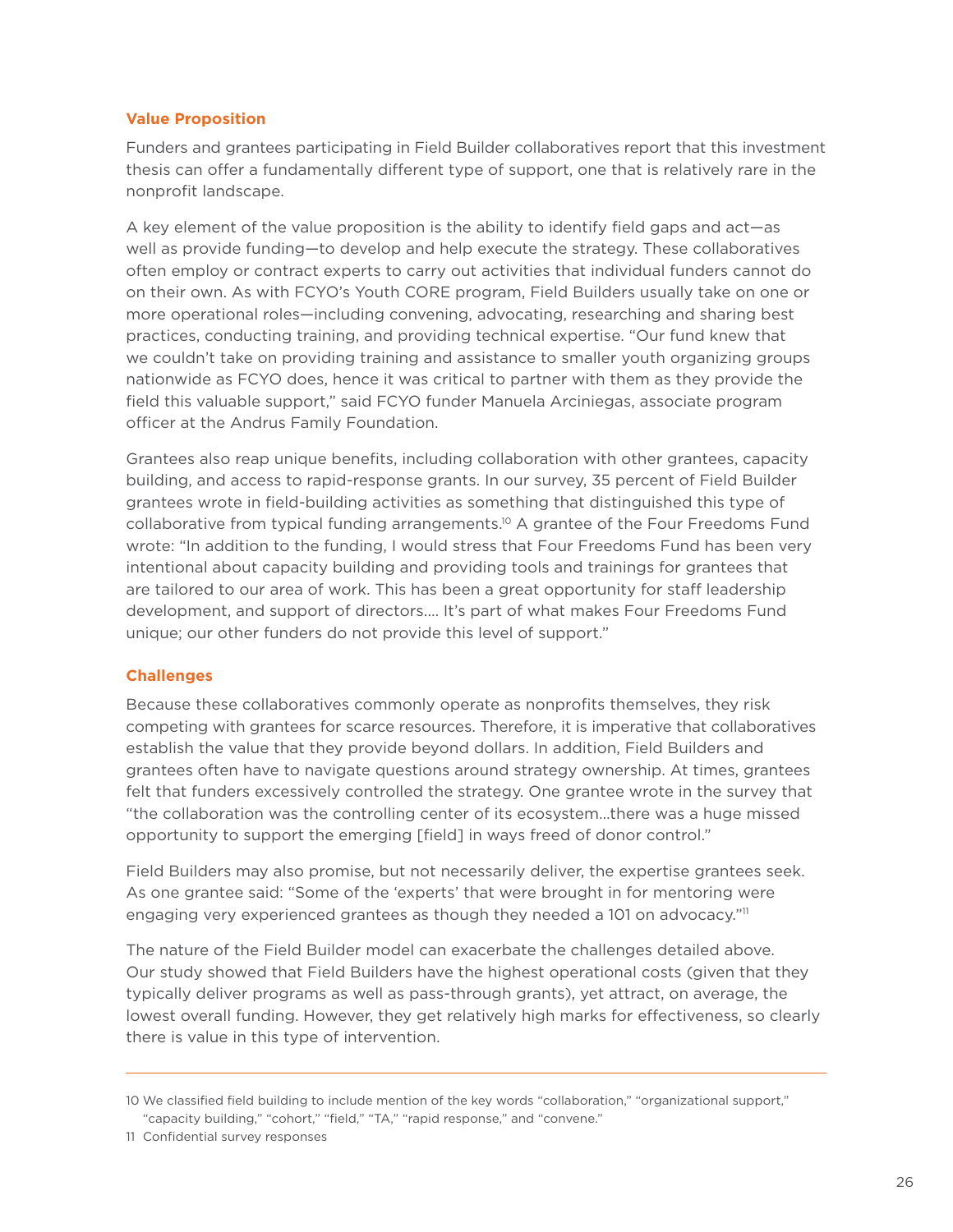#### <span id="page-27-0"></span>**Summary Findings**

Field Builders in this study were highly regarded by funders and grantees alike, yet are less discussed in the literature and seem comparatively underfunded. This investment approach offers untapped potential to enhance existing social change efforts, either in particular issue areas or across capabilities. Given the challenge of measuring the results of field building strategies, these collaboratives need to articulate thoughtful, meaningful goals as well as indicators of progress for funders. Some questions to consider:

- Are Field Building collaboratives **bringing new money** and new capacities to the table, or are they slicing the existing pie even more thinly?
- What **specific value are they offering** beyond what nonprofits can accomplish themselves?
- What impact are Field Builders **holding themselves accountable for**? Since these collaboratives often fund through a combination of general operating, rapid-response, and capacity-building grants, identifying and measuring the progress of specific programs is critical to demonstrating their value. "We find that overall evaluations are not that useful in isolating our impact, but we find value in evaluating *specific programs*," said Four Freedoms Fund Director Anita Khashu. "Specifically, because we have multiple grant initiatives (including state and local field strategy, response to harsh immigration enforcement, rapid response, etc.), evaluators looking across our work don't tend to go deep enough to provide learnings; such evaluations are helpful for accountability, however." Fund for Shared Insight, perhaps due to its focus on shortterm funds, has successfully set clear milestones for some of its capacity-building work —a practice that seems atypical for this investment thesis, but still noteworthy.

### 3. Goal Aligners: Align strategies towards winnable milestones

#### **Description**

This thesis typically seeks population-level outcomes (e.g., disease eradication, climate change mitigation) by forging areas of strategic alignment among funders, then specifying coordinated goals and winnable milestones. These collaboratives tend to be more funderdriven than Organization Funder or Field Builder collaboratives—though, at their best, they include stakeholder voices in both their strategies and execution. Unlike Field Builders, Goal Aligners do not typically take direct action. Instead, they may operate as "field catalysts" to encourage alignment around common goals.<sup>12</sup> Once the desired change is achieved, the collaborative may close shop or pivot to a new winnable milestone.

Take for example the Climate and Land Use Alliance (CLUA), which supports land-use policies and practices that mitigate climate change, benefit indigenous peoples, and protect the environment. The initiative has established specific, "winnable" goals in key geographies, such as supporting the Brazilian government's efforts to reduce deforestation in the Amazon region by 80 percent. From the outset, CLUA believed that funders do not have to fully align on an approach and philosophy for a specific issue. Rather, "you are looking for areas of

<sup>12</sup> Taz Hussein, Matt Plummer, and Bill Breen, "[How Field Catalysts Galvanize Social Change,](https://ssir.org/articles/entry/field_catalysts)" *Stanford Social Innovation Review*, Winter 2018.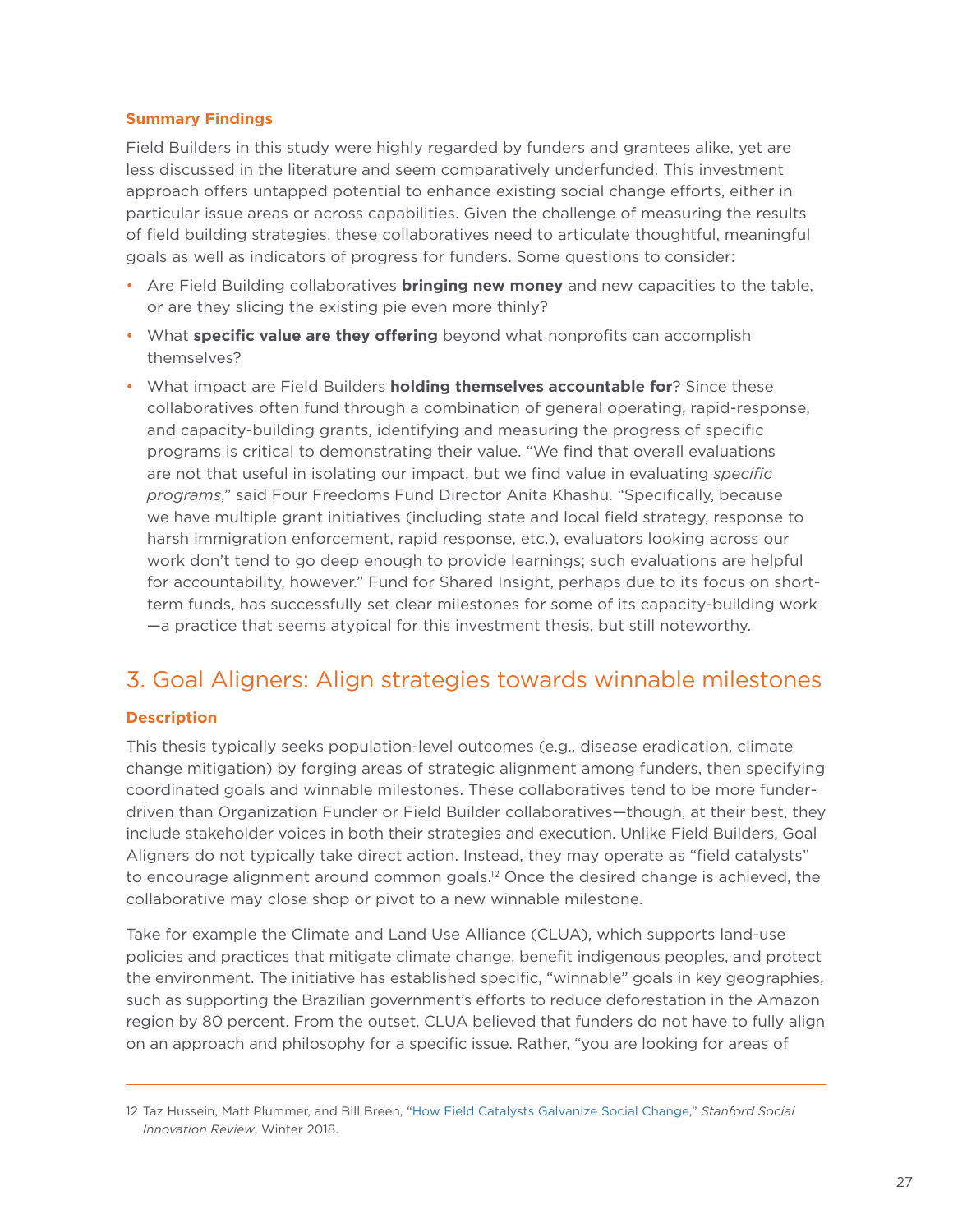overlap, places where joint action might be able to advance shared goals," said Walt Reid, director of Conservation and Science at the Packard Foundation, CLUA's founding funder. Since its inception in 2010, CLUA has aligned or pooled \$410 million towards shared strategies from four founding funders and three follow-on funders.

**"**Typical practice would have led each foundation to develop a unique strategy…by combining resources [they could] drive change at the intersection of their goals."

#### **The Bridgespan Group**

By aligning an enormous amount of resources behind a shared set of goals, CLUA is seeing encouraging results. An external evaluation completed in 2017 cited CLUA's positive contributions to Forest Code revisions in Brazil, a five-year moratorium on any new palm oil licenses in Indonesia (slowing forest clearing for palm oil plantations), and the capacity of indigenous peoples supporting community forestry in Mexico and Central America. These results likely would not have happened if the funders had not seen a convergence to impact from (at least) three very different vantage points on land use. As Reid recounted, the Ford Foundation was deeply focused on the social justice element of land use; Packard was focused on land use as part of their goal to mitigate climate change; and the Moore Foundation focused on biodiversity. While typical foundation practices would have led each to develop a unique strategy optimized for their particular aims, they realized that combining their resources (both money and expertise) would drive change at the intersection of their goals—protecting biodiverse lands in a manner that would mitigate climate change and support indigenous communities.

Another collaborative that aligns disparate foundations around a common goal is the Water Funder Initiative (WFI), which seeks to "employ powerful, coordinated philanthropic action to shift the trajectory toward sustainable water management." For the S. D. Bechtel, Jr. Foundation, which plans to spend down its endowment by 2020, the realization that it was one of only a few funders working on water issues in the American West highlighted the need to draw more philanthropists to the space. Bechtel's environmental program director Allison Harvey Turner noted the opportunity presented when WFI leader Susan Bell connected her with the Walton Family Foundation, another major water funder. "Bechtel and Walton recognized that water management is one of the most critical issues facing our country," said Harvey Turner. "It only made sense to pursue collaborative efforts that could encourage even more funders to come into this space."

Bechtel and Walton researched the water management landscape and discovered that funders thought the topic was too local, too intractable, and too political to get involved, Harvey Turner recalled. The foundations therefore adopted a "what's-it-going-to-take-towin" mindset. They funded research to develop a "philanthropy blueprint" that focused on six priority strategies, including "shovel-ready" investment opportunities with high potential for impact across the American West.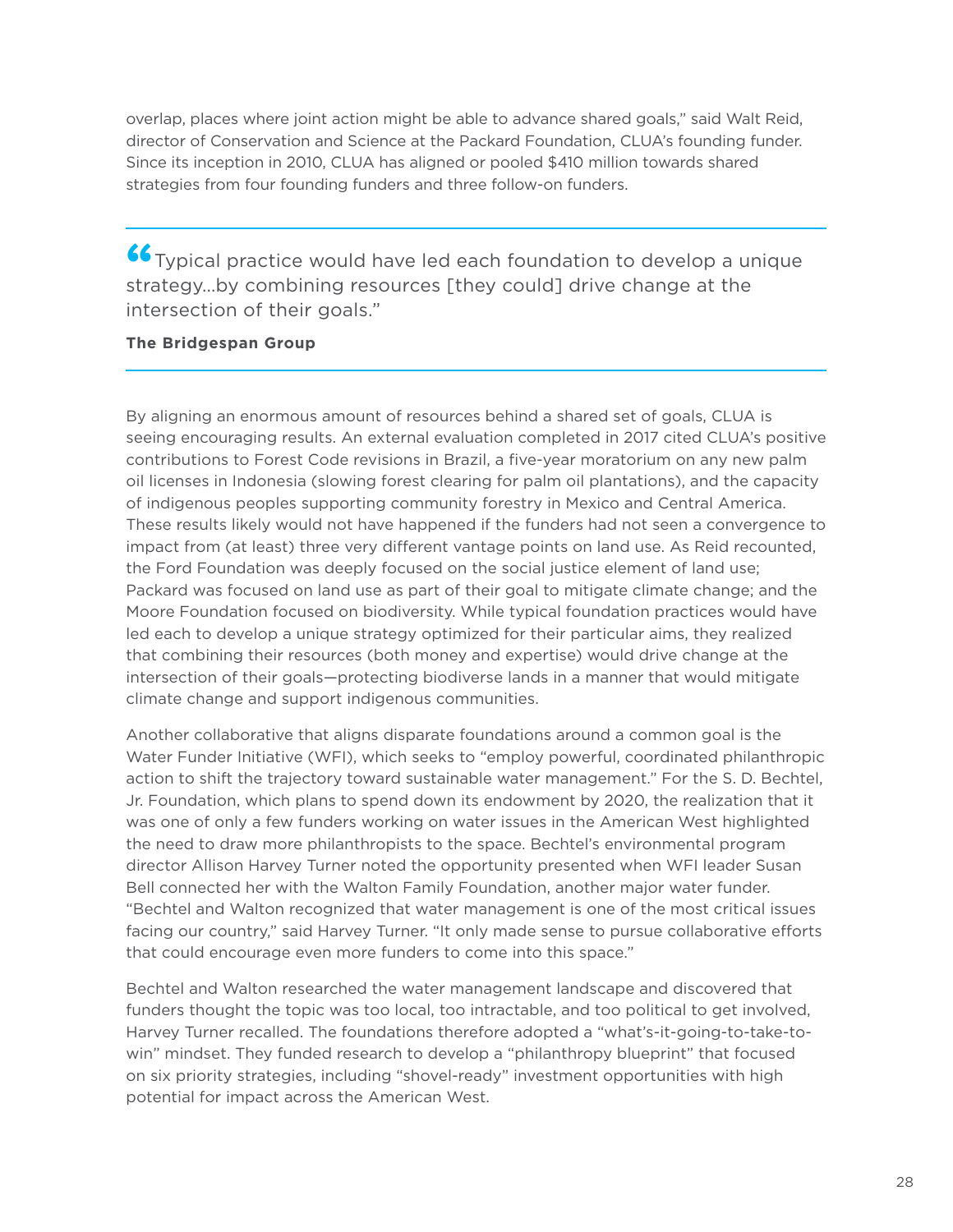Bolstered by the blueprint, WFI has so far aligned \$175 million in funding with the priority strategies, including more than \$40 million in new funding to pursue the six proposed plans. To date, WFI has used these resources to work with the federal and California state governments to adopt a long-stalled plan to restore the receding Salton Sea, an inland saline lake in the Sonoran Desert of extreme southeastern California. WFI members also agreed to make critical contributions to water conservation projects in Mexico as part of a Colorado River water-sharing deal between the United States and Mexico. With millions yet to be deployed, WFI is on track to address western states' water resource issues that have long lacked the necessary funding.

#### **Value Proposition**

As these examples demonstrate, funders in Goal Aligner collaboratives collectively benefit from making progress on an issue even when their philanthropic strategies differ. They are also able to direct resources and expertise toward complex problems much more effectively than they could alone—either through coordinating existing resources, growing the amount of available funding, or (ideally) both. One CLUA funder noted, "At the beginning we challenged each other to really stress test our strategy. Climate change and land use are wicked problems and multiple approaches are needed to solve them." When successful, this type of collaborative also allows funders to align aspects of individual strategies and bring in new funders for joint investment opportunities.

The ability of the Water Funder Initiative to catalyze new funding was key to attracting another participating funder, who stated, "we thought it would be appropriate to make our commitments and make additional joint commitments in a collaborative way as an effort to lead and encourage other funders to come into this space."

Grantees of Goal Aligner collaboratives often don't even know they are being funded by a collaborative. On average, these grantees experience the fewest benefits specific to collaborative funding among those we surveyed.

However, grantees experience other important benefits. One survey respondent cited that "consensus among our funders… gave comfort to other funders in supporting our work." The Global Alliance for the Future of Food, a Goal Aligner collaborative, seeks to transform global food systems so that they are more sustainable and just. The Global Alliance convenes key actors, sponsors research, and supports action in subjects such as agroecology, health and well-being, and a true-cost accounting of food systems. Barbara Gemmill-Herren, a researcher who leads the Global Alliance's Beacons of Hope initiative, emphasized the role that such collaboratives can play for the field: "A number of funders were focused on transitions in agriculture, but they weren't aligned, and there was significant fragmentation. The Global Alliance is bringing those funders together to identify areas of shared strategic importance to drive transformation in agriculture. Without The Global Alliance, the aims of funders would likely be more dispersed and have less synergy, thus less impact."

#### **Challenges**

Among the collaboratives we studied, this category seemed to prove especially challenging for participants, perhaps because the scope and magnitude of the ambition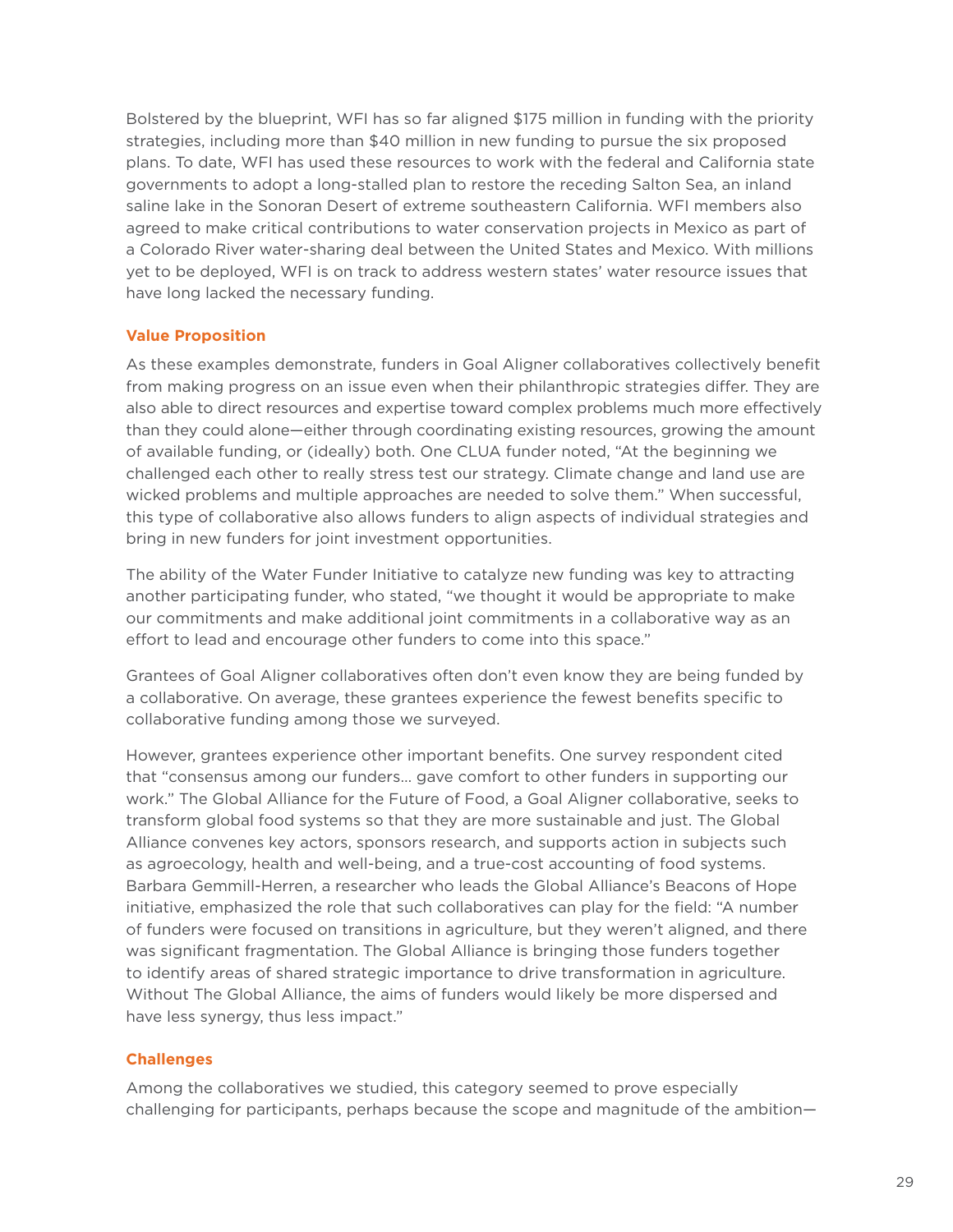solving a winnable milestone—necessitates more investment of both time and money than traditional grantmaking. Goal Aligners may have to navigate divergent assumptions, theories of change, and operational requirements among funders. In addition, funders have different priorities in terms of geography, strategy, and values; it can be difficult to find enough overlap to allow for productive, aligned investment. Without strong, overlapping alignment, this type of collaboration can feel like all talk and no action.

Therefore, these collaboratives require a high bar for moving ahead, and strong facilitation and coordination once underway. One funder noted, "The time required to participate meaningfully is high." Scott Cullen, executive director of the GRACE Communications Foundation and a funder of The Global Alliance for the Future of Food, noted that Goal Aligner collaboratives "work when there have been a handful of funders who put in the sweat equity. Funders have to go into it allocating staff time and resources. For example, one of our staff spends 60 percent of their time leading this process." Additionally, funderdriven strategies like this may not have sufficient involvement from the field, which can undervalue or provide less support for bottom-up ideas and approaches, deliver more restricted funding, and unintentionally disempower the communities they hope to serve.

#### **Summary Findings**

Goal Aligner collaboratives can be the trickiest to get right. In our analysis, collaboratives that fail to invest time in identifying areas of productive overlap, align on those shared areas, and invest appropriately in staff and foundation leadership time, often hit major roadblocks. Yet a number of Goal Aligners in our sample have realized dramatic outcomes for society by jointly targeting winnable milestones in concert with grantees, beneficiaries, and the field. This suggests that, despite the challenges, funders can pursue these collaboratives more actively.

Some questions to consider:

- Are there **sufficient areas of alignment** (including on "non-negotiables") to constitute a shared purpose for collaboration? Are funders at the CEO and/or program director level sufficiently involved to ensure that commitments will be made and maintained?
- What **time-bound, winnable milestones** can ensure alignment and demonstrate progress?
- What **interdependencies** require planning?
- How can **stakeholder perspectives** more effectively inform the collaborative's efforts?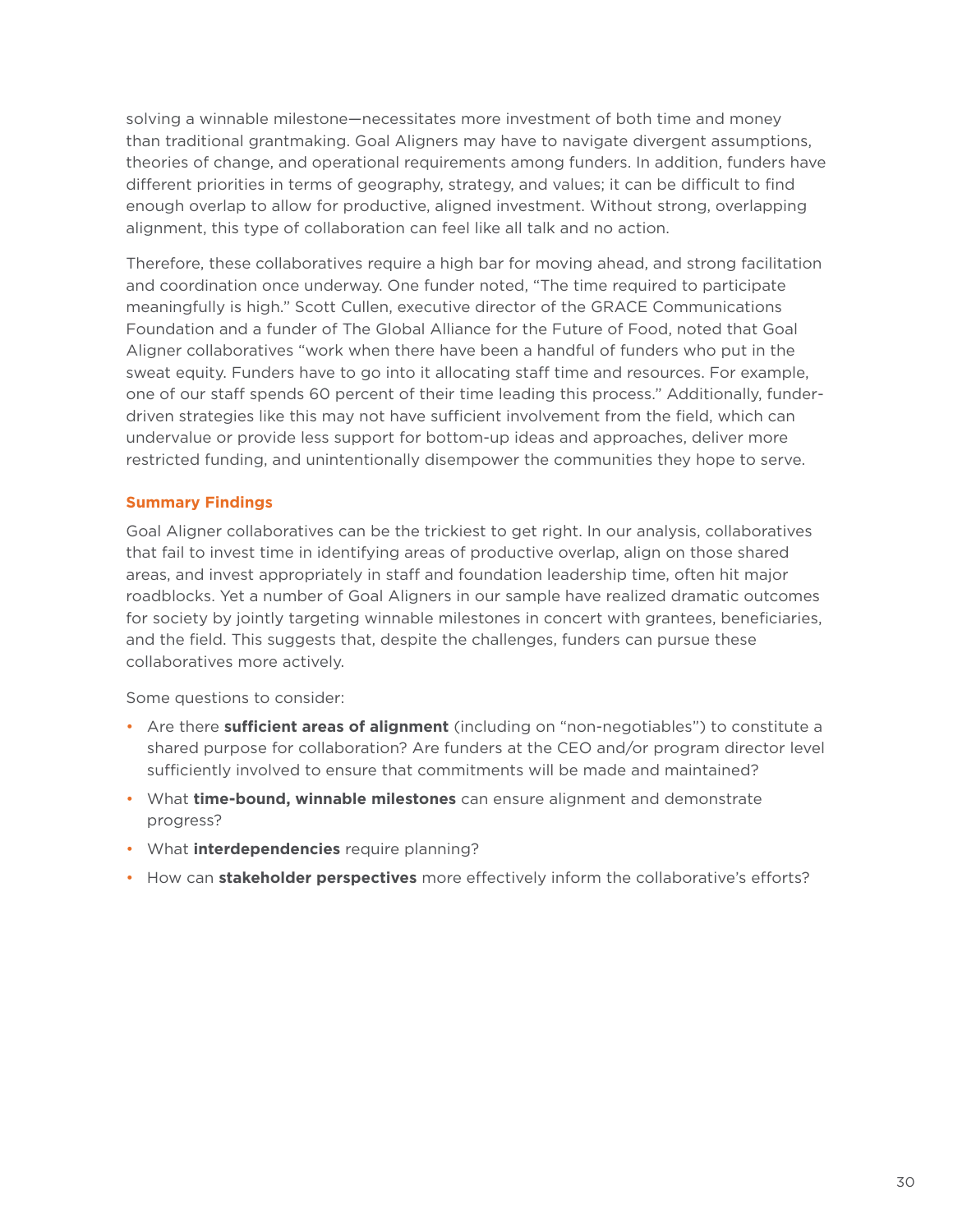### <span id="page-31-0"></span>Operational Implications for Funder Collaboratives

We found that there is no single right way to structure a collaborative, nor any formulas that point to a magic cost number—consistent with Blue Meridian CEO Nancy Roob's advice to "start with impact, then focus on relationships, then create the structure that best maps to those." We did observe a set of common operating practices that promoted success: strong, nuanced leadership (as reported in the literature), with emphasis on the lead director role being particularly critical; some level of staffing and core architecture (with variation in cost per dollar, often related to investment thesis); and, commonly, consulting roles for communications, evaluation, and grantee capacity building.

#### **Operating model review**

The collaboratives we studied vary widely in staff size and operational costs, but these factors are not closely related to the amount of money being invested. The collaboratives we studied gave away between \$400,000 and \$295,000,000 per year—an immense range (removing the largest and smallest still leaves a large range of 44x). Organization Funders and Goal Aligners tended to grant more than Field Builders. Organization Funders and Goal Aligners either pooled or aligned their funding, while Field Builders primarily pooled their funding.

While there was a wide range of annual grant making totals, the range of annual operating costs was narrower. Removing one outlier on the high end and one on the low end, the largest collaborative's operating costs were only four times the amount of the smallest. Annual operating costs ranged from \$50,000 to \$15.2 million, with a median of \$1.86 million.

We also saw meaningful differences in annual operating costs depending on the investment thesis. While Field Builders gave the least, they had the highest median annual operating cost at 47 percent of annual grant making—compared to less than 5 percent for Goal Aligners and Organization Funders.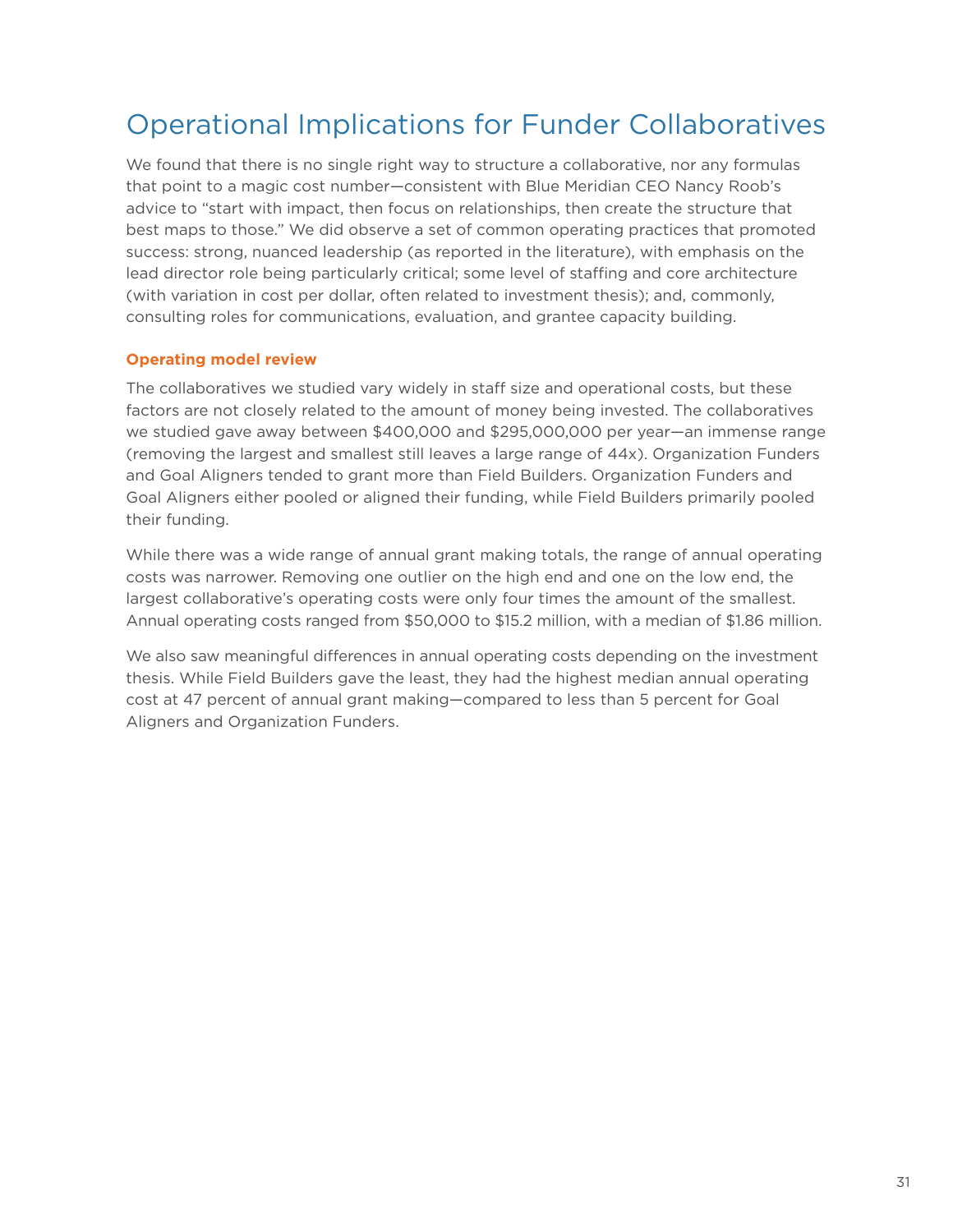

**Notes:** Annual grantmaking reflects three-year average in most cases; in one case it is anticipated "steady state" grantmaking; cumulative giving in one case represents total announced fund size instead of past giving.

**Source:** Survey conducted by The Bridgespan Group; sent to 167 funders with 95 responses.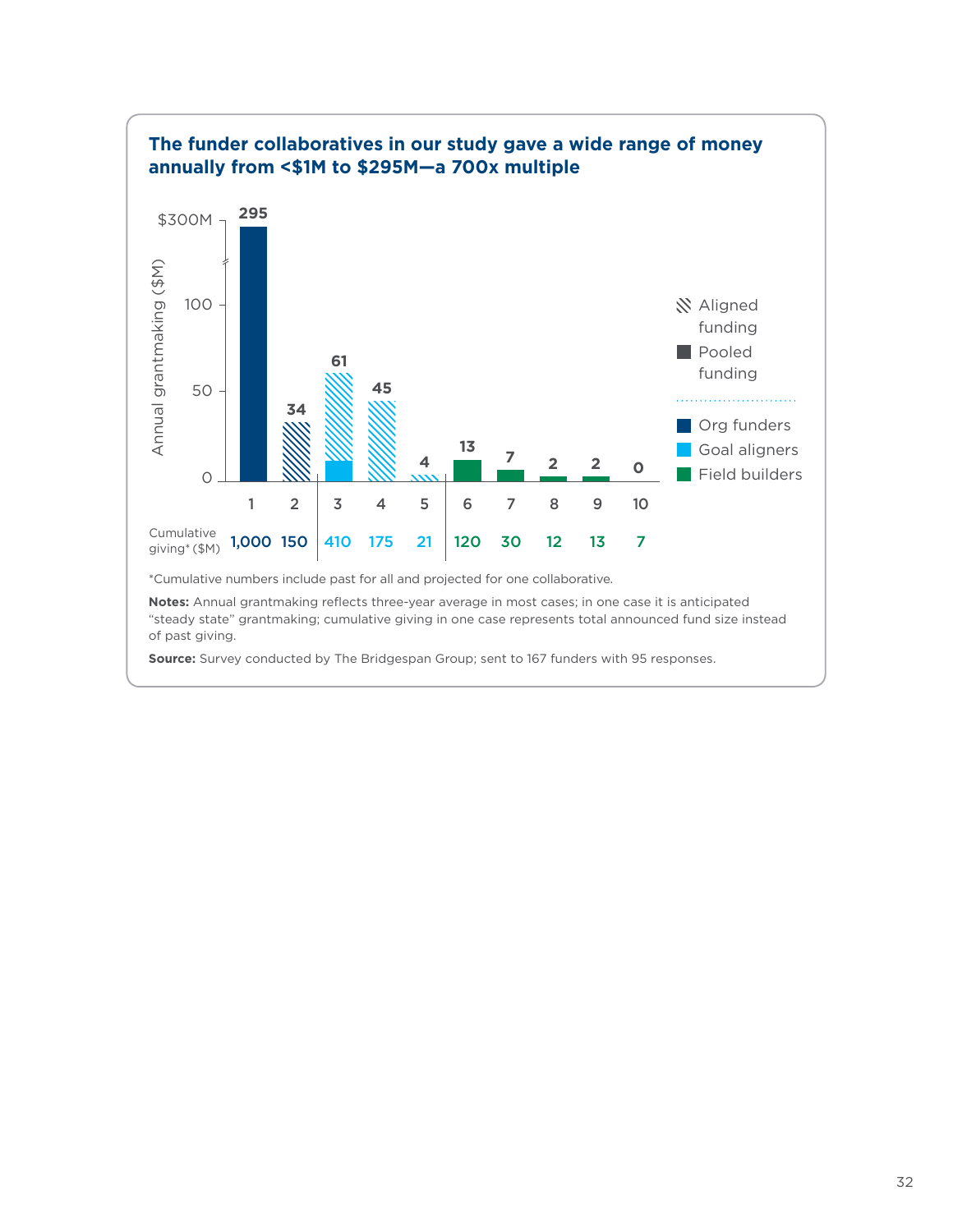![](_page_33_Figure_0.jpeg)

Each collaborative built management capacity in different ways, but all paid for some level of staffing. Unsurprisingly, the largest cost driver for all collaboratives was personnel. Hired staff or consultant staff ranged from 0.5 to nine full-time equivalents (FTEs). 13 However, the FTE number can be somewhat misleading, since many collaboratives employ an "accordion model" with staff numbers flexing as needs change.

Six of the collaboratives employed both full-time staff and consultants, while two used staff only and two used consultants only. Our survey indicated that funders seemed generally satisfied with their collaborative's capacity, with 91 percent agreeing (52 percent strongly agreeing) that "this funder collaborative has sufficient staffing/implementation capacity." There was no relationship between the number of staff and funder satisfaction.

<sup>13</sup> We are still finalizing data for one collaborative.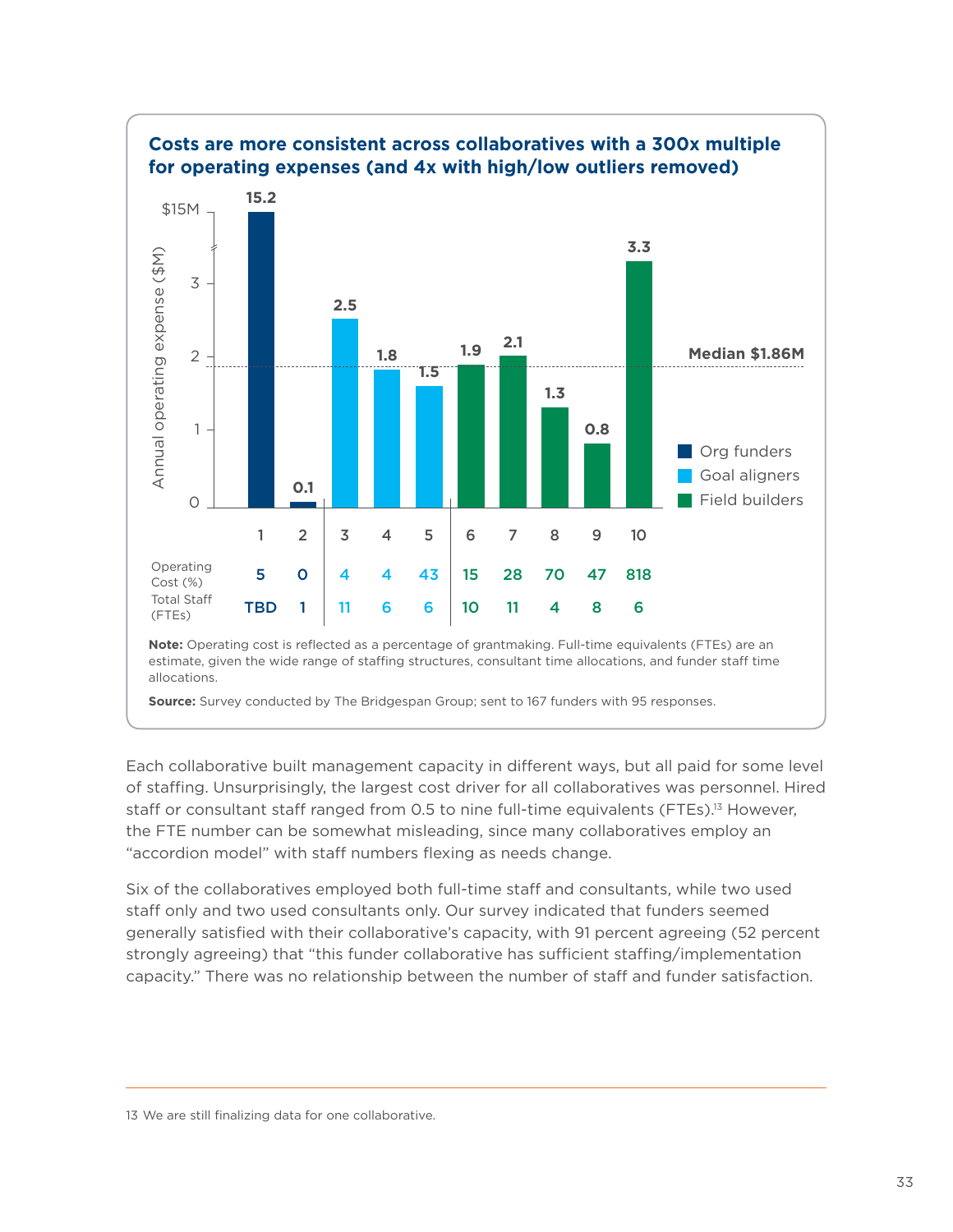![](_page_34_Figure_0.jpeg)

While our data do not give funders hard and fast answers about what a collaborative costs, *member funders who are serious about getting results should pay for some level of dedicated support.* Sometimes a lead funder may provide this funding as an incentive to spur the group's activity. "One of the things that made [the Climate and Land Use Alliance] possible was that Packard was generous in the beginning and indirectly put up most of the upfront costs through the ClimateWorks Foundation," explained David Kaimowitz, director of Natural Resources and Sustainable Development at the Ford Foundation. Other collaboratives may jointly fund expenses through a membership fee or with an expectation that a portion of their funding "dues" will be used for administration.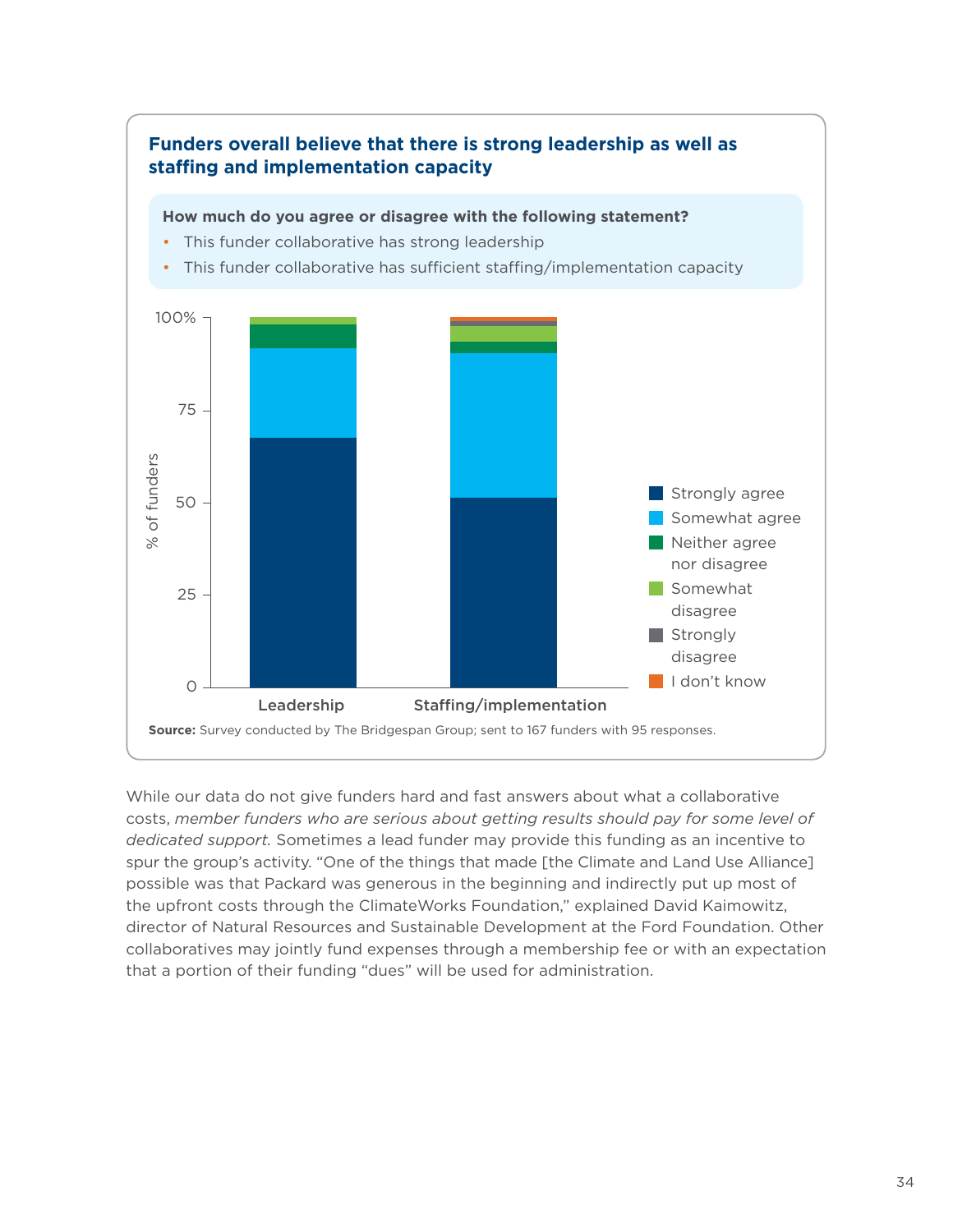#### **Roles**

The literature is clear that leadership matters. Our research reinforced that point and found related insights. A few key staffing roles crop up repeatedly. All the collaboratives we studied had a lead administrator or director. Other common roles were in program administration, coordination, communication, and evaluation (the last two were typically filled by consultants). In particular, funders looked for managers to facilitate relationship building among collaborative participants, keep the collaborative organized, and help advance the strategy. "It's hard to get the same momentum when the coalition isn't staffed as when you have a managing director owning the bottom line," said Fund for Shared Insight consultant Katie Smith Milway. The most common consultant roles are in communications, evaluation, and capacity building for grantees. Half the collaboratives we studied contracted with evaluators. A third category of staffing involves employees borrowed or detailed from member funders, who typically worked as the collaboratives' program staff. Many funders have knowledgeable program staff already, so it's no surprise that they lend expertise to collaboratives. Goal Aligner collaboratives particularly benefit from experts who can help align disparate strategies around shared goals.

We observed other differences in staff roles between collaboratives based on investment theses. Field Builders tended to hire experts in subject matter and capacity building, while Goal Aligners were more likely to hire facilitators, contract with field experts, or leverage the expertise of their participating funders. Organization Funders tended to hire due diligence and general management experts, or leverage the due diligence efforts of member funders.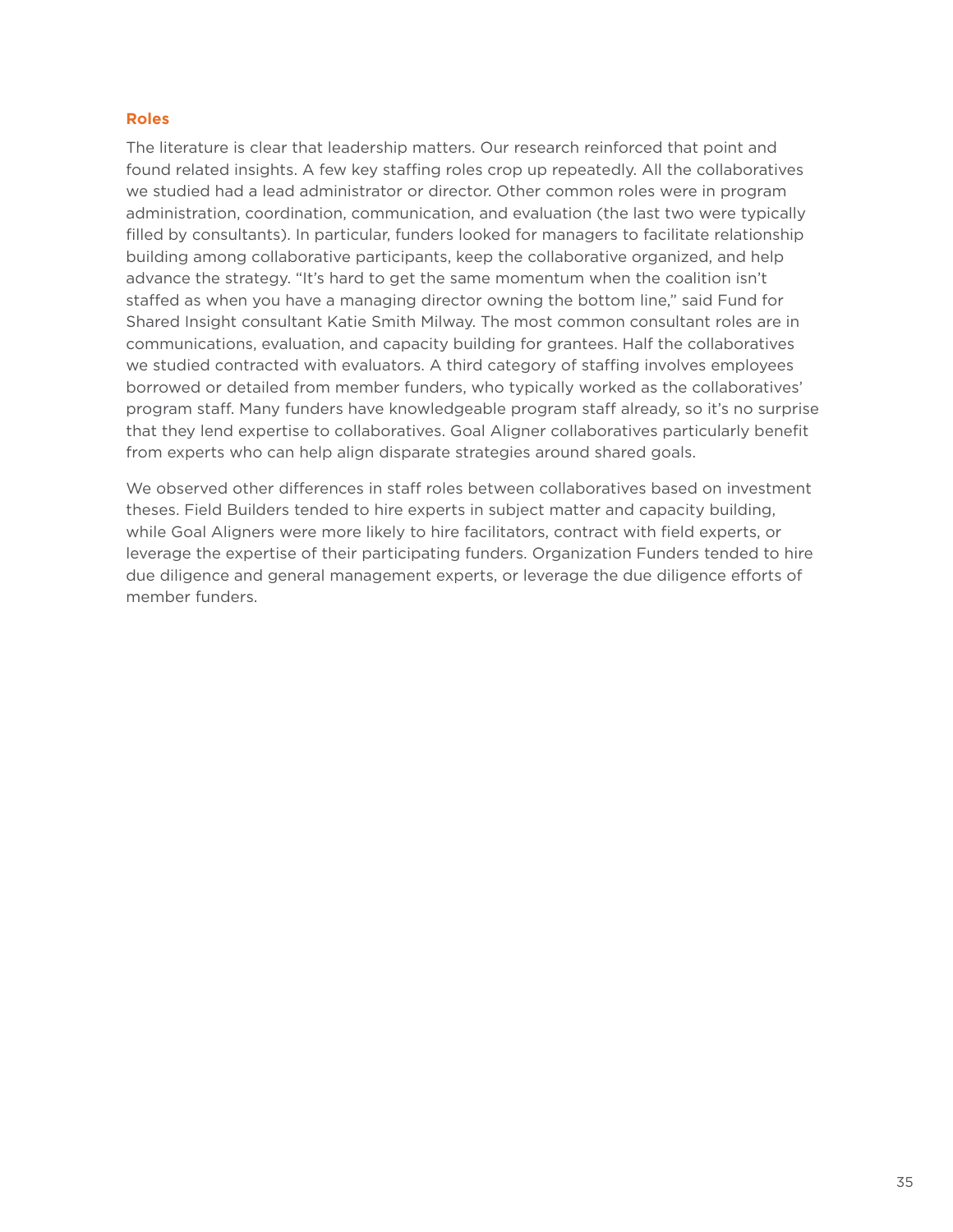# <span id="page-36-0"></span>How Can Collaboratives Set Themselves Up for Success—and Adapt as Necessary?

In reviewing collaboratives' life cycles, we identified two lessons: 1) the start-up phase presents a critical opportunity for funders to candidly discuss expectations around impact, how they will contribute, and anything they consider to be non-negotiable; and 2) at some point, collaboratives are likely to grapple with internal challenges, external shifts, or both. Among the collaboratives we studied, some shifted successfully when needed and adapted their investment thesis, shared expectations and operating model in concert; others alternately chose to disband or cease operations entirely.

### Start-up Phase

Our research indicated that the start-up phase is best served when members move beyond politeness and speak clearly and candidly about the investment thesis and value proposition. Candor and clarity sound a lot like motherhood and apple pie—who wouldn't urge them for any well-functioning organization? But in a funder collaborative—where one of the great potential benefits, as well as one of the potential challenges—is the diversity of interests and viewpoints, it appears especially important at the outset to move beyond politeness in order to identify and capitalize on the benefits of different approaches.

"Like it or not, in a foundation, you're already driving towards groupthink," said Packard director Walter Reid. "Sometimes it has felt like we're getting too much groupthink in the (CLUA) collaborative," he added. "We're trying to be too nice. We need to be able to surface differences faster. Part of the thinking at the outset was that different foundations were starting with different strategies and thinking in different ways. In a complex landscape, we thought it made sense to have these different and sometimes conflicting perspectives that could challenge our thinking."

Others we interviewed stressed that funders do not necessarily have to align on the same overall strategy or approach to an issue. Their collective goal should instead be to agree on non-negotiables and areas of overlap, as well as places where joint action can achieve multiple goals and support more than one strategy. Candor and clarity don't seem to depend on any one type of communications or decision-making structure, but rather, a commitment to these values.

#### **Aligning on the right governance and decision-making model also increases chances for a successful collaborative.**

The collaboratives we studied used a variety of models—from pooled funding with shared decision making on most grant making, to aligned models where individual funders retain all funding authority. "We have a huge emphasis on dialogue, so when it comes to a vote, the result usually isn't surprising," said Melinda Tuan, managing director of Fund for Shared Insight, which works to elevate the voices of those least heard. With 13 "core funders," the collaborative's goal is for foundations and nonprofits to be meaningfully connected to each other and to the people and communities they seek to help—and more responsive to their input and feedback. The collaborative has developed a communications and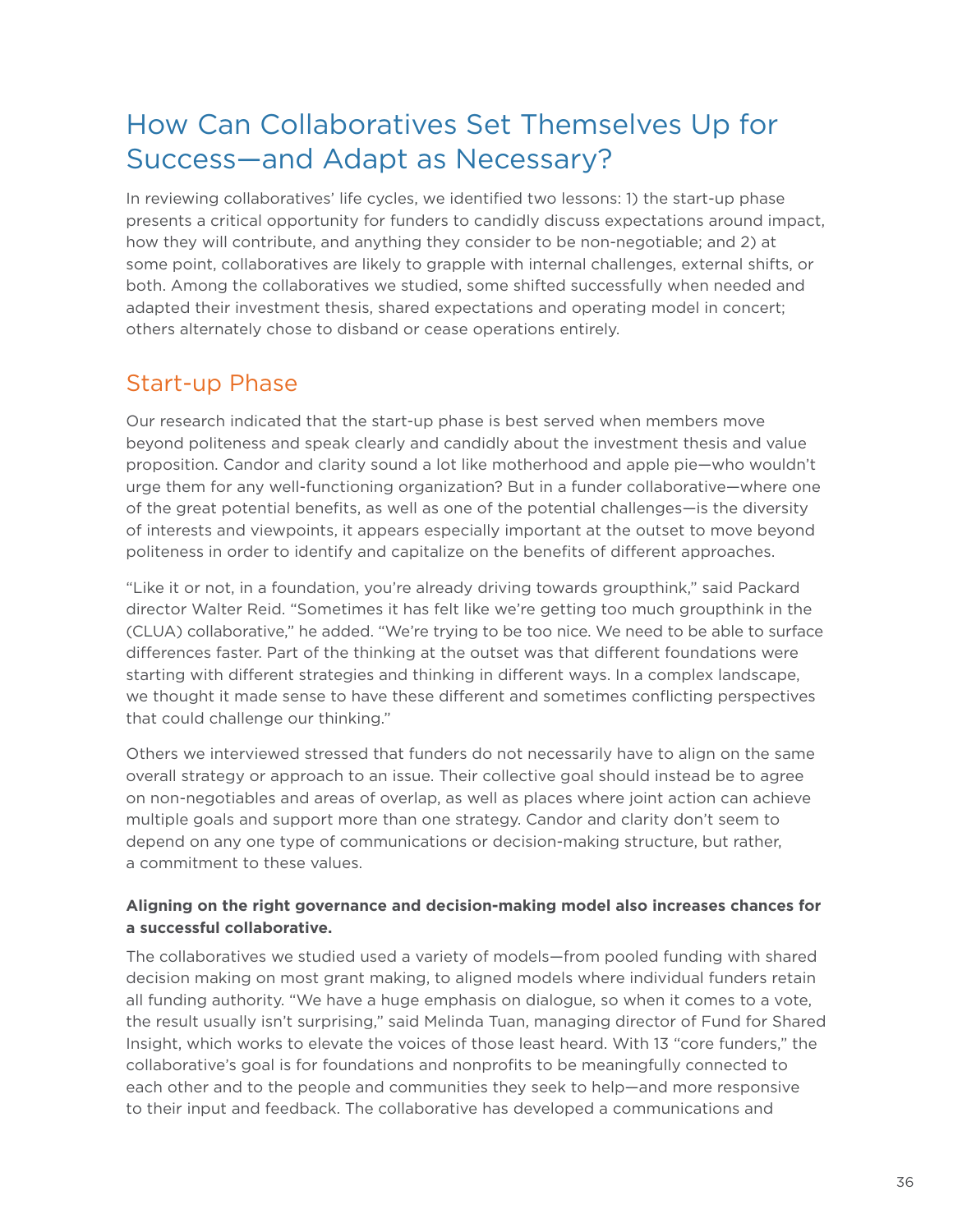<span id="page-37-0"></span>decision-making style that allows for conflict and candor. "It's not a consensus model. It's a majority-rule model," explained Tuan. "Very early on, one of our first funding votes tested the model. We had a difficult debate, people voted their consciences, and everyone felt comfortable with the possible outcome."

One of the collaboratives among the 15 that failed or faltered shows the perils of sidestepping clear, honest communication. Two participating funders explained that the convening foundation had "a very specific vision, agenda, and belief about how things should be done," but also felt strong pressure to achieve outcomes quickly. Among the participants, there were strong differences in strategic outlook, capabilities, and personalities. Rather than pausing and attempting to mediate those differences, the collaborative pushed forward with a strategy that did not have a consensus among the funders. In the view of the two members we interviewed, this caused the collaborative to falter.

### Adapting to Internal and External Challenges

Perhaps because of their entrepreneurial and, often, transient nature, collaboratives tend to understand the need to embrace iteration. Every collaborative we studied changed its approach in some significant way during its life cycle. As internal and external circumstances shifted, collaboratives adapted their investment thesis and value proposition, shared expectations, or operating model. Sometimes collaboratives disband or take on a new form entirely. Several circumstances may drive this adaptation.

#### **Collaboratives may change when initial funders leave or significant new funders join.**

Collaboratives often create formal or informal procedures for adding new members, and sometimes restrict new members. "Every new foundation you add requires new costs of alignment and education, so we don't want to do more than we can absorb," said Anita Khashu, director of Four Freedoms Fund (FFF). When new members join, FFF devotes significant time to educating them about how the collaborative operates. FFF also educates and advises other funders without adding them as members. Said Khashu, "there are other ways of helping to engage funders who want to donate to immigration issues. They don't need to be part of us, but we can advise them."

Fay Twersky, director of the Effective Philanthropy Group at the William and Flora Hewlett Foundation, and a founding co-chair of Fund for Shared Insight, notes that the collaborative's members came in two distinct waves. "We were completely an unknown quantity. At the beginning, we didn't have a name or even a charge, but our first group of funders planned to come up with a strategy together," said Twersky. "The second wave of funders wanted to know more specifically what they were joining. That's when Gates, Irvine, and some of the others came in." Several funds, including Shared Insight and Blue Meridian Partners, build in planned entry and exit dates.

#### **Serious operational challenges may require a collaborative to adapt or wind down.**

Consider the Latin America Regional Climate Initiative (LARCI), founded by four major environmental funders to tackle climate change from the largest national sources of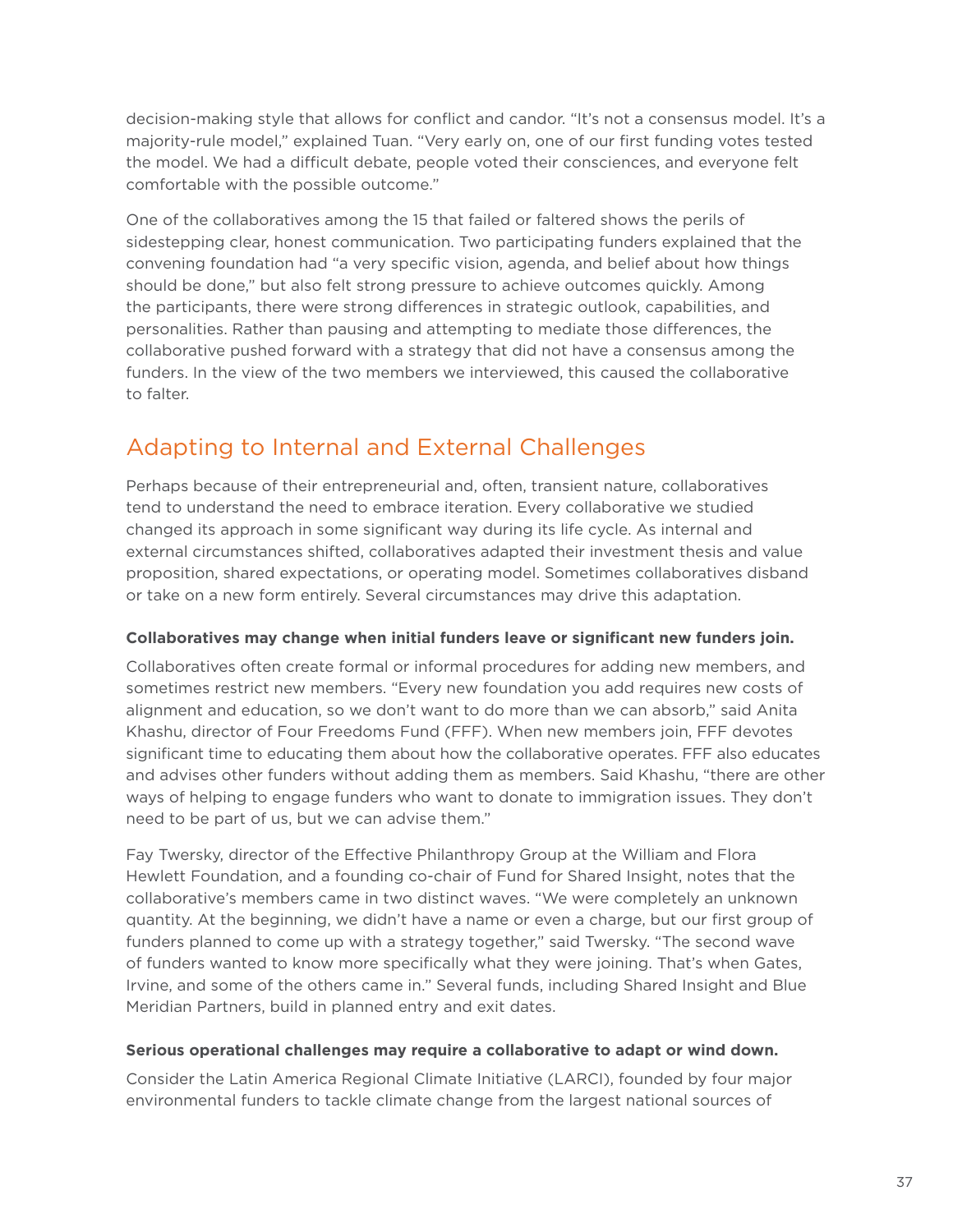greenhouse gases in Latin America. LARCI identified opportunities for impact in Mexico and Brazil, so they decided to open offices in both countries. But cracks started appearing in the operating model. Due to the differing cultural, linguistic, and political contexts in Mexico and Brazil, the two office heads couldn't agree on a shared strategy, and funders couldn't agree on how to divide resources across two very different locations. This led to serious challenges in efficiently distributing funds to grantees, leaving grantees, staff, and funders frustrated. The funders decided to split LARCI into two organizations to better serve the distinct needs of each country. In one, it has ended up working mainly as a Goal Aligner; in the other, mainly as a Field Builder.

Sometimes, operational challenges are identified by third-party evaluators. In one case, the evaluator found that a "lack of a strong governance and strategic management framework limits [the collaborative's] ability to evolve in response to changing conditions and opportunities." As a result, the collaborative created a committee to address strategy issues. Collaboratives often face operating problems; the strongest will acknowledge and address those problems, even if it means altering some of their initial assumptions.

#### **External circumstances can also influence change.**

Given the evolving political and social landscape, funders are generally seeking ways to be more adaptive. 14 That means having "clear but flexible boundaries and a definition of success" coupled with strong strategic anchors, yet remaining open to adapting to new opportunities.

Changes in the external environment can reduce or increase the need for specific activities. The original members of the Four Freedoms Fund saw it as a Goal Aligner with a vital but short-term mission—passing immigration reform. Today, as the potential for such legislation has receded, and immigrants are facing a host of new challenges, Four Freedoms Fund has become an ongoing collaborative, and added new staff and capabilities in order to create longer-term capacity in the immigrant rights field.

Miscalculated or changing demand can also alter a collaborative's trajectory. Fund for Shared Insight initially focused on the issue of listening and sharing in foundations, in addition to collecting feedback from the people and communities funders were trying to help. The listening and sharing work did not attract much interest, but the work on feedback did. The collaborative shifted to focus on helping nonprofits and funders effectively collect and use feedback—which also supports better listening. Today, nearly 100 funders are involved with Fund for Shared Insight.

<sup>14</sup> Susan Wolf Ditkoff, ["Giving That Gets Results: An Introduction,](https://ssir.org/articles/entry/giving_that_gets_results_an_introduction)" *Stanford Social Innovation Review*, October 14, 2013.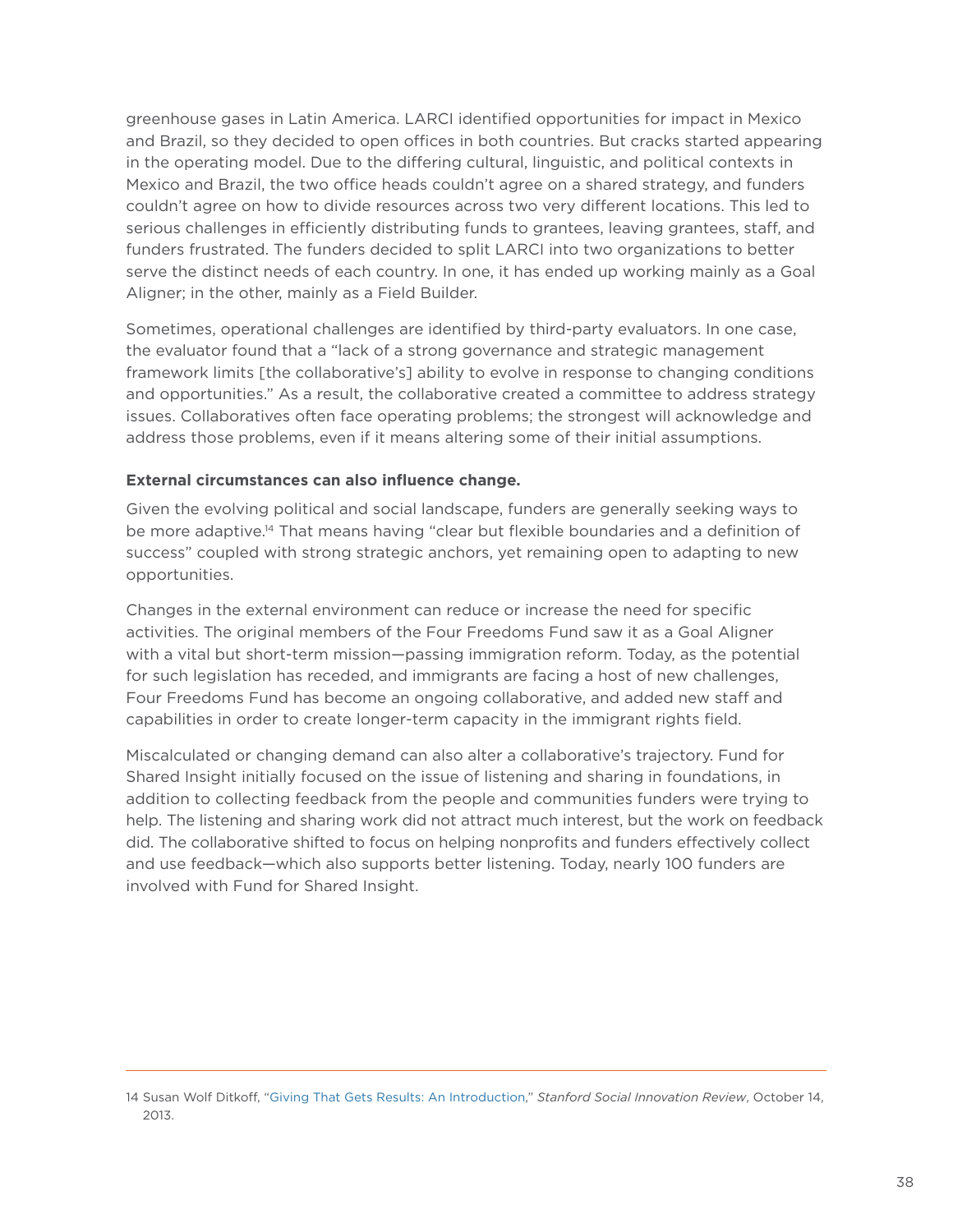### <span id="page-39-0"></span>How Do Collaboratives Incorporate Diverse Perspectives? What Are the Benefits and Risks of Doing So, and of Failing to Do This Thoughtfully?

Given the conversation in the nonprofit sector, and within philanthropy specifically, about inadequate focus on diversity (often broadened to diversity, equity, and inclusion, or DEI), we sought to (1) position this discussion within the broader dialogue, and (2) understand what collaboratives are experiencing and learning with regard to diversity. 15 Our interviews revealed a deep interest among funders and grantees alike to learn from others on this topic. We also derived some insights about promising approaches, such as: (a) including diversity as a topic in the candid set-up conversations, and aligning around common definitions and priorities; (b) inviting beneficiaries and nonprofit practitioners who bring diverse and relevant perspectives to meaningfully participate in the collaborative's work; and (c) hiring an external consultant to support these conversations and optimize their utility.

- 1. **Positioning this discussion**: A wide body of research indicates that increasing the diversity among nonprofit and philanthropic leadership can bring innovation to strategy development, new perspectives to overcome challenges, and can ultimately improve outcomes. 16 Yet, philanthropy in the United States has come under fire for insufficient attention to diversity. Too often, foundation staff—and sometimes leaders at grantee organizations—do not sufficiently mirror the populations they serve. A recent Center for Effective Philanthropy survey found that only 14 percent of foundation CEOs selfidentified as people of color. 17 A recent report on diversity within collective impact initiatives came to similar conclusions: "While most of the study initiatives saw the value of infusing equity into their work, only a few have been able to develop the capacity, target their actions, and authentically engage and shift power to communities."<sup>18</sup>
- 2. **Understand funder experiences**: In this study, we sought to understand whether and how collaboratives are seeking to incorporate diverse perspectives, and how this manifests in their operations and their impact. In our survey, diversity was important

<sup>15</sup> For the purposes of this report, we define diversity as "the involvement of individuals representing more than one national origin, color, religion, socioeconomic stratum, sexual orientation, and other ways in which people differ;" equity as "understanding the role of structural racism in society and the full context of historic and persistent racial inequities while analyzing problems and looking for solutions"; and inclusion as "authentically bringing traditionally excluded individuals and/or groups into processes, activities, and decision/policy making in a way that shares power." (Eugene Victor Wolfenstein, "Race, Racism and Racial Liberation," *The Western Political Quarterly* 30, no. 2 (June 1, 1977).)

<sup>16</sup> Annie E. Casey Foundation, *Race Equity and Inclusion Action Guide*, 2014; Center for Effective Philanthropy, *Nonprofit Diversity Efforts: Current Practices and the Role of Foundations*, 2018; Barbara Chow, *From Words to Action: A Practical Philanthropic Guide to Diversity, Equity, and Inclusion*, GrantCraft, 2018; D5, *State of the Work: The Road to Greater Diversity, Equity, and Inclusion in Philanthropy*, 2012; Lilly Family School of Philanthropy, "Greater Diversity on Nonprofit Boards Can Lead to More Engaged Board Members, New Research Shows," 2018; Kelly Gulley, "Listening for Good: Reflections on Equity, Diversity, Inclusion, and Feedback," 2018; Urvashi Vaid and Ashindi Maxton, *The Apparitional Donor: Understanding and Engaging High Net Worth Donors of Color*, 2017.

<sup>17</sup> Ramya Gopal, *Racial Diversity of Foundation Leadership*, Center for Effective Philanthropy, January 30, 2014.

<sup>18</sup> Sarah Stachowiak and Lauren Gase, "[Does Collective Impact Really Make an Impact?](https://ssir.org/articles/entry/does_collective_impact_really_make_an_impact)", *Stanford Social Innovation Review*, August 9, 2018.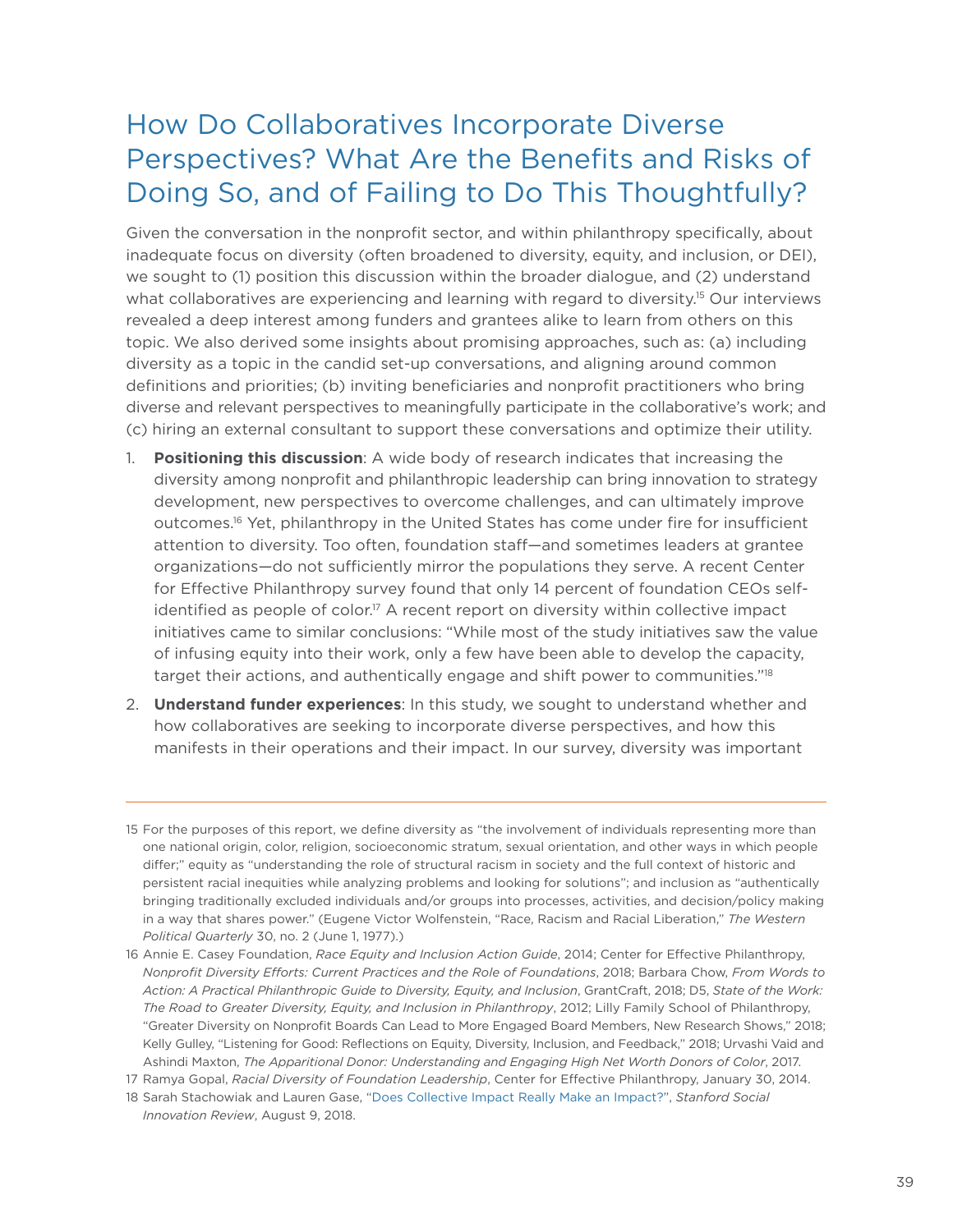to most participants; 81 percent of funders and 68 percent of grantees agreed that "it has been important for the funder collaborative to incorporate diverse perspectives in order to advance its/my organization's goals." However, most participants still feel these efforts are inadequate: 55 percent of funders and 43 percent of grantees said that their collaborative "should do more to incorporate diverse perspectives into their work."

![](_page_40_Figure_1.jpeg)

#### **Risks of omitting diverse perspectives**

In our failure and falter analysis, some collaboratives did not demonstrate a commitment to incorporating diverse perspectives from stakeholders into their strategies. We hypothesize, with some evidence, that this reduced their effectiveness. We examined one ambitious, local collaborative in the United States, comprised primarily of white funders, which aimed to improve educational outcomes in a black-majority community. It developed a set of solutions without significantly engaging the community about its experience, perceptions, and ideas. Perhaps predictably, this collaborative ran into trouble. For example, parents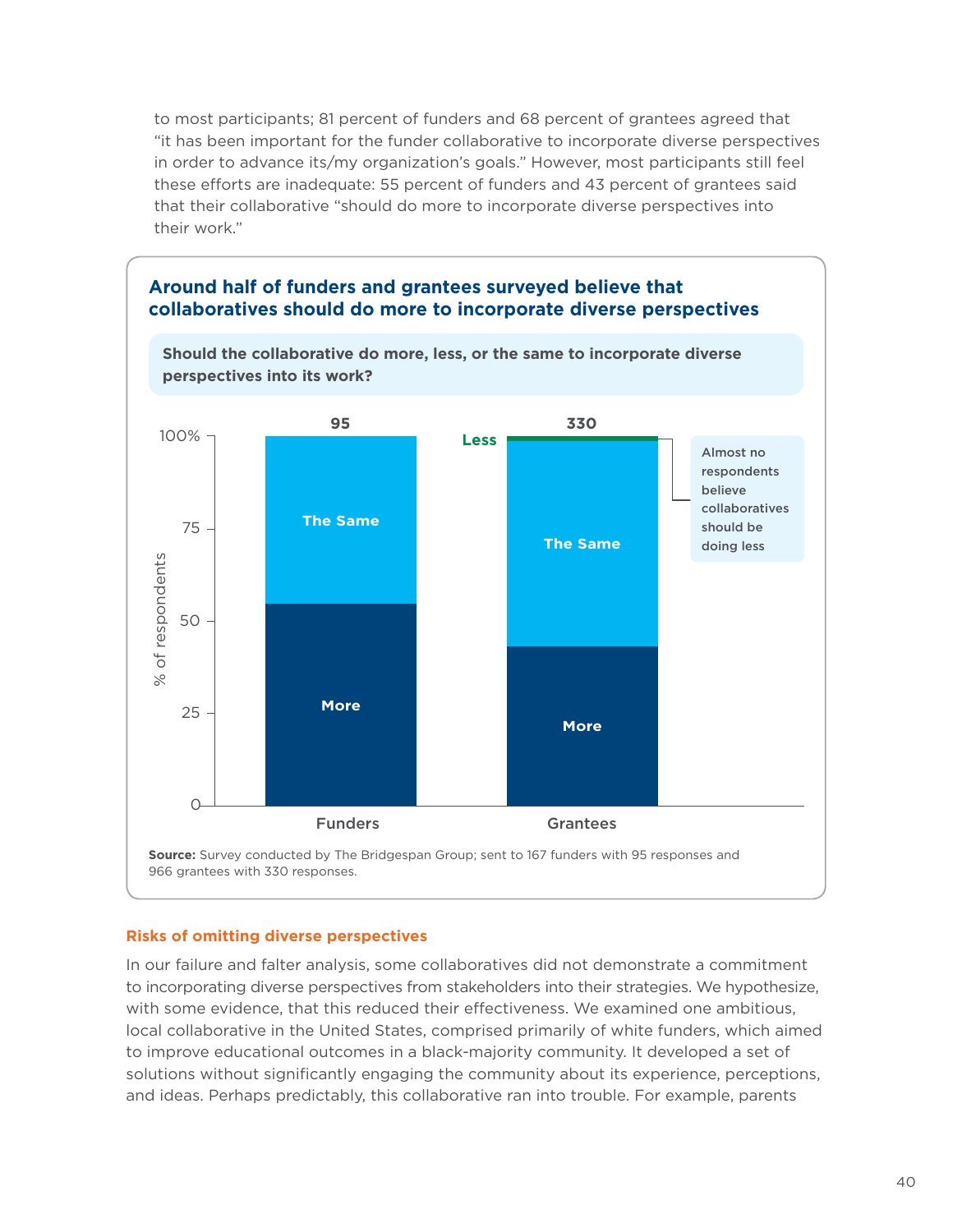voiced skepticism about external partners and the use of organizations brought in from other cities. Despite a significant investment of philanthropic funds, the collaborative has struggled to gain traction in many participating schools.

#### **Benefits of incorporating diverse perspectives**

Our research revealed a number of examples where incorporating diversity yielded better outcomes.

For example, Fund for Shared Insight, through its signature initiative, Listen4Good, helps nonprofits disaggregate their feedback data. One organization, a food bank, found that its Vietnamese clients were rating services much lower than Latino clients. Based on these data, the food bank instituted cultural competency training, recruited and hired more Vietnamese staff and volunteers, and opened up a new site catering to the needs of the Vietnamese clientele.

Another example is Partners for Places, which updated its grant process to encourage applicants to give more detailed information about the communities they seek to impact, including a demographic profile. One member funder noted that the level of insight and depth in the responses varies greatly, indicating how well an applicant really knows their community.

#### **Challenges and opportunities in incorporating diversity into collaboratives**

"In collaborations, you go further when people agree," said Kathy Reich, a Ford Foundation director and one of the funders involved with Fund for Shared Insight. "And it takes time to get people to agree on DEI. Shared Insight has been talking through these issues for a year and a half—only now are we starting to see some of that work influence our decisions." Based on interviews with collaborative funders and grantees, we identified some common challenges and opportunities.

First, because collaboratives have many stakeholders (steering committee members, grantees, advisors, funders in the broader field, etc.), with differing views and experiences, a shared approach takes time to build. One funder noted, "Among the foundation community, I think we have a deep level of respect for how far each of us can go on DEI. But we are not all on the same page as to how much it is a priority for our foundations." Time is another challenge; there is often pressure on collaboratives to build momentum and act quickly, and conversations around diversity can take a long time and can feel disconnected from specific actions. A Big Bang grantee noted that "everything is harder when you're working with multiple entities. [Each foundation] has its own process for making decisions, and that makes everything so much slower."

However, collaboratives also offer opportunities to connect funders with little practice in incorporating diversity into strategy development with others who are much more experienced. A number of interviewees singled out the Ford Foundation and the W.K. Kellogg Foundation as leaders in this effort. Scott Cullen, executive director of GRACE Communications Foundation and a funder of the Global Alliance for the Future of Food (GAFF), said that diversity, equity and inclusion are core values and non-negotiable tenets for some of GAFF's funders. As with all non-negotiables, DEI was an important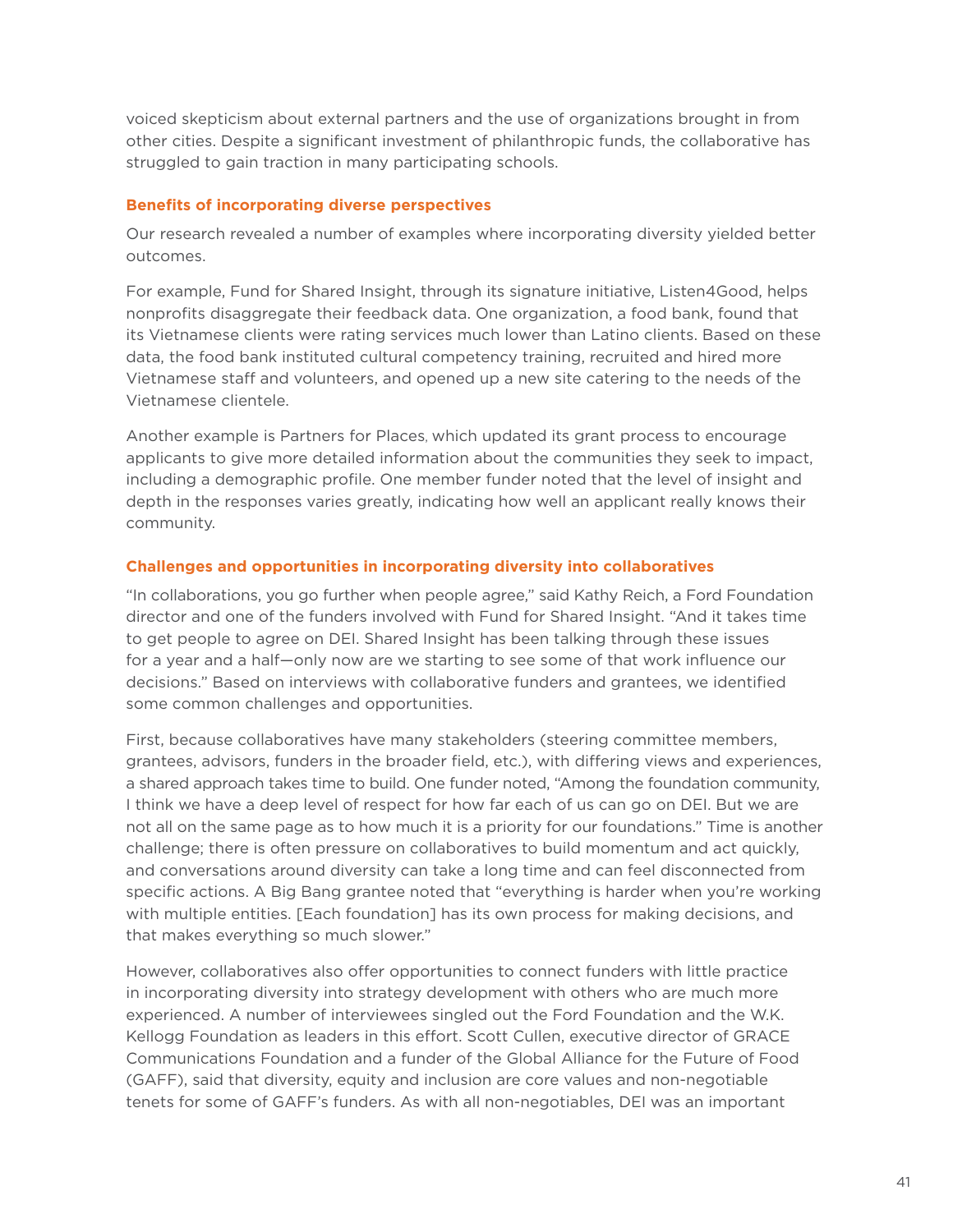conversation to engage from the outset. Two key collaborative funders stated upfront that DEI "has to be part of the conversation, or we can't participate," Cullen recalled.

Our literature review and our own research have surfaced promising ways for collaboratives to incorporate diverse perspectives into their work. As with other core priorities, these approaches are most effective at the earliest stages of a collaborative's life cycle, during strategy development. However, if a collaborative misses the opportunity at the beginning, there are compelling reasons to raise DEI as a priority at later stages, too. Practices to consider include:

- a) **Establishing definitions of diversity (and, more broadly, equity and inclusion) principles, and then discussing how they intersect with the collaborative's strategy and implementation**. The likelihood of disparate experiences and contact with this topic reinforces the need for candor upfront—in this case, what diversity means in practice. "There is a lot of language and jargon" around the issue, reflected a nonprofit leader. "For me, the question is, what are you actually doing?"
- b) **Inviting beneficiaries and others with diverse perspectives to weigh in on the development and management of the collaboration**. There are a variety of ways to do this, such as forming and supporting an advisory group of beneficiaries or frontline practitioners. "All of our programs are really informed by the field," said Eric Braxton at the Funders' Collaborative on Youth Organizing (FCYO). "We have practitioners on our board, our staff is mostly former youth organizers, and we have created other structures to get feedback from those that are currently in the field." A FCYO member concurred: "FCYO includes practitioners as equal members and thought partners, informing the collaborative's strategy and decision making…centering people of color and other marginalized identities, in its analysis, communications, and funding priorities." As another example, the Water Funder Initiative engaged more than 100 stakeholders when it wrote its strategy blueprint.
- c) **Including an expert consultant on the steering committee to help inform strategy and implementation**. "With funders, what you pay for is what gets attention," said Ford's Kathy Reich. For instance, Fund for Shared Insight hired a DEI consultant who is part of the core team, leads exercises at funder meets, reviews materials, and "holds up a mirror to us on whether or not we are incorporating values and practices of DEI in our work," said Reich.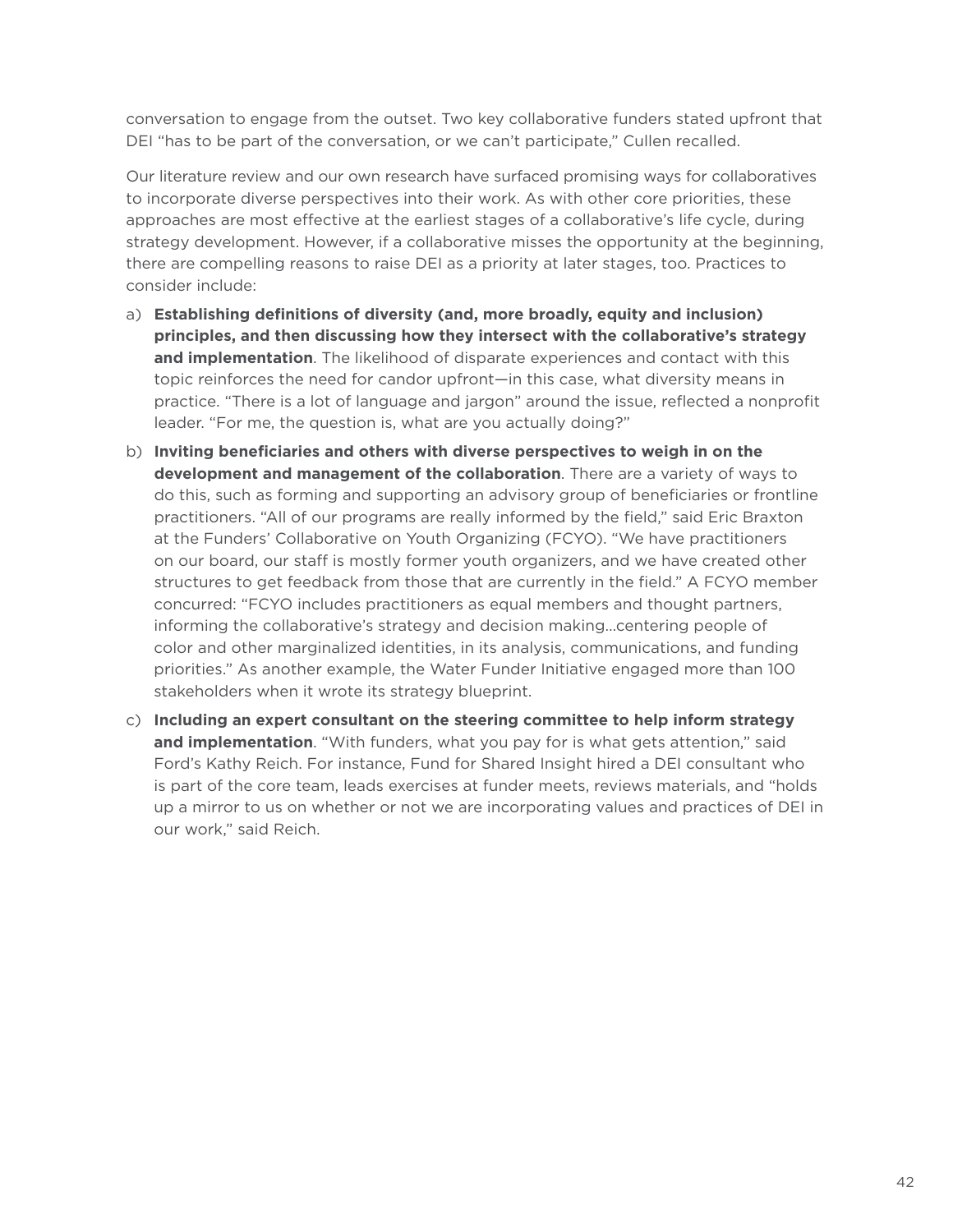# <span id="page-43-0"></span>What Lessons Can We Learn from Collaboratives that Failed or Faltered?

Through steering committee insights, outreach by Bridgespan staff, and the literature review, we identified 15 collaboratives that failed or experienced serious setbacks. Some already had case studies or evaluations. We conducted six interviews to collect additional information.

Our review revealed five areas that seemed to account for the majority of challenges in collaboratives:

1. **Misaligned goals.** This was the most common reason cited for failure, with two-thirds of the collaboratives appearing to experience one or more types of misalignment. For example, funders may have had different strategic priorities within a set of agreedupon goals. In one collaborative, some funders prioritized the quality of outcomes, while others prioritized scale. As a result, the collaborative was torn between focusing on existing beneficiaries and reaching new ones.

Funders may also have different approaches to a common issue. In another instance, one key funder focused on creating a strong organization, while another focused on using that organization to build the field. These approaches became fundamentally incompatible over time, and one funder ended up taking a board seat on the revitalized organization while the other funder became more of an advisor. At a minimum, participating funders need to align on the investment thesis and value proposition. They don't all have to start in the same place—but they should be willing to identify differences and try to work through them.

- 2. **Failure to translate high-level goals into time-bound, winnable milestones.** Winnable milestones not only allow for course correction, but can also boost morale among collaborative participants. In one collaborative, two funders noted that they "had a challenge noting our own successes" along the way because they were so focused on their overall goal. These funders believe the collaborative would have lasted longer and achieved more impact if they had been able to recognize and build upon small victories. A member of a different collaborative lamented that he "dreads attending meetings" because it feels like "nothing is moving." Without milestones, collaboration can begin to feel like an end in itself rather than something that's actually capable of getting results.
- 3. **Difficulty developing the right level of infrastructure.** The right level of infrastructure isn't always more. For example, one collaborative initially had a single, part-time staff member. As it grew to several full-time staff, grantees began to feel as though the collaborative was competing with them for resources. In our research, we concluded that right-sizing, and finding the right people, are critical. Collaboratives need to discuss what staff model will adequately manage the collaborative and fulfill the value proposition without threatening the efforts of grantees or members.
- 4. **Failure to adapt to external or internal challenges or opportunities**. Such missteps in our sample included failing to: implement up-to-date best practices in the field, react to changes in the policy environment that threatened to outpace the collaborative's value proposition, and reassess the assumptions behind the original strategy as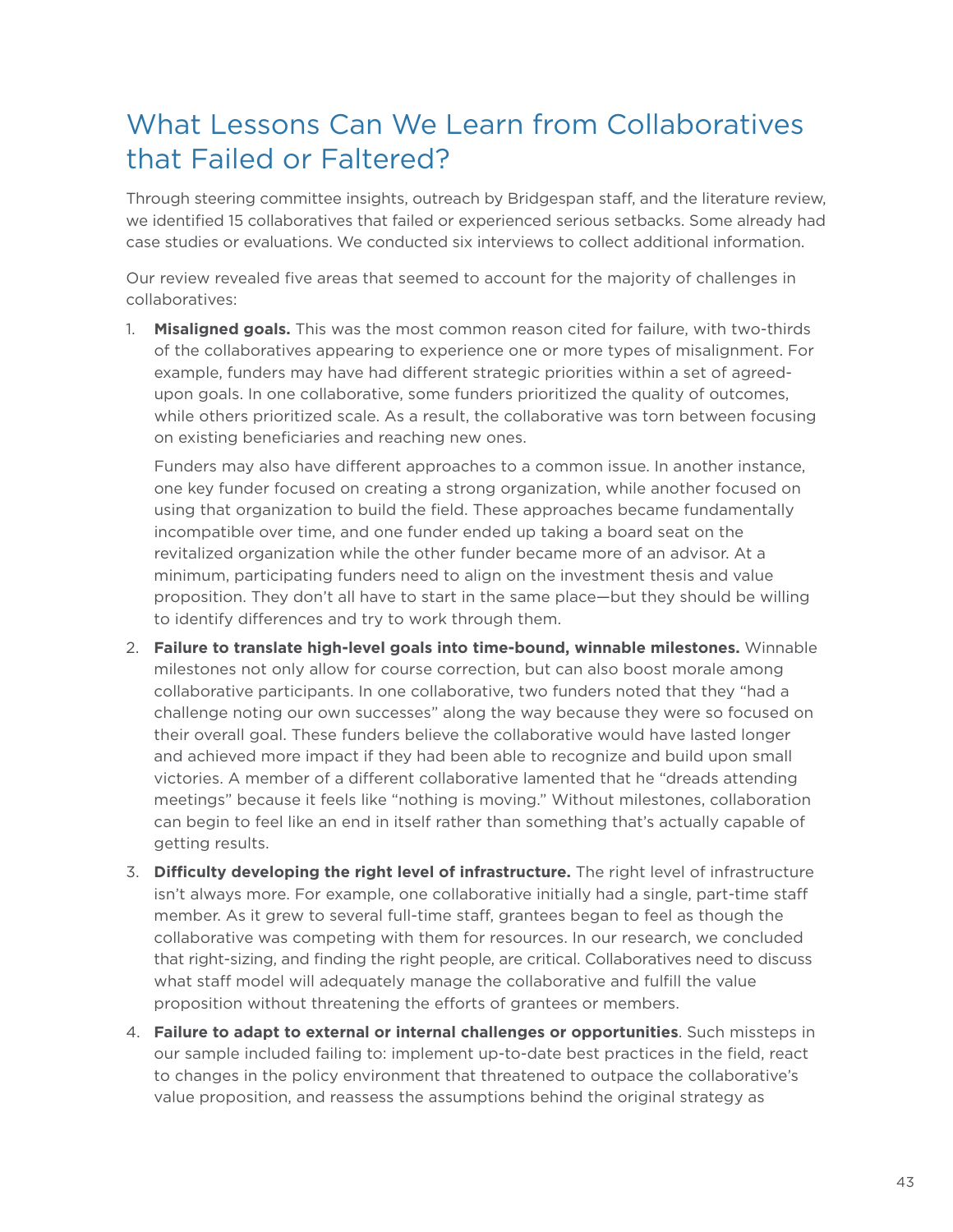challenges arose. For example, one collaborative shaped its strategy based on bestin-class field knowledge from 2010 without considering how the field has advanced since then. While this collaborative invested in year-end summative reports, they often sat unopened in members' emails. This stands in sharp contrast to the midcourse corrections made by stronger collaboratives (described earlier in this report).

5. **Poor stakeholder engagement**. Three collaboratives failed to achieve the results they sought because they did not sufficiently engage beneficiaries, underlining the importance of beneficiary input and/or ownership. We have explored this theme further in our research on DEI in strategy development.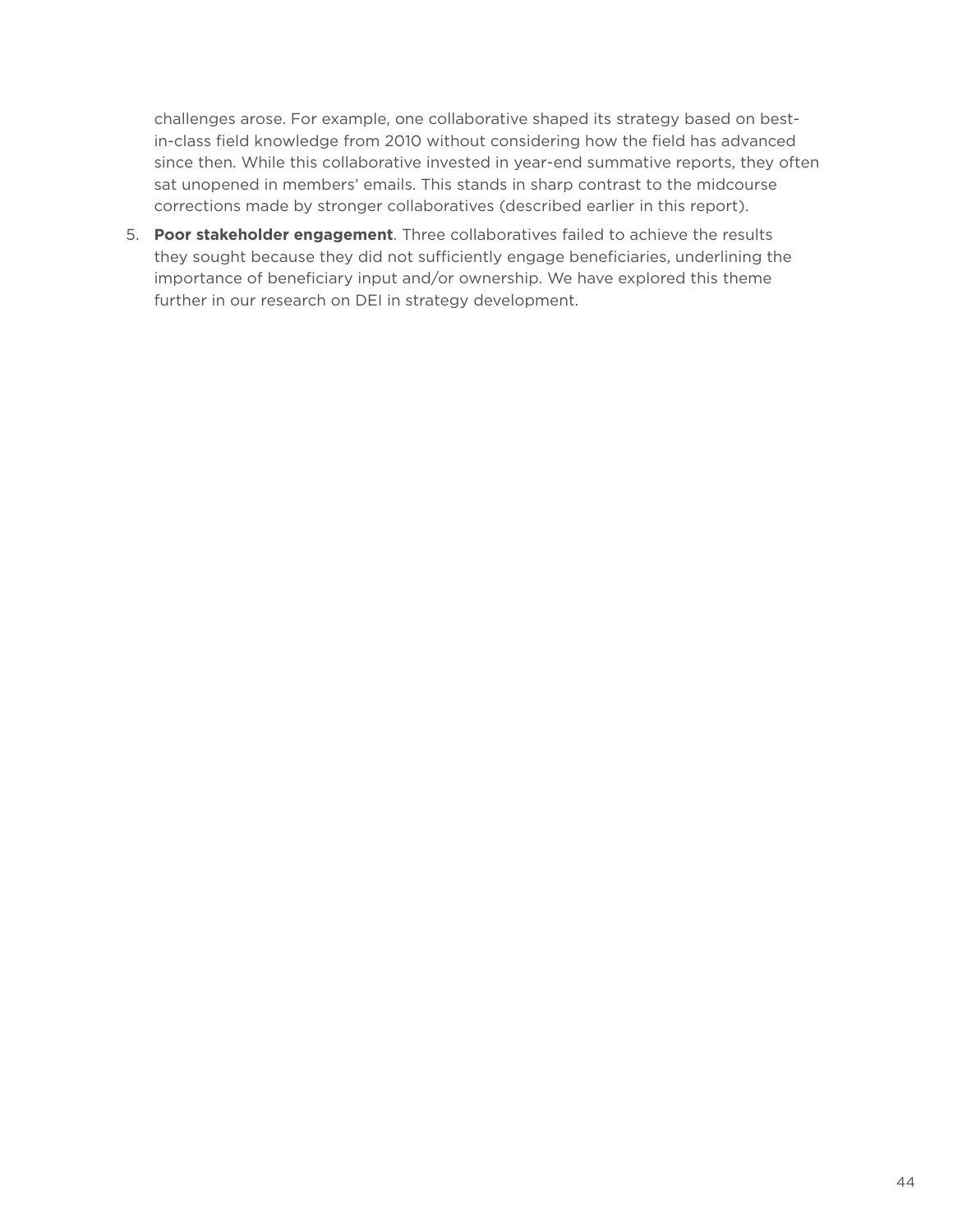|                                                   |                                                                       | <b>Collaborative</b> |              |              |   |                |                  |   |    |   |    |             |    |   |   |         |                         |
|---------------------------------------------------|-----------------------------------------------------------------------|----------------------|--------------|--------------|---|----------------|------------------|---|----|---|----|-------------|----|---|---|---------|-------------------------|
|                                                   |                                                                       | A                    | $\mathbf{B}$ | $\mathbf{C}$ | D | E              | F.               | G | H. | т | J  | $\mathsf K$ | L. | M | N | $\circ$ | Count                   |
| <b>Challenging</b><br>funder<br>relationships     | Lack of trust                                                         |                      |              |              |   |                |                  |   |    |   |    |             |    |   |   |         | 5                       |
|                                                   | "Ego"/need<br>for credit                                              |                      |              |              |   |                |                  |   |    |   |    |             |    |   |   |         | $\overline{2}$          |
|                                                   | <b>Right people not</b><br>involved                                   |                      |              |              |   |                |                  |   |    |   |    |             |    |   |   |         | 4                       |
|                                                   | <b>Power dynamics</b>                                                 |                      |              |              |   |                |                  |   |    |   |    |             |    |   |   |         | 5                       |
| <b>Strategic</b><br>misalignment<br>and/or errors | <b>Misaligned goals</b>                                               |                      |              |              |   |                |                  |   |    |   |    |             |    |   |   |         | 10                      |
|                                                   | Lack of clear,<br>aligned strategy                                    |                      |              |              |   |                |                  |   |    |   |    |             |    |   |   |         | 6                       |
|                                                   | <b>Misguided strategy</b>                                             | o)                   |              |              |   |                |                  |   |    |   |    |             |    |   |   |         | 6                       |
|                                                   | <b>No winnable</b><br>milestones                                      |                      |              |              |   |                |                  |   |    |   |    |             |    |   |   |         | $\overline{z}$          |
|                                                   | <b>Unclear investment</b><br>thesis                                   |                      |              |              |   | $\blacksquare$ |                  |   |    |   |    |             |    |   |   |         | $\overline{\mathbf{4}}$ |
|                                                   | <b>Unclear value</b><br>proposition                                   |                      |              |              |   |                |                  |   |    |   |    |             |    |   |   |         | 5                       |
| <b>Structural</b><br><b>issues</b>                | <b>Lack of clarity</b><br>on structure                                |                      |              |              |   |                |                  |   |    |   |    |             |    |   |   |         | 1.                      |
|                                                   | <b>Unclear</b><br>responsibilities                                    |                      |              |              |   |                |                  |   |    |   |    |             |    |   |   |         | $\overline{2}$          |
|                                                   | <b>Decision making</b><br>challenges                                  |                      |              |              |   |                |                  |   |    |   |    |             |    |   |   |         | 5                       |
|                                                   | Too much/little<br>infrastructure                                     |                      |              |              |   |                |                  |   |    |   |    |             |    |   |   |         | 7                       |
| <b>Adaptation</b><br><b>issues</b>                | <b>Failure to learn</b><br>from mistakes and/<br>or external triggers |                      |              |              |   |                |                  |   |    |   |    |             |    |   |   |         | $\overline{7}$          |
|                                                   | <b>No formative</b><br>assessments                                    |                      |              |              |   |                |                  |   |    |   | D  |             |    |   |   |         | $\overline{\mathbf{4}}$ |
| <b>Poor</b><br>stakeholder<br>engagement          | <b>High grantee</b><br>burden                                         | D                    |              | $\bullet$    |   |                |                  |   |    |   |    |             |    |   |   |         | $\overline{2}$          |
|                                                   | Poor stakeholder<br>engagement                                        |                      |              |              |   | $\bullet$      |                  |   |    |   | n. | $\bullet$   |    |   |   |         | $\overline{z}$          |
| Leadership                                        | <b>Insufficient staff</b><br>capabilities                             |                      |              |              |   |                |                  |   |    |   |    |             |    |   |   |         | $\mathbf{o}$            |
|                                                   | <b>Insufficient funder</b><br>leadership                              |                      |              |              |   |                | $\bullet\bullet$ |   |    |   |    |             |    |   |   |         | $\overline{2}$          |

**Source:** Bridgespan research and analysis of 15 confidential collaboratives that failed or significantly faltered.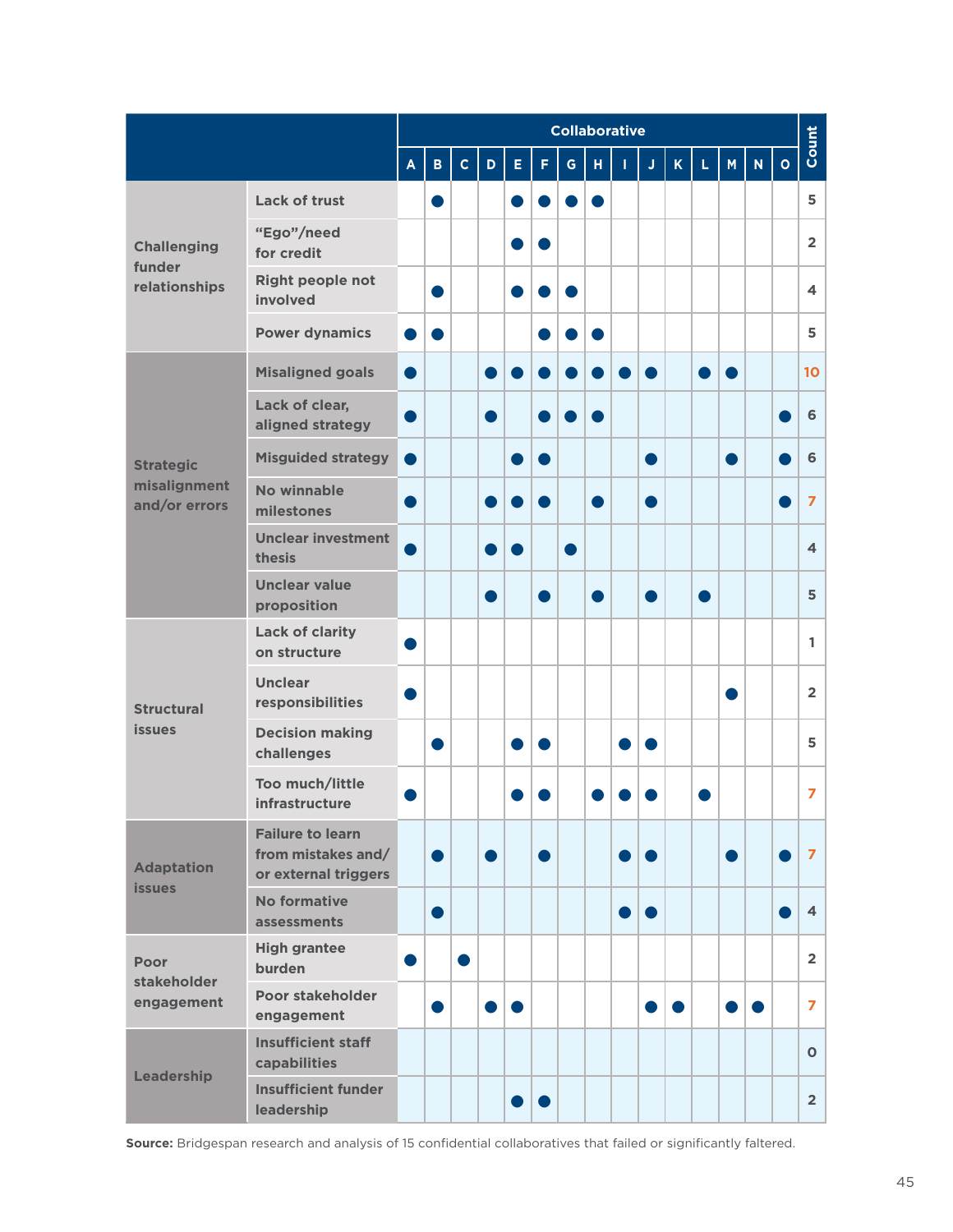# <span id="page-46-0"></span>Conclusion

Our research leaves us optimistic that collaborations can yield real value—for funders, for grantees, and ultimately, for beneficiaries and society—under the right circumstances. We hope this research will spark conversations between potential and existing collaborative participants, who can ask themselves questions such as:

- *What goals and primary investment thesis best describes our work?* If we can't identify a primary thesis, should we clarify our model? What type of goal will we prioritize and pursue (for example, supporting strong organizations, building fields, or aligning against a meaningful outcome in the world)? How does this thesis translate into specific value propositions for our funders and grantees (including and beyond money)?
- *How do we want to work together?* What initial "table stakes" will we commit (financial, time, and other resources)? What shared expectations around relationships, principles, and norms should we establish? What structure, governance, leadership roles, supporting staff, and other contractors do we need to deliver this value? What timeline should we set (perpetual, limited life, or a pre-ordained "fund" structure)?
- *How will we know we are delivering this value?* Are we gathering authentic feedback from members, grantees, beneficiaries, and others in the field? Do we have independent evaluation or verification, and are we learning from prior history? How will we use this knowledge to improve our work—and the work of others?
- *If we are a funder-driven collaborative, are we effectively and authentically engaging diverse communities where we are seeking impact, in all aspects of our work (framing the top issues, setting priorities, assessing failure and success, adjusting course as needed)?* What ongoing processes and methods might help us better engage grantees and incorporate more diverse perspectives into our work?

Given the increasing appetite to tackle social problems at greater scale and ambition, candidly asking and answering these questions in turn becomes increasingly important to funders considering whether they can get greater results on their own, or by joining forces with other funders and the communities they hope to benefit.

*Alison Powell is a senior director in the Philanthropy practice. She works out of Bridgespan's San Francisco office. Susan Wolf Ditkoff is a partner in the Boston office.*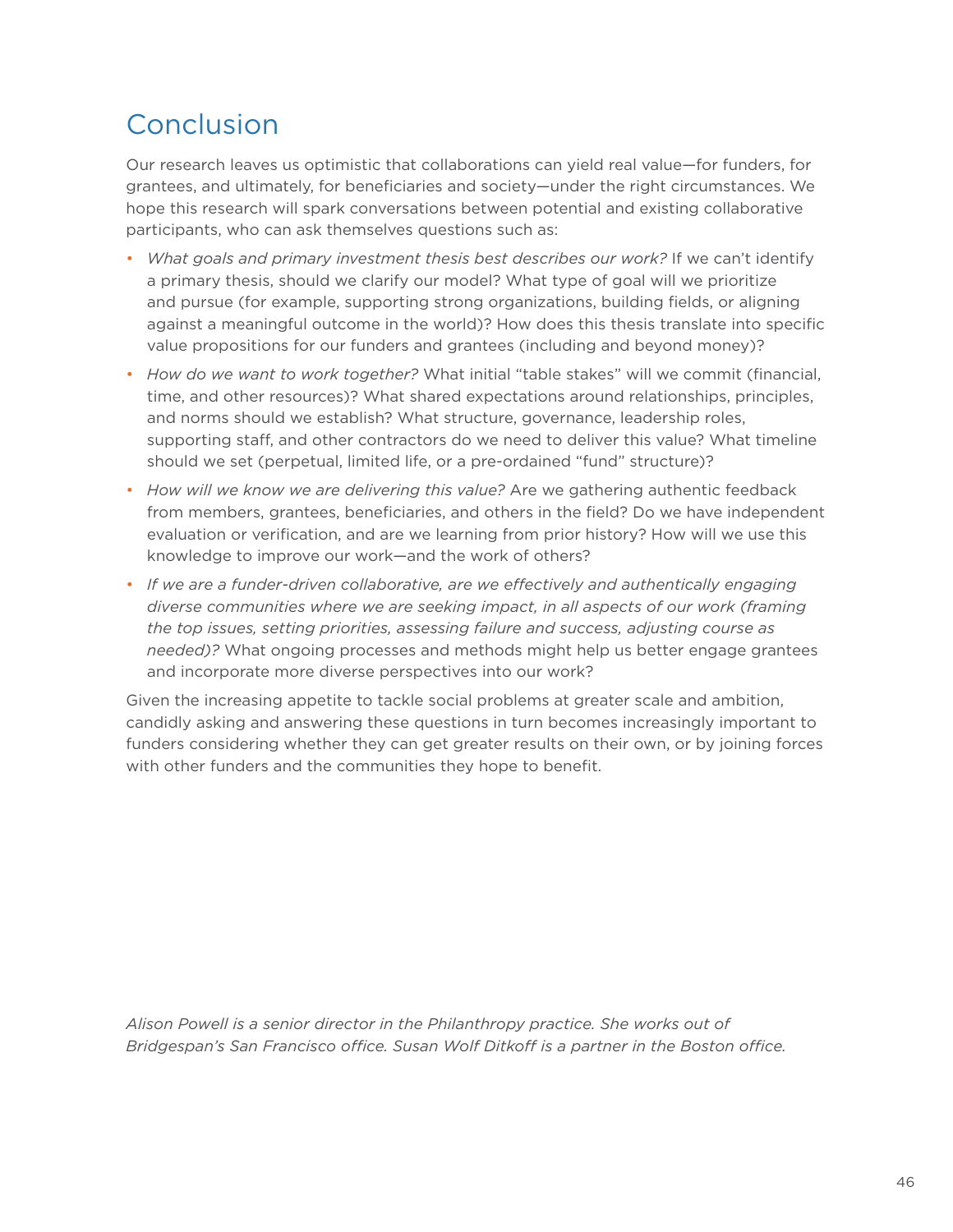#### <span id="page-47-0"></span>**Insights from a Review of External Evaluations**

In seeking third-party assessments of impact, we reviewed evaluations of 13 collaboratives, some public and some shared with us confidentially. Among the 10 collaboratives we studied in depth, seven used an external evaluator. We located six evaluations of other collaboratives for review. All of the evaluations were valuable in providing specifics on impact realized and what worked, or did not work, as collaboratives pursued their goals.

Of the 13 collaboratives whose evaluations we reviewed, five were largely positive, two were mixed, three were largely negative, and three were non-evaluative. Of note, for the evaluations of the 10 collaboratives we had also studied deeply, the results largely correlated with our survey data on funder and grantee satisfaction (as reflected in their Net Promoter Scores; [see page 15](#page-15-0)). The evaluations also echoed the value propositions identified in our literature review and survey, including more money or attention for an issue, participation at a greater scale than funders could do alone (possibly including influencing systemic change), efficiency with lower cost of capital, strategic thinking and expertise, the ability to take on increased risk, and field building.

The evaluations also discuss impact at the levels we identified for study:

- **Field impact:** Evaluations noted the power of collaboratives to get specific results (e.g., successfully advocating for policy changes) and, perhaps more commonly, to build fields. Collaboratives were noted for "effective convening" and making "rapid response" grants, and counterfactual statements such as "it's hard to imagine the [relevant] practice would be where it is today" without the collaborative.
- **Funder impact:** Collaboratives were seen to have "deepened [participating] funders' field expertise and led to participating funders making more strategic, informed and effective investments." Funders reported that "the benefits… continue to outweigh the costs."
- **Grantee impact:** An evaluation noted that "all grantees made impressive progress towards their goals;" another noted that the collaborative's "support and guidance were existential to the creation of some organizations, and allowed many more to flourish at a time when they could have withered."

Consider the Four Freedoms Fund (FFF), which has shown impact on funders, grantees, and the field. Founded in 2003, FFF is a national donor collaborative with 16 member foundations working toward full integration of immigrants as active participants in American democracy. A 2012 evaluation found that the collaborative has added value in several ways.

The evaluation found that "FFF's core group of national funders has gained greater expertise and improved the coordination of its grants. Grantees report seeing greater coordination among funders as well." In addition, the core group added local funders, who were then able to learn about national issues related to their priorities.

For grantees, FFF provides both funding and capacity-building support to organizations across the country. The evaluation found successes: more than half the grantees reported becoming more strategic in participating in coalitions; 60 percent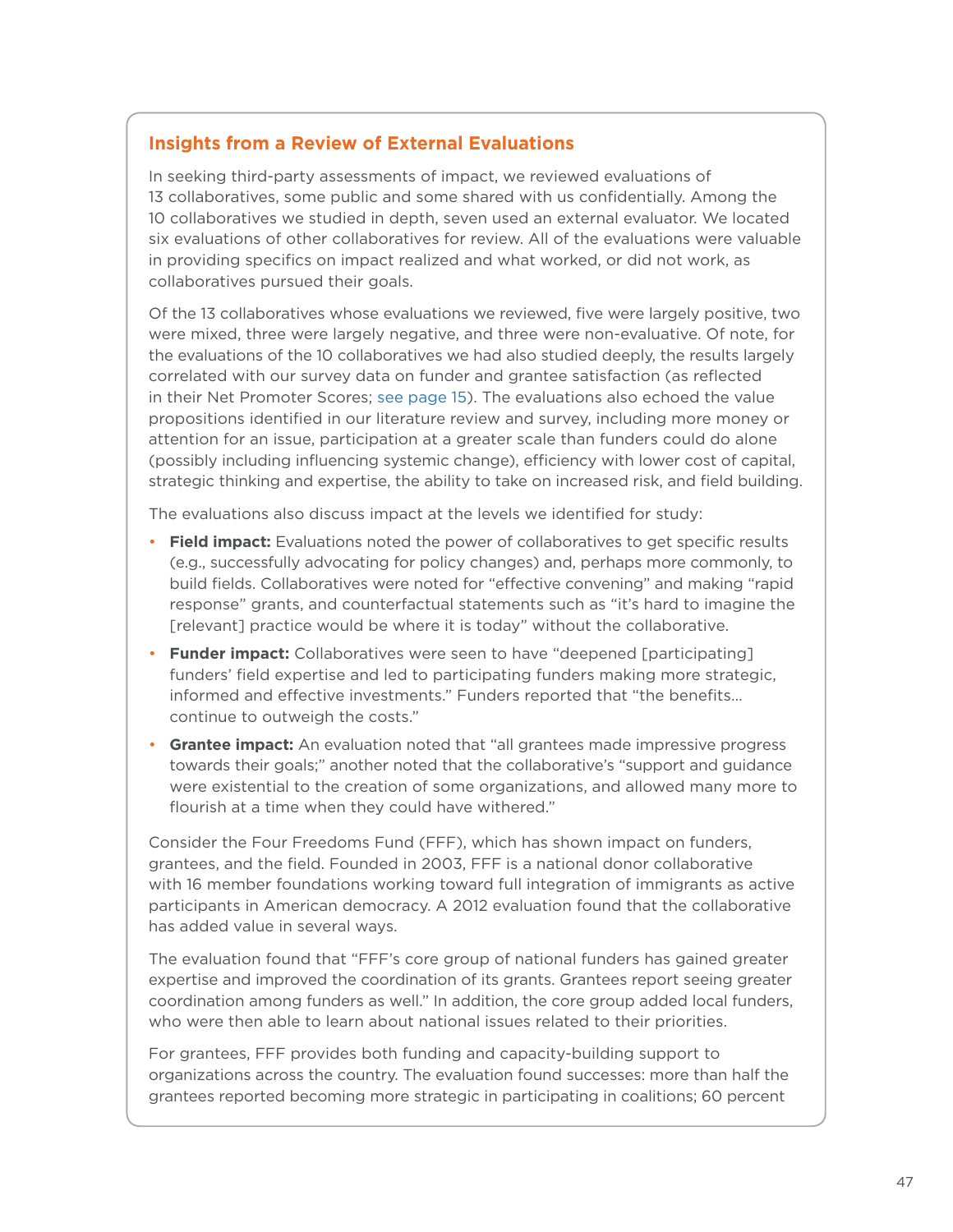reported greater capacity to implement their policy and advocacy efforts effectively; close to half reported greater capacity to monitor and evaluate their work; and threequarters reported greater clarity about their organization's role in implementing a state or local strategy.

FFF has worked to build the larger field in several ways, including support for state coalitions focused on immigrant issues. The evaluation found that the collaborative's support "built their capacity in a range of areas, including management, strategic communications, and collaboration" and noted that there were more organizations engaged in immigrant integration, and that organizations "elevated their game."

Field-building was not simply a by-product of FFF's work with individual grantees, but a central reason for the collaborative's existence. "It's part of our origin story," said Anita Khashu, FFF's director. "The feeling was that in order to move anything on federal policy, there needs to be strong movement, field organizing, and advocacy at a state and local level, not just an inside-the-beltway strategy." One grantee gave an example of how FFF's work can translate into a broader field- and movement-building strategy. "We had a real fight on our hands with [a local] county sheriff, who was a 'darling of the right wing,'" the grantee explained. The grantee coordinated an event that evolved into a national effort. "FFF helped us raise the money to do a national convening on economic action for immigrants, and it turned into a significant moment in the immigrant rights movement," said the grantee. "We needed support in that moment, and they made it happen."

When evaluations highlighted difficulties, they often pinpointed challenging funder relationships, strategic misalignment, problems with how the collaborative was structured or staffed, challenges with measurement, adaptation issues, and poor stakeholder engagement.

Our analysis leads us to recommend that funders who are participating in or initiating collaboratives invest in high-quality, third-party evaluation to assess outcomes, process, or both.

Some of the collaboratives we studied used the results of these evaluations to change course as necessary and communicate impact in a more powerful way. Kathy Reich, director of the Building Institutions and Networks (BUILD) initiative at the Ford Foundation, notes the value of developmental evaluation—collecting and analyzing data in ways that lead to informed and ongoing decision making as part of the design, development, and implementation process. "For Fund for Shared Insight, we found it to be enormously positive," she said. "We have the evaluator embedded in every meeting, and we have reports a couple times a year that inform how we go forward." As Julia Coffman, founder of the Center for Evaluation Innovation, explained, it is important to ask: "Did the collaborative strengthen organizations and their ability to scale, strengthen the field, or achieve progress against a particular, substantive goal?"

Phil Buchanan, president of the Center for Effective Philanthropy, argues that the evaluation approach should be designed with the grantees in mind. "Some grantees are already doing that evaluation work," he said. "So it's just a matter of sharing those evaluations with the funder collaborative."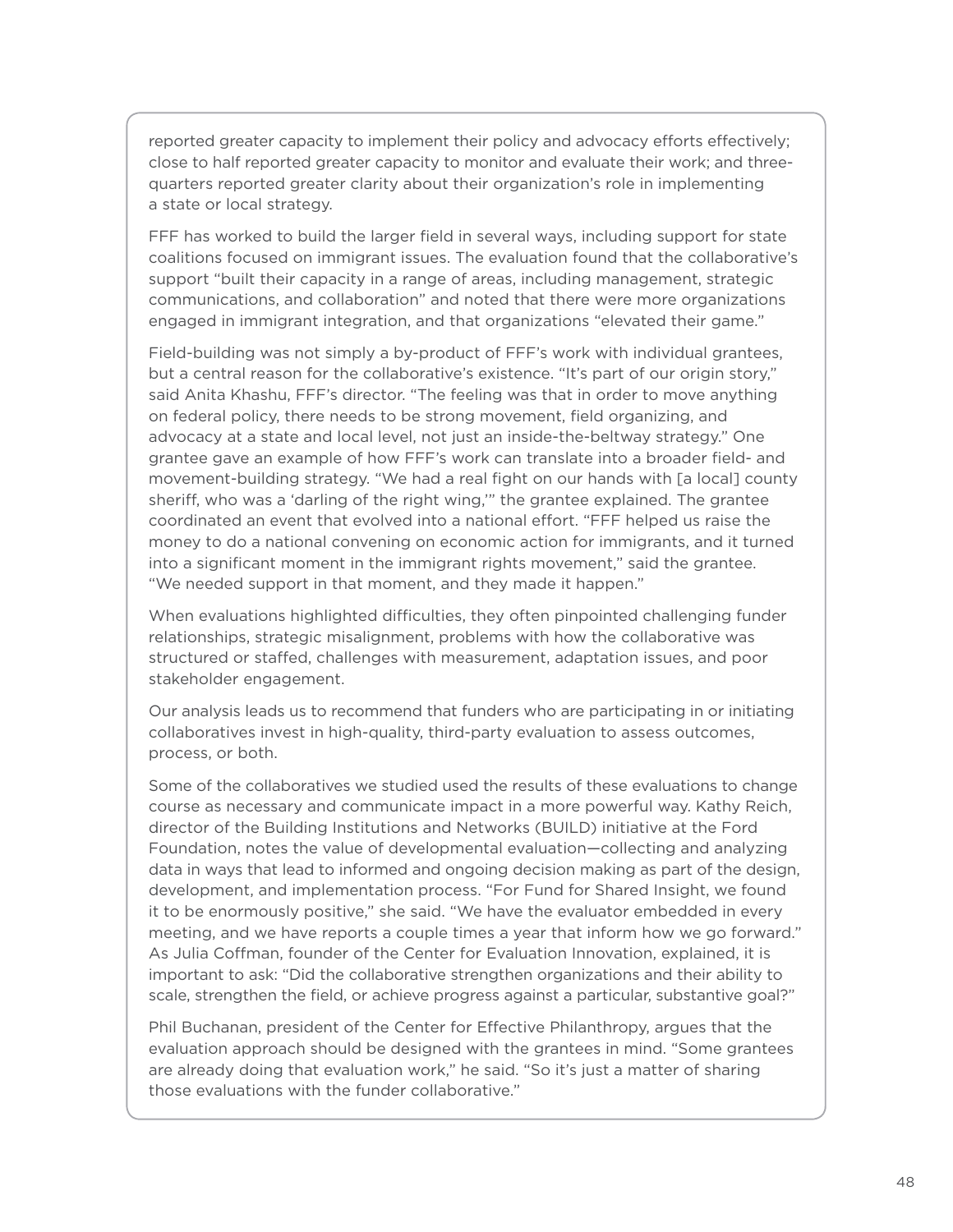# <span id="page-49-1"></span><span id="page-49-0"></span>Appendix

### Literature Review Summary

#### **A. Types of Funder Collaboration**

Collaboratives lie on a spectrum of loose to tight control and integration: on one end there are information or knowledge exchanges, and at the other end more formal joint ventures, new collaboratives, or re-granting entities. Authors most frequently note a distinction between "aligning" resources that remain under individual control versus "pooling" resources into an entity with coordinated decision making.

Authors have used different terms, but there was general agreement about the spectrum, the collaboration types, and where along the spectrum they lie. Here is an example: (Susan Wolf Ditkoff, "Long Spoon Problem", 2012; Willa Seldon and Judy Huang, "Lessons in Funder Collaboration: What the Packard Foundation Has Learned about Working with Other Funders", The Bridgespan Group, 2014):

![](_page_49_Figure_5.jpeg)

- 1. **Knowledge exchange:** Funders partner to exchange ideas and raise awareness. In this model, funders retain all decision rights. An example is Grantmakers for Education, which is described on its website as "the largest and most diverse consortium of education philanthropists in the nation...[offering] important opportunities for meaningful dialogue, collaboration, and action on the most critical challenges in education."
- 2. **Coordinated funding (also known as "matching"):** Funders agree upon shared or complementary strategies, exchange ideas on an ongoing basis, and invest in aligned causes. For example, Big Bang Philanthropy's funders commit to fund annually at least five common grantees at a minimum of \$50,000 each.
- 3. **Coinvestment in existing entity:** Funders invest together to support a specific initiative or organization. This requires a great deal of coordination as funds are almost always pooled. For example, the Great Bear Rainforest environmental project in British Columbia, led by Tides Canada, incorporates individual gifts from funders to make grants for rainforest conservation.
- 4. **Creating a new entity or joint venture (NewCo)**: Funders create and coinvest in a new entity or initiative that gives grants or operates programs. In Gavi (The Vaccine Alliance), the Bill & Melinda Gates Foundation provided seed funding to launch a vaccine nonprofit, which is now supported by a range of other funders and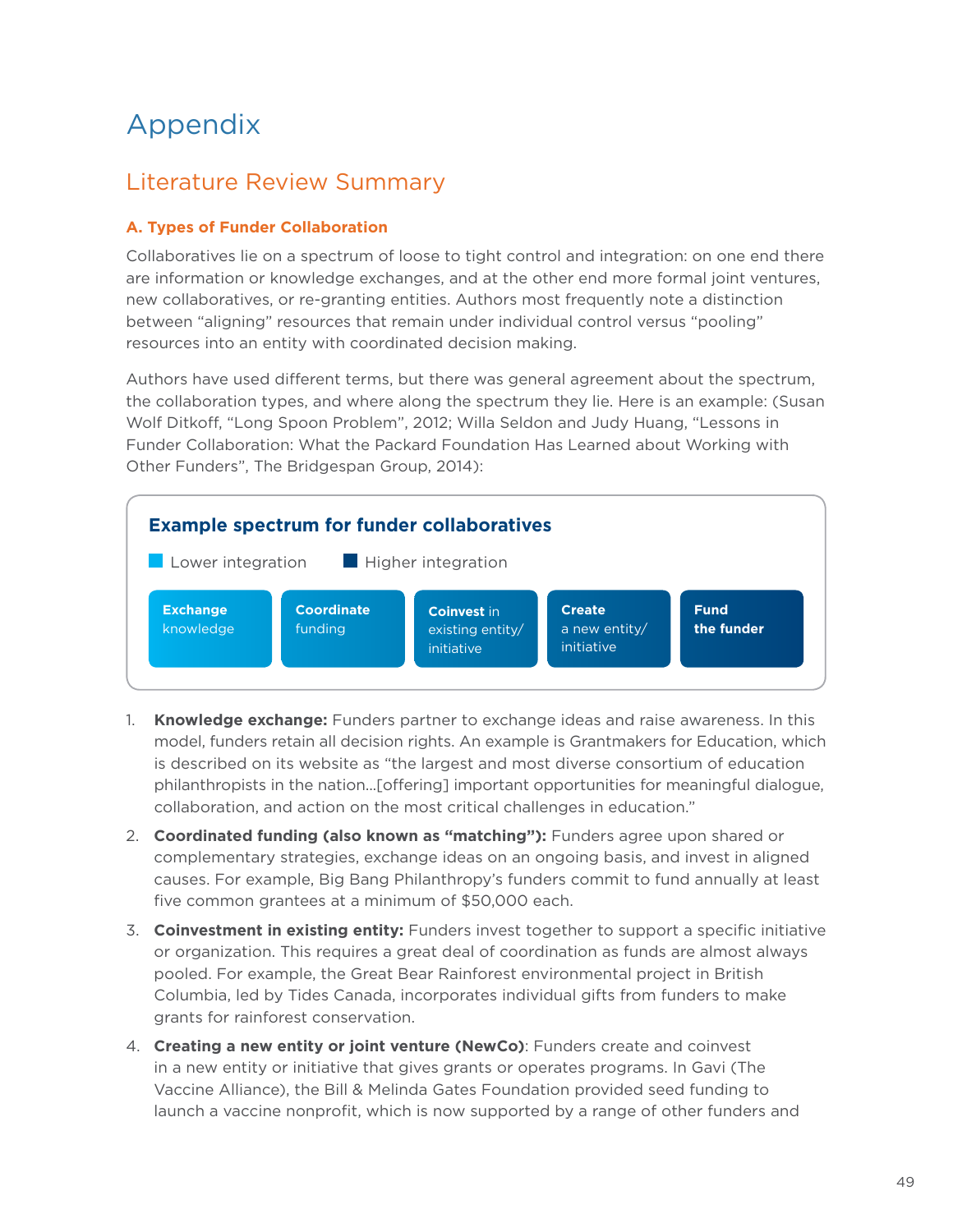governments. Another example is Blue Meridian Partners, a capital aggregation vehicle jointly funded by general and limited partners who retain differential decision rights.

5. **Funding the funder:** Funders invest in another funder with strong expertise in a content area. One example is Warren Buffett's pledge to the Bill & Melinda Gates Foundation, which allocates his own resources to be spent as part of the Foundation's giving. Another example is donors who grant funds to community foundations for regranting purposes against a strong local strategy.

Additional publications also included collaborative types, including Nancy Pole's "Collaboration among grantmaking foundations," Montreal Research Laboratory on Canadian Philanthropy, 2016; Ralph Hamilton's "Moving Ideas and Money," Chapin Hall Center for Children at the University of Chicago, 2002; Lori Bartczak's "Building Collaboration from the Inside Out," GEO, 2015; Cynthia Gibson and Anne Mackinnon's "Funder Collaboratives: How and Why Funders Work Together," Grantcraft, 2009. In practice, the collaboration typology is often more fluid, with collaboratives encompassing multiple typologies or evolving over time.

#### **Gaps identified**

A gap in the research was investigating **how, and whether, collaboratives adapt over time** and the extent to which impact sustains beyond the life of the collaborative. Some resources noted a few examples of collaborations altering their structures, and some case studies noted when adaptation had occurred. But this topic was not discussed extensively. One such example is ClimateWorks Foundation, which was founded as a new entity, and has adapted to become, at least in part, a knowledge exchange. **An unanswered question is whether there is a common set of conditions that indicate when a collaboration should consider modifying how it operates.**

We examined guidance within the materials on how to define certain aspects of funder collaboration given individual circumstances. Many authors suggested that the rationale for selecting specific types of collaboratives was based largely on two factors: the degree to which donors will forego decision rights and align on strategies, and the needs of the particular issue area or field. One guide identified use cases for different collaborative types. 19 In addition, many case studies looked at decision making authority as a critical element to get right.

<sup>19</sup> Lori Bartczak, "Building Collaboration from the Inside Out," Grantmakers for Effective Organizations, 2015.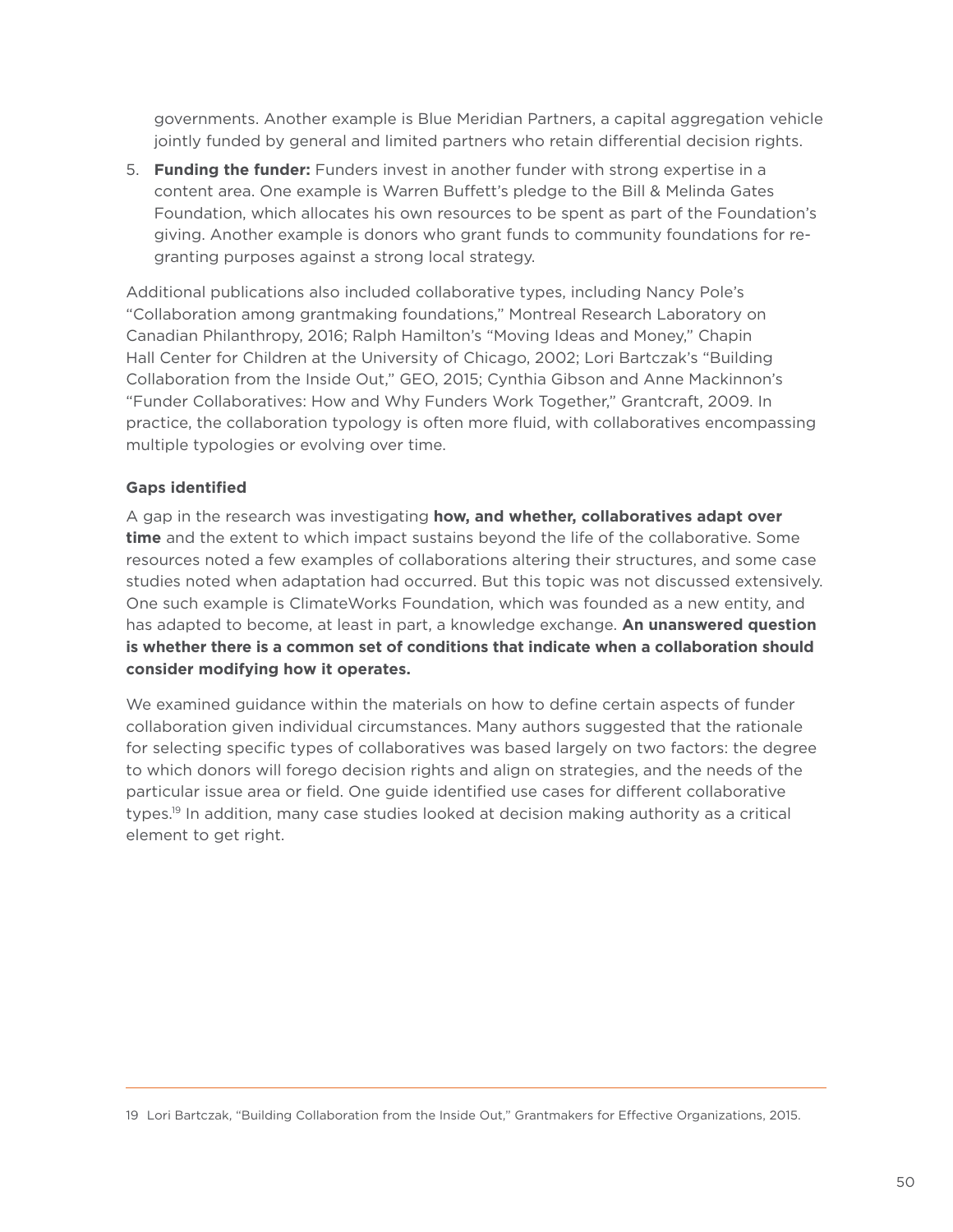#### **B. Value Propositions and Risks of Funder Collaboration**

Although authors identified diverse value propositions in funder collaboration, the most frequently cited expected benefits were (1) bringing **more money and public attention** to an issue;<sup>20</sup> (2) enabling participation at **a greater scale** than funders could achieve alone, or having the ability to influence systemic change;<sup>21</sup> (3) **creating efficiencies** by sharing research and other burdens across funders;<sup>22</sup> (4) bringing **strategic or "revolutionary" thinking and expertise** to bear (e.g., matching national funding to local expertise<sup>23</sup>); (5) increased **risk-taking** (note: risk spread too thinly can be a risk of collaboration);<sup>24</sup> and (6) providing an **entry point for strategic philanthropy**, particularly for high-networth individuals who have not engaged with it before. 25

A small number of studies **identified benefits to grantees.** The True North and Growth Capital Aggregation Pilot evaluations extensively interviewed grantees and highlighted a range of potential benefits, including increased funding and funder relationships, a "stamp of approval," and streamlined reporting. Particularly beneficial were large gifts that included funding for general operating support, allowing grantees to invest over longer terms. 26 Hamilton's report highlighted innovations in grantmaking practice, including tailoring support and providing core support to grantees (*Hamilton, Chapin Hall*).

The literature also highlighted some **potential risks of funder collaboration.** Some reports questioned whether funders aligning around strategies could turn the field away from emergent ideas and practices (Ralph Hamilton, "Moving Ideas and Money," Chapin Hall Center for Children at the University of Chicago, 2002)—essentially leading to "groupthink," which could have negative effects on grantees and the field. To this point,

- 22 Cynthia Gibson and Anne Mackinnon, "Funder Collaboratives: How and Why Funders Work Together," Grantcraft, 2009; William Ryan and Barbara Taylor, "An Experiment in Scaling Impact: Assessing the Growth Capital Aggregation Pilot," Edna McConnell Clark Foundation, 2012; Melinda Tuan, "A Midpoint Report on the True North Fund," Edna McConnell Clark Foundation, 2014.
- 23 Lauren Marra and Bruce Boyd, "Three Ways to Maximize Impact through Collaboration," Arabella Advisors, 2015; Susan Wolf Ditkoff, Alison Powell, and Jennifer Morgan, "Giving that Gets Results," The Bridgespan Group, 2014; Willa Seldon and Judy Huang, "Lessons from Funder Collaboration," The Bridgespan Group, 2013; William Schambra, "One Cheer for Collaboration," *Philanthropy Magazine*, 2003.
- 24 Jen Bokoff and Cynthia Gibson, "Funder Advocacy Collaboratives: Framing Thoughts," Grantcraft, 2017; "Best Practices of Collaboration," Connect US, 2016.
- 25 Lisa Philp, "Education Collaboration Fund: Possibilities and Limitations of Pooled Funds," The Foundation Review, 2011.
- 26 William Ryan and Barbara Taylor, "An Experiment in Scaling Impact: Assessing the Growth Capital Aggregation Pilot," Edna McConnell Clark Foundation, 2012; Melinda Tuan, "A Midpoint Report on the True North Fund," Edna McConnell Clark Foundation, 2014.

<sup>20</sup> Susan Parker, "Lessons from a Ten Year Funding Collaborative: A Case Study of the Partnership for Higher Education in Africa," Clear Thinking Communications, 2010; Olivia Leland, "A New Model of Collaborative Philanthropy," *Stanford Social Innovation Review*, 2017; William Ryan and Barbara Taylor, "An Experiment in Scaling Impact: Assessing the Growth Capital Aggregation Pilot," Edna McConnell Clark Foundation, 2012; Melinda Tuan, "A Midpoint Report on the True North Fund," Edna McConnell Clark Foundation, 2014; Ralph Hamilton, "Moving Ideas and Money," Chapin Hall Center for Children at the University of Chicago, 2002; "Donor Collaboration: Power in Numbers," The Philanthropic Initiative, 2014.

<sup>21</sup> Susan Wolf Ditkoff, "Long Spoon Problem," 2012; Lori Bartczak, "Building Collaboration from the Inside Out," Grantmakers for Effective Organizations, 2015; Jen Bokoff and Cynthia Gibson, "Funder Advocacy Collaboratives: Framing Thoughts," Grantcraft, 2017.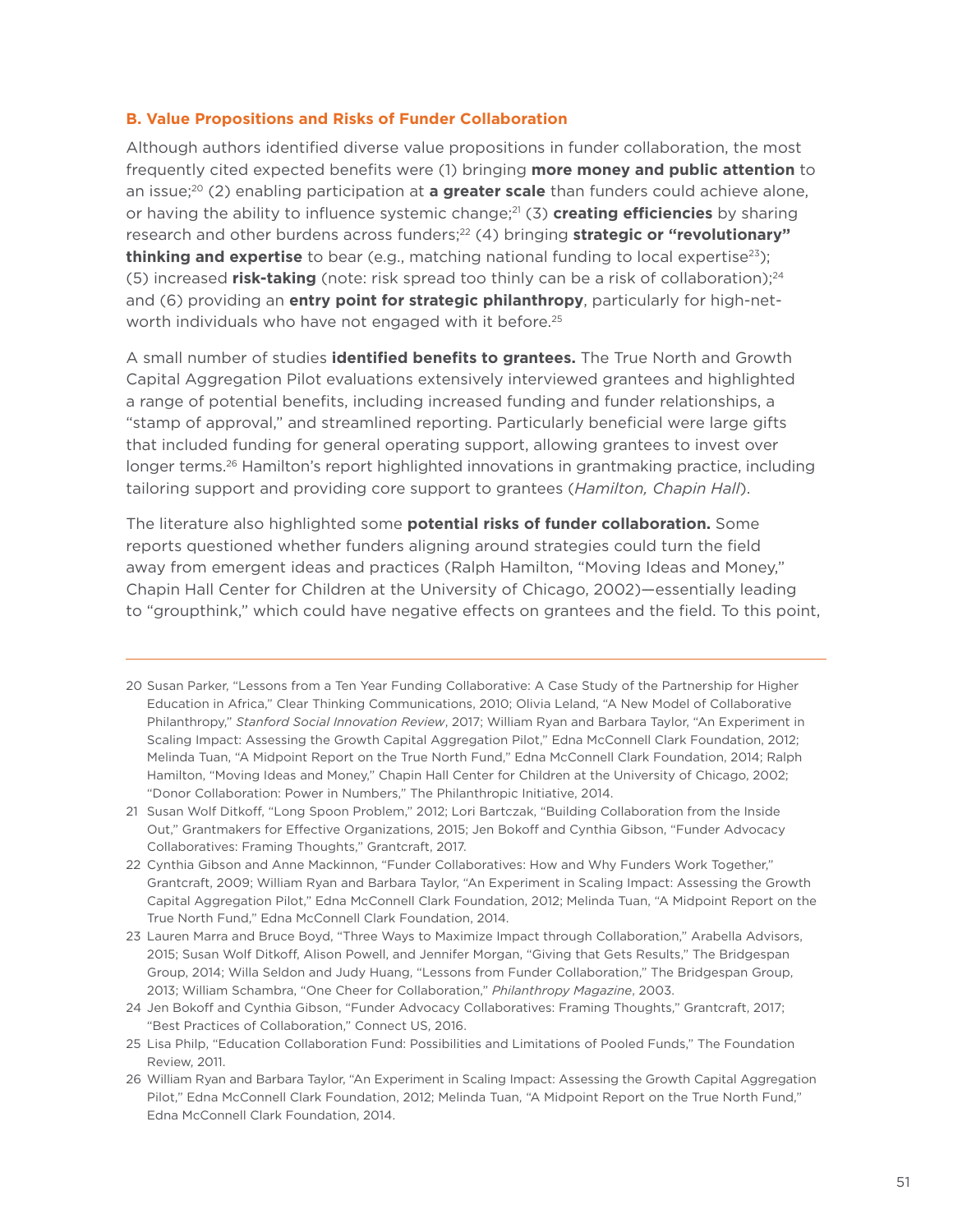Ford's Fran Korten advises grant makers to be mindful of the line between "suggesting" and "dictating" in their relationships with grantees ("Managing a Funder Collaborative: The Ford Foundation," Grantcraft*,* 2003). Other resources questioned whether collaboratives risk hindering the role of local funders when doing place-based or regional work. 27 And *Grantcraft* noted that power dynamics between funders (especially the regional/national dynamic) could exacerbate this risk. Finally, some posited that collaboratives may have negative effects for grantees by adding an additional layer or wall between grantees and funders (Elaine Fawcett, "Inside Look at a Funder Collaborative," Four Winds Writing Inc., 2016) or limiting the number of funding opportunities available.

#### **Gaps identified**

Most articles focused on funder perspectives rather than those of grantees or community stakeholders. In addition, very few articles highlighted the different value propositions that collaboratives may have and how those value propositions affect structure and governance.

#### **C. Factors Contributing to Successful Collaboration**

Many sources provided conclusions about what made funder collaborations successful. The most frequently cited success factors were strong relationships; aligned beliefs, goals and strategies; mutually agreed-upon governance structures; and continual measurement and reevaluation (including having exits in sight). In addition to the consensus on the importance of aligned goals and values for collaboration, some authors argued that better outcomes arise from collaborations periodically reexamining, and perhaps changing, those core beliefs, values, goals, and definitions of success, and factoring grantee feedback in such deliberations.

While all of the factors seem important, many resources indicated that the "human dimension of collaboration" (Nancy Pole, "Collaboration among grantmaking foundations," Montreal Research Laboratory on Canadian Philanthropy, 2016) is particularly critical including navigating and managing power politics, tacit assumptions, and wishes and fears of participants through candid, trusting, and open communication among funders and their representatives. 28

Some success factors may be specific to different collaboration types. For example, examining and building upon existing community efforts and identifying "positive deviants" within the community may be most relevant in place-based collaborative efforts (Gayle

<sup>27</sup> Efraín Gutiérrez, Kyle Muther, and Hallie Preskill, "Investing in Degrees: Engaging Local Funders in Degree Attainment Collaboratives," FSG, 2015; Ralph Hamilton, "Moving Ideas and Money: Issues and Opportunities in Funder Funding Collaboration," Chapin Hall Center for Children at the University of Chicago, 2002.

<sup>28</sup> Phil Buchanan, "Barriers to Funder Collaboration and the Will to Overcome them," *Stanford Social Innovation Review*, 2017; Chris Kabel, "Five Lessons on Successful Philanthropic Collaboration," Kresge Foundation; Center for Effective Philanthropy, 2016; Willa Seldon and Judy Huang, "Lessons from Funder Collaboration," The Bridgespan Group, 2014; William Schambra, "One Cheer for Collaboration," *Philanthropy Magazine*, 2003; John Kania and Mark Kramer, "Collective Impact," *Stanford Social Innovation Review*, Winter 2011; Robert Hughes, "Philanthropies Working Together: Myths and Realities," Foundation Center, 2005; Bill Porter, James Kelly, and Robert Medina, "How Funder Collaborations Flourish," Education First, 2018